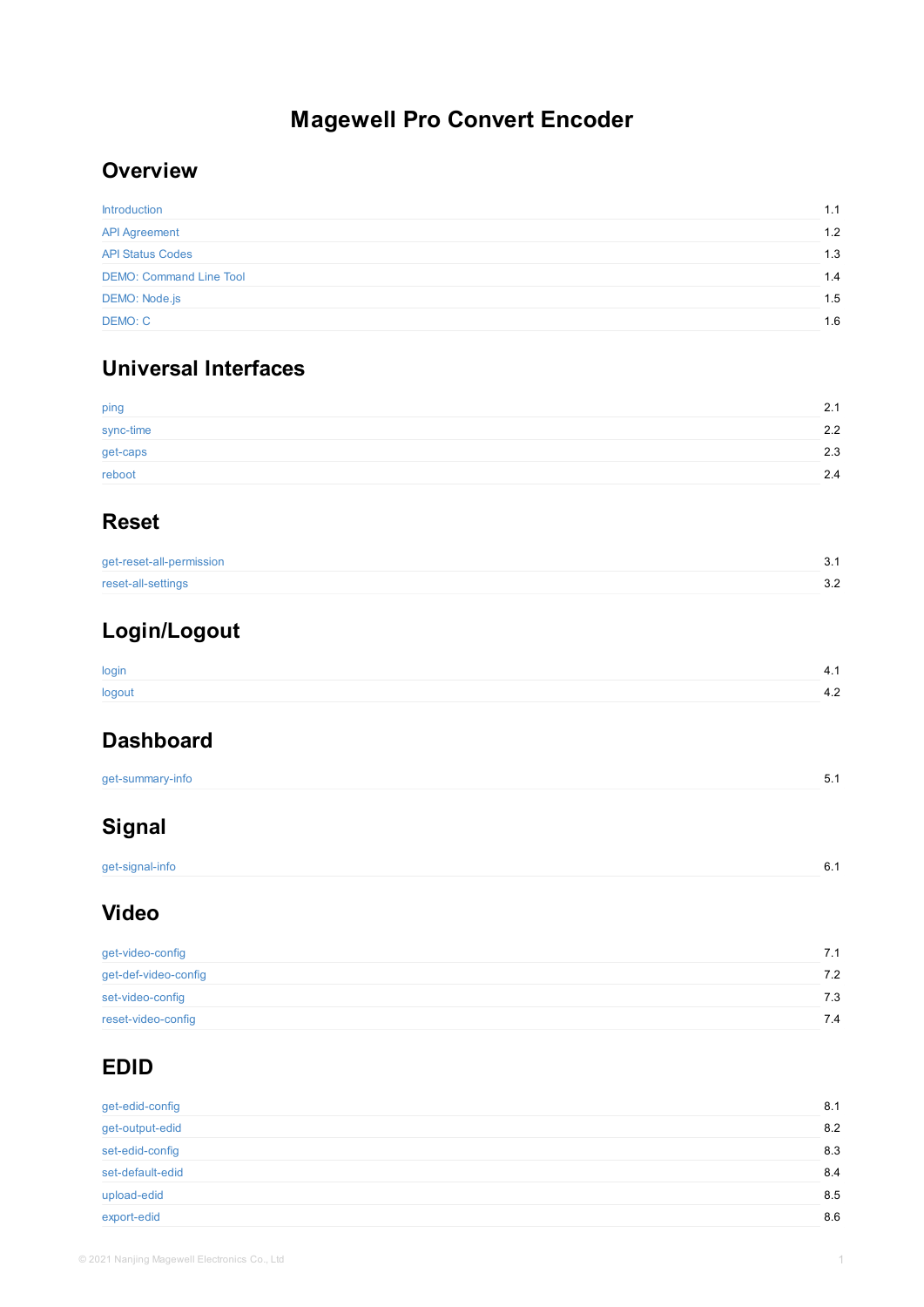| gorusors.    |  |  |  |
|--------------|--|--|--|
| add-user     |  |  |  |
| del-user     |  |  |  |
| ch-password  |  |  |  |
| set-password |  |  |  |

## **[Network](#page-37-0)**

| get-eth-status   |  |
|------------------|--|
| set-eth-config   |  |
| get-rndis-status |  |
| set-usb-config   |  |

## **[Firmwa](#page-45-0)re**

| get-update-state   |  |
|--------------------|--|
| upload-update-file |  |
| update             |  |

## **[Repor](#page-48-0)t**

[get-report](#page-49-0) [export-rep](#page-50-0)ort

# **[Log](#page-52-0)**

| get-logs    |  |
|-------------|--|
| export-logs |  |
| clear-logs  |  |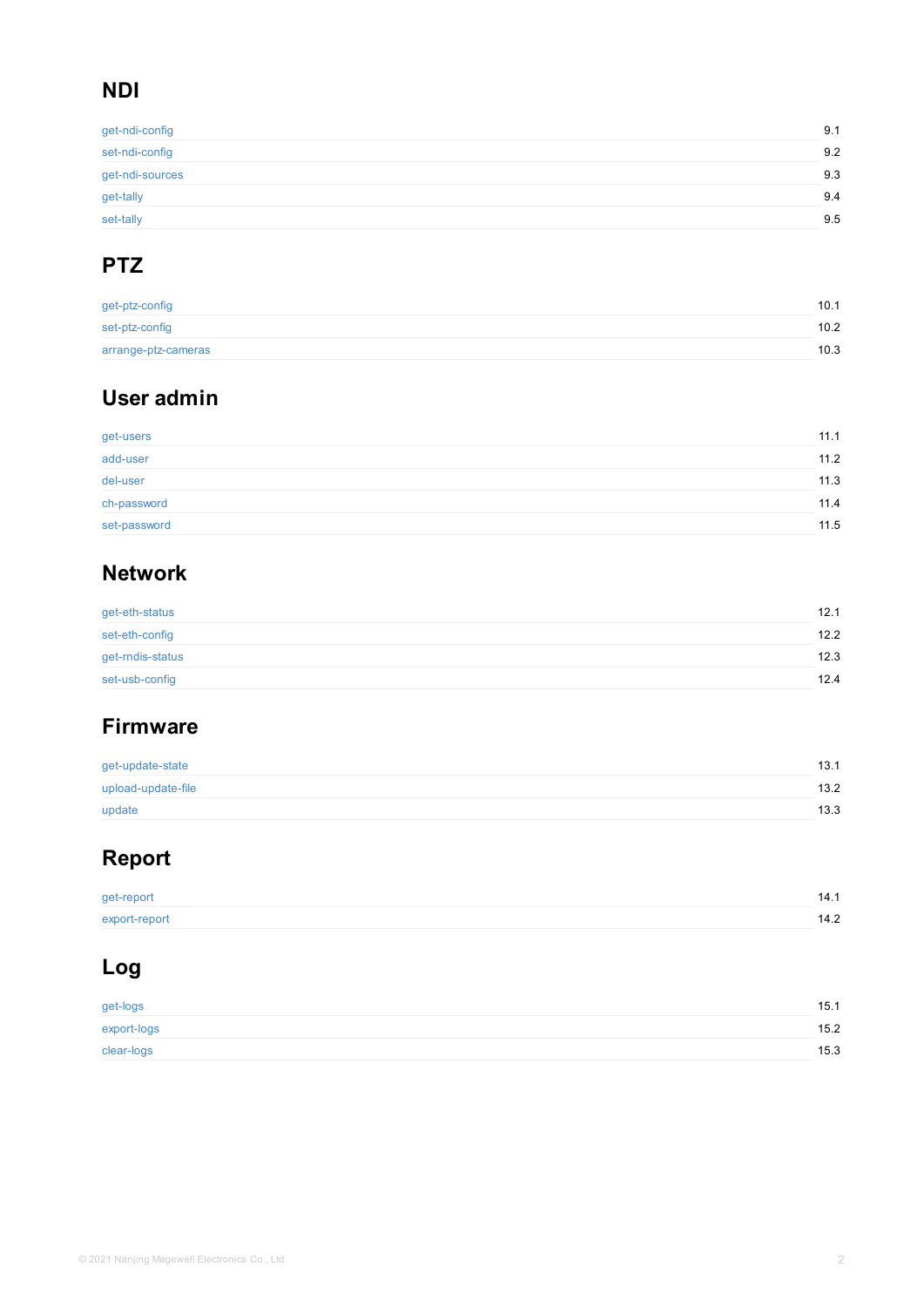## <span id="page-2-0"></span>**Introduction**

For Pro Convert, we have rich APIs for developers to interact with products such as obtaining basic information about the device (device name, firmware version and etc.), modifying device configuration and upgrading firmware. These APIs are based on the HTTP protocol and are lightweight, connectionless interfaces that respond to data in JSON format. This document gives you a detailed understanding of each API's functions and request method.

APIs in this document apply to these products:

- Pro Convert HDMI 4K Plus
- Pro Convert HDMI Plus
- Pro Convert HDMI TX
- Pro Convert 12G SDI 4K Plus
- Pro Convert SDI 4K Plus
- Pro Convert SDI Plus
- Pro Convert SDI TX

NDI is a registered trademark of NewTek, Inc. in the United States and other countries.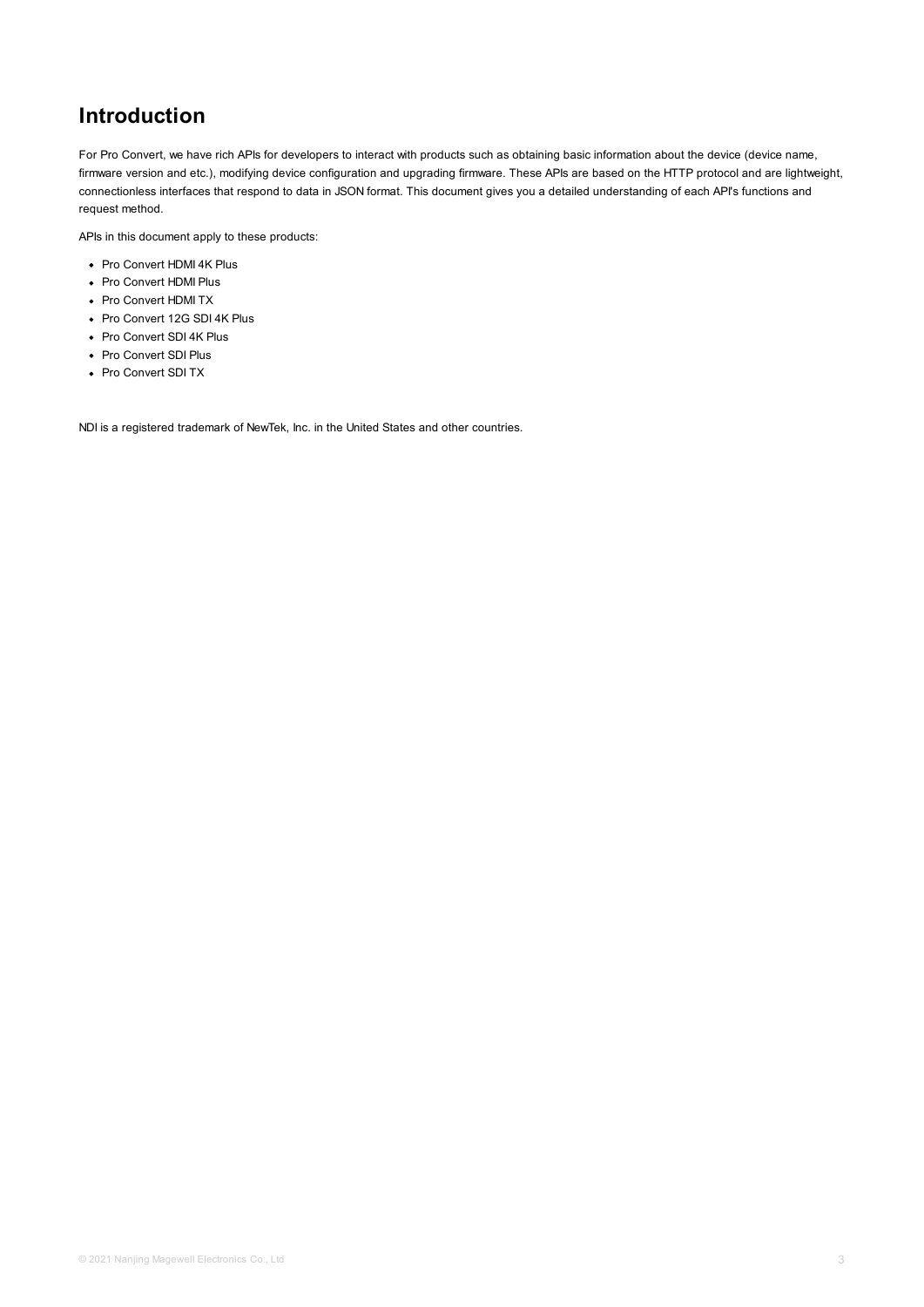```
enable-web-control: true
...
}
```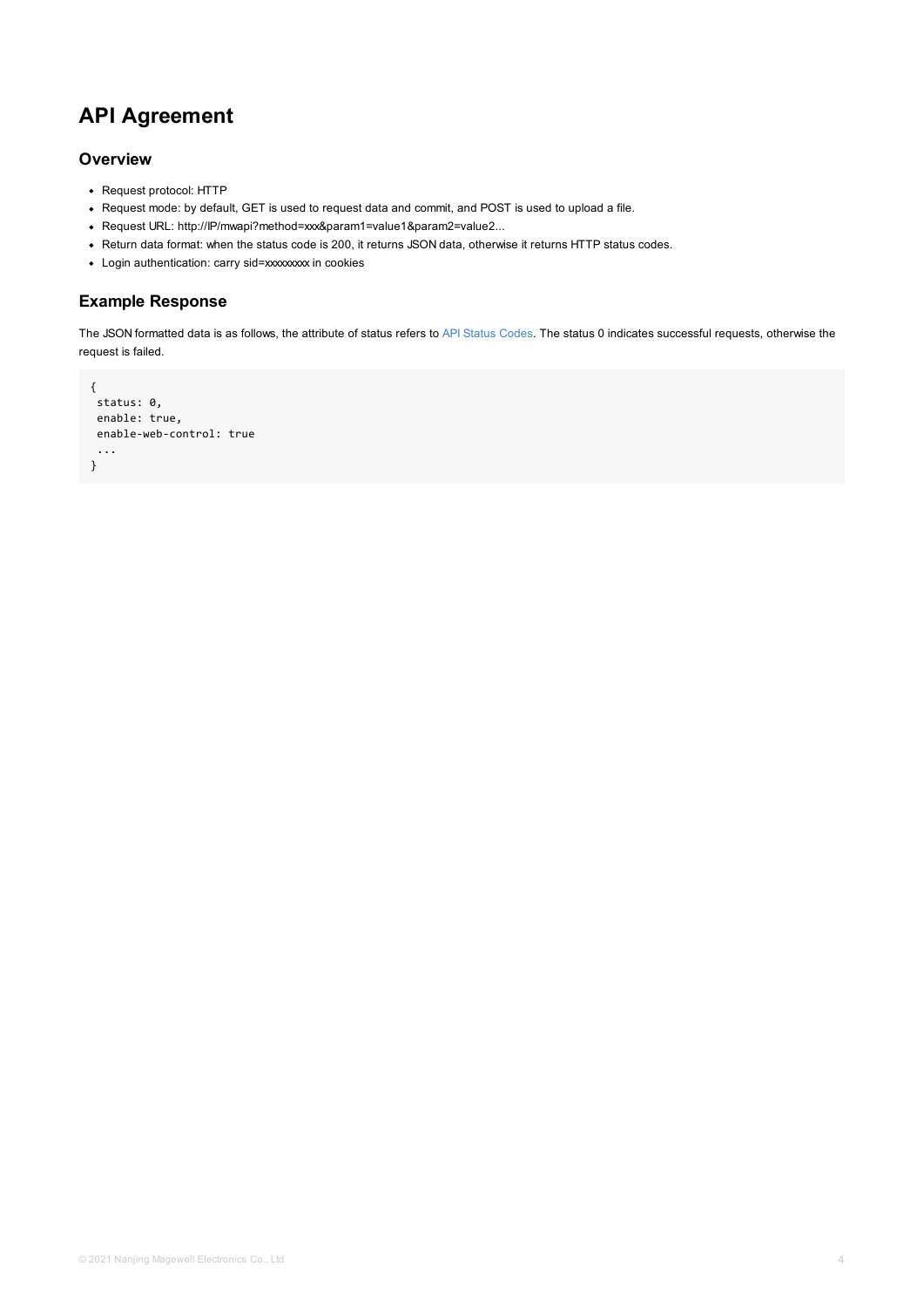## <span id="page-4-0"></span>**API Status Codes**

{

0: MW\_STATUS\_SUCCESS**,** 1: MW\_STATUS\_PENDING, 2: MW\_STATUS\_TIMEOUT**,** 3: MW\_STATUS\_INTERRUPTED**,** 4: MW\_STATUS\_TRY\_AGAIN**,** 5: MW\_STATUS\_NOT\_IMPLEMENTED, 6: MW\_STATUS\_UNKNOWN\_ERROR**,** 7: MW\_STATUS\_INVALID\_ARG**,** 8: MW\_STATUS\_NO\_MEMORY**,** 9: MW\_STATUS\_UNSUPPORTED**,** 10: MW\_STATUS\_FILE\_BUSY, 11: MW\_STATUS\_DEVICE\_BUSY, 12: MW\_STATUS\_DEVICE\_LOST, 13: MW\_STATUS\_IO\_FAILED**,** 14: MW\_STATUS\_READ\_FAILED**,** 15: MW\_STATUS\_WRITE\_FAILED, 16: MW\_STATUS\_NOT\_EXIST, 17: MW\_STATUS\_TOO\_MANY**,** 18: MW\_STATUS\_TOO\_LARGE, 19: MW\_STATUS\_OVERFLOW**,** 20: MW\_STATUS\_UNDERFLOW, 21: MW\_STATUS\_FORMAT\_ERROR**,** 22: MW\_STATUS\_FILE\_EXISTS**,** 23: MW\_STATUS\_FILE\_TYPE\_ERROR**,** 24: MW\_STATUS\_DEVICE\_TYPE\_ERROR, 25: MW\_STATUS\_IS\_DIRECTORY, 26: MW\_STATUS\_READ\_ONLY**,** 27: MW\_STATUS\_RANGE\_ERROR**,** 28: MW\_STATUS\_BROKEN\_PIPE, 29: MW\_STATUS\_NO\_SPACE**,** 30: MW\_STATUS\_NOT\_DIRECTORY, 31: MW\_STATUS\_NOT\_PERMITTED, 32: MW\_STATUS\_BAD\_ADDRESS, 33: MW\_STATUS\_SEEK\_ERROR**,** 34: MW\_STATUS\_CROSS\_DEVICE\_LINK, 35: MW\_STATUS\_NOT\_INITIALIED, 36: MW\_STATUS\_AUTH\_FAILED, 37: MW\_STATUS\_NOT\_LOGGED\_IN**,** 38: MW\_STATUS\_WRONG\_STATE, 39: MW\_STATUS\_MISMATCH, 40: MW\_STATUS\_VERIFY\_FAILED, 41: MW\_STATUS\_CONSTRAINT\_VIOLATION }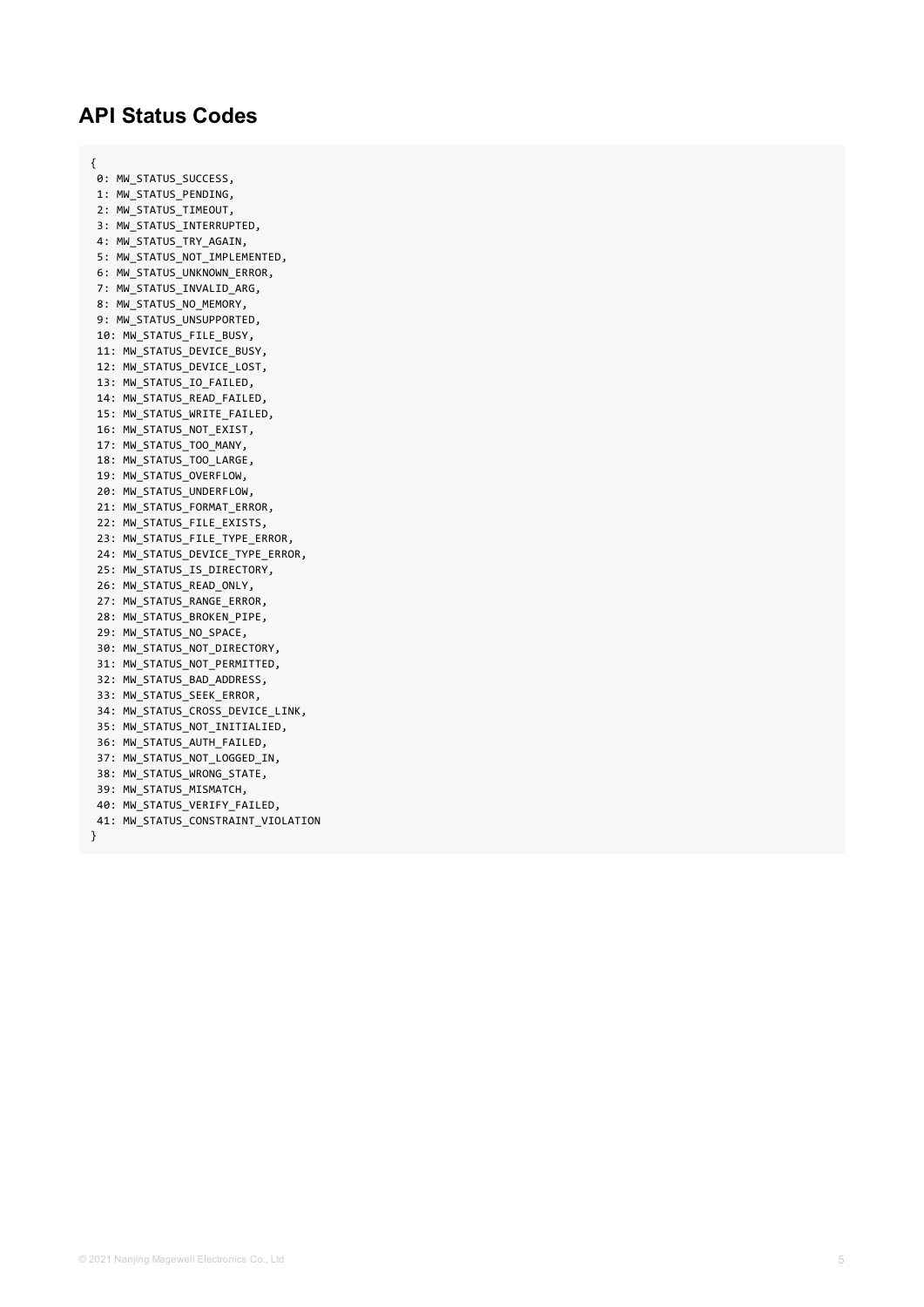## **DEMO: Command Line Tool**

To call Pro Convert Encoder API, wget and curl are supported in Linux, Windows, and Mac OS.

The location of cookie files varies according to the OS. Adjust the file path for your situation. The following examples are for Linux.

#### **wget**

1 Save your login information on cookies

```
wget --save-cookies=/var/tmp/sid.txt --keep-session-cookies "http://192.168.66.1/mwapi?method=login&id=Admin&pas
s=e3afed0047b08059d0fada10f400c1e5" -q -O -
```
#### 2 List all users

```
wget --load-cookies=/var/tmp/sid.txt --keep-session-cookies "http://192.168.66.1/mwapi?method=get-users" -q -O -
```
#### 3 Add a new user

```
wget --load-cookies=/var/tmp/sid.txt --keep-session-cookies "http://192.168.66.1/mwapi?method=add-user&id=test&p
ass=c4ca4238a0b923820dcc509a6f75849b" -q -O -
```
#### **curl**

1 Save your login information on cookies

```
curl --cookie-jar /var/tmp/sid.txt "http://192.168.66.1/mwapi?method=login&id=Admin&pass=e3afed0047b08059d0fada1
0f400c1e5"
```
#### 2 List all users

```
curl --cookie /var/tmp/sid.txt "http://192.168.66.1/mwapi?method=get-users"
```
#### 3 Add a new user

curl --cookie /var/tmp/sid.txt "http://192.168.66.1/mwapi?method=add-user&id=test&pass=c4ca4238a0b923820dcc509a6 f75849b"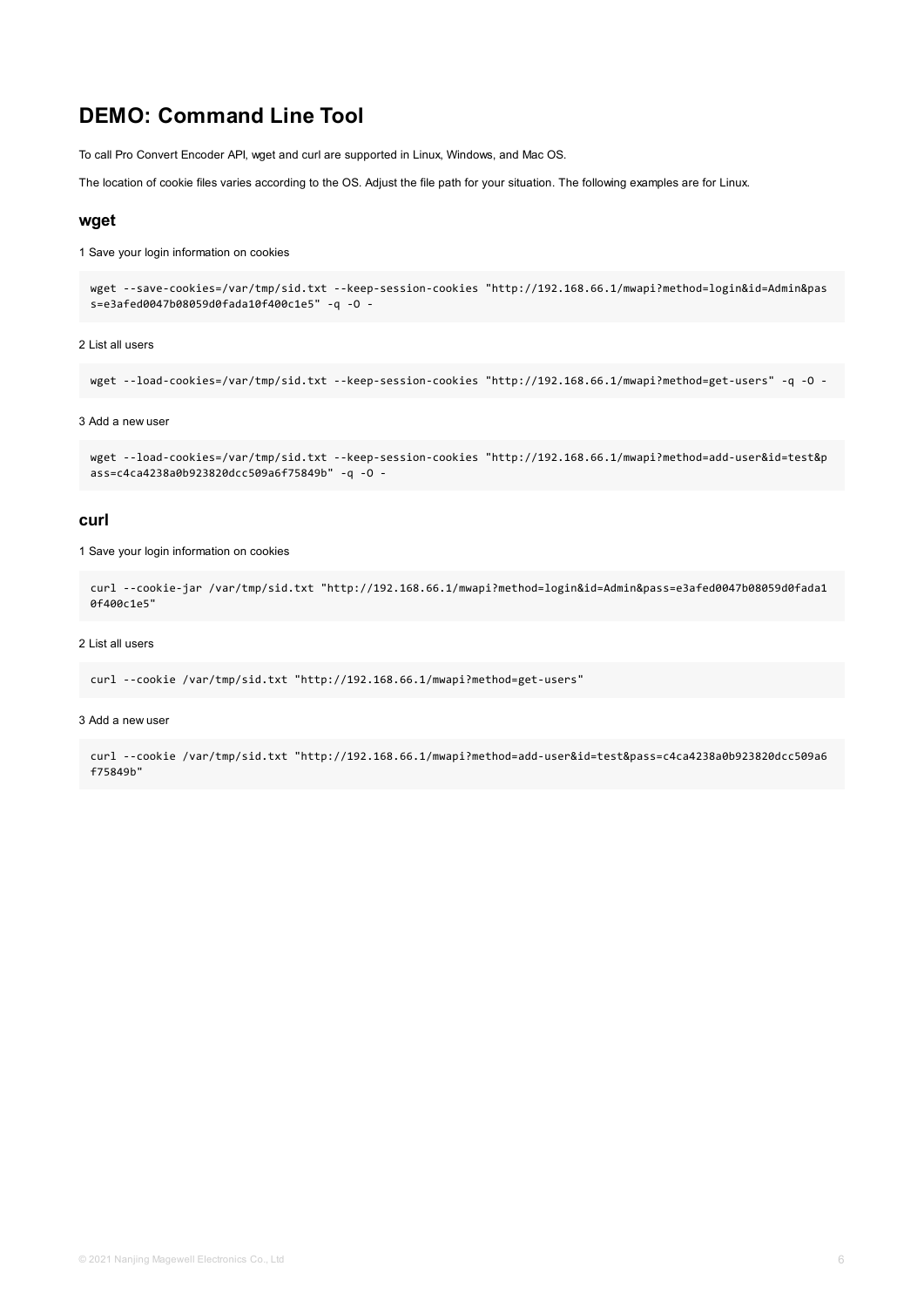Node.js Runtime: 8.x or newer; it is recommended that you use LTS Releases.

### <span id="page-6-0"></span>**Running Mode**

1.Run the DEMO in the terminal

```
cd pro-convert-api-demo-nodejs
```
2.Run get.js

node get

#### 3.Run upload.js

node upload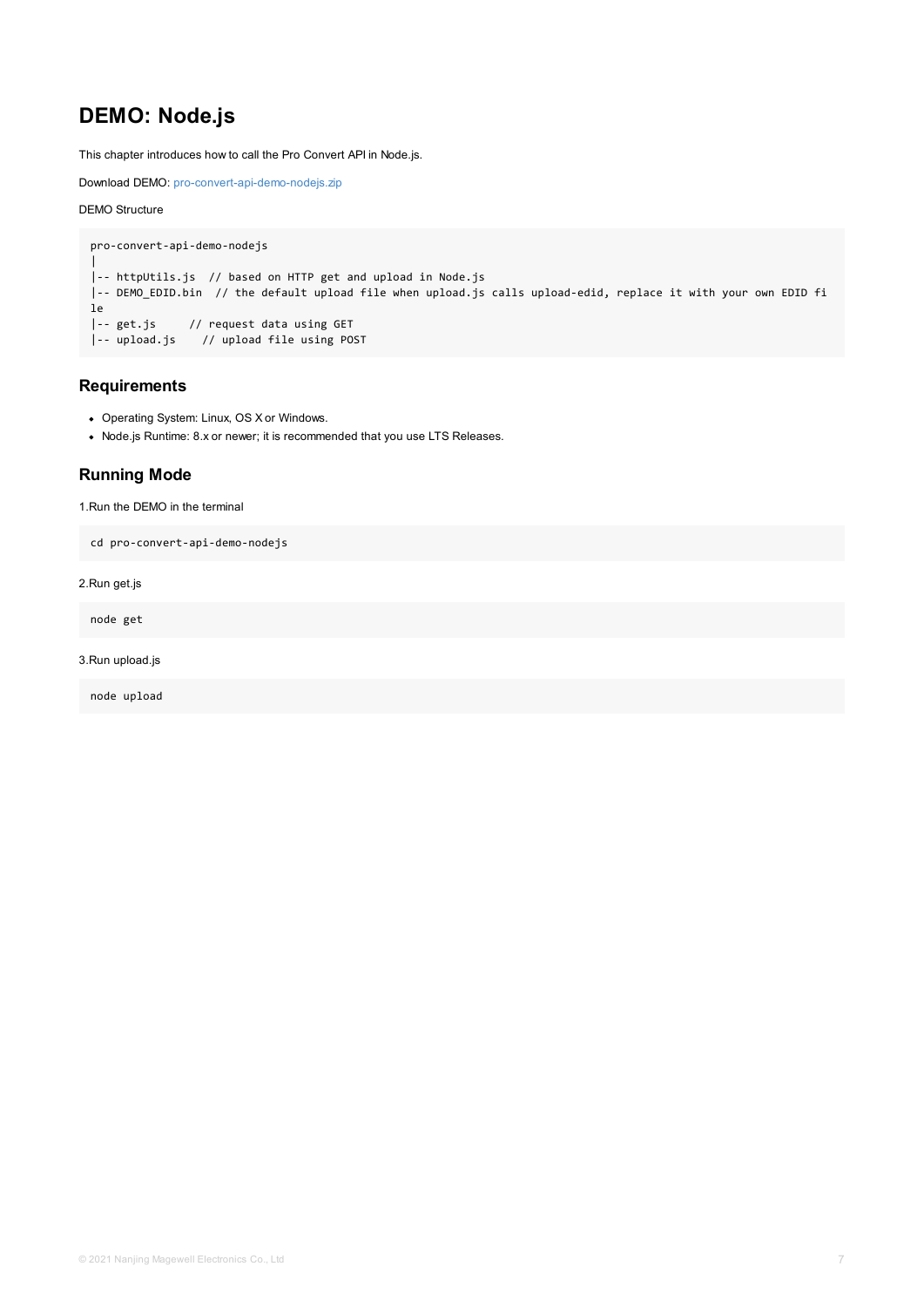```
./bro_convert_curl <mostip:bort>
```

```
• Sample response
```

```
***** 1. login *****
login response data:
{
  "status": 0
}
***** 2. get caps *****
get caps response data:
{
  "status": 0,
  "max-input-width": 4096,
  "max-input-height": 2160,
  "max-output-width": 4096,
  .
  .
  .
  "has-ptz": true
}
***** 3. upload EDID *****
upload EDID response data:
{
  "status": 0,
  "data": "AP///////wA09wEAAQAAAAE..."
}
```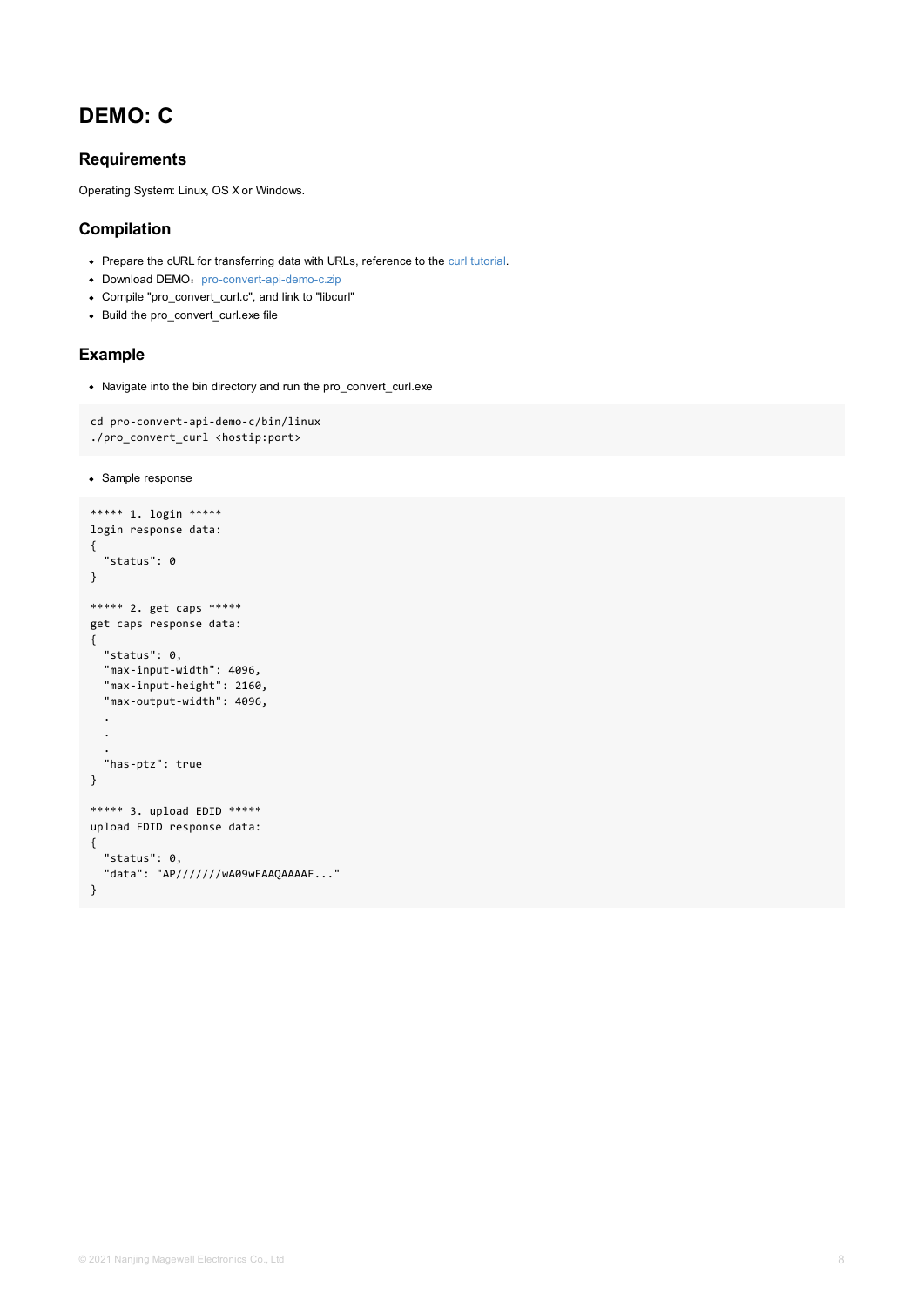```
"status": 0
}
```

| <b>Name</b> | <b>Description</b>                                                                               |
|-------------|--------------------------------------------------------------------------------------------------|
| status      | 0: the device is ready. Refer to API Status Codes to find specific description for other values. |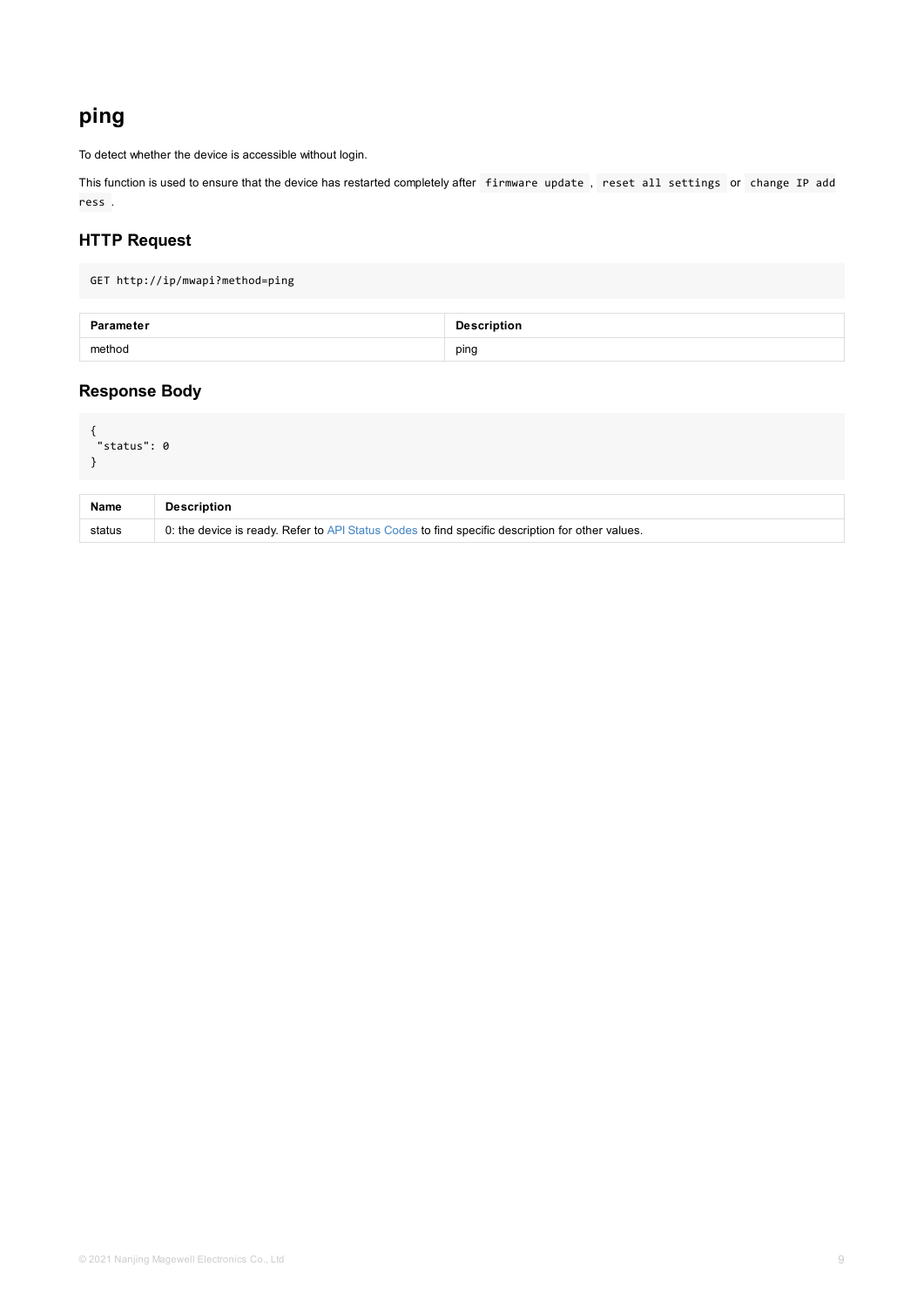```
{
"status": 0
}
```

| <b>Name</b> | <b>Description</b>                                                                                      |
|-------------|---------------------------------------------------------------------------------------------------------|
| status      | 0 indicates that the request was accepted successfully. Refer to API Status Codes to find specific desc |

http://192.168.66.1/mwapi?method=sync-time&date=03%2F19%2F2019&time=07:02:26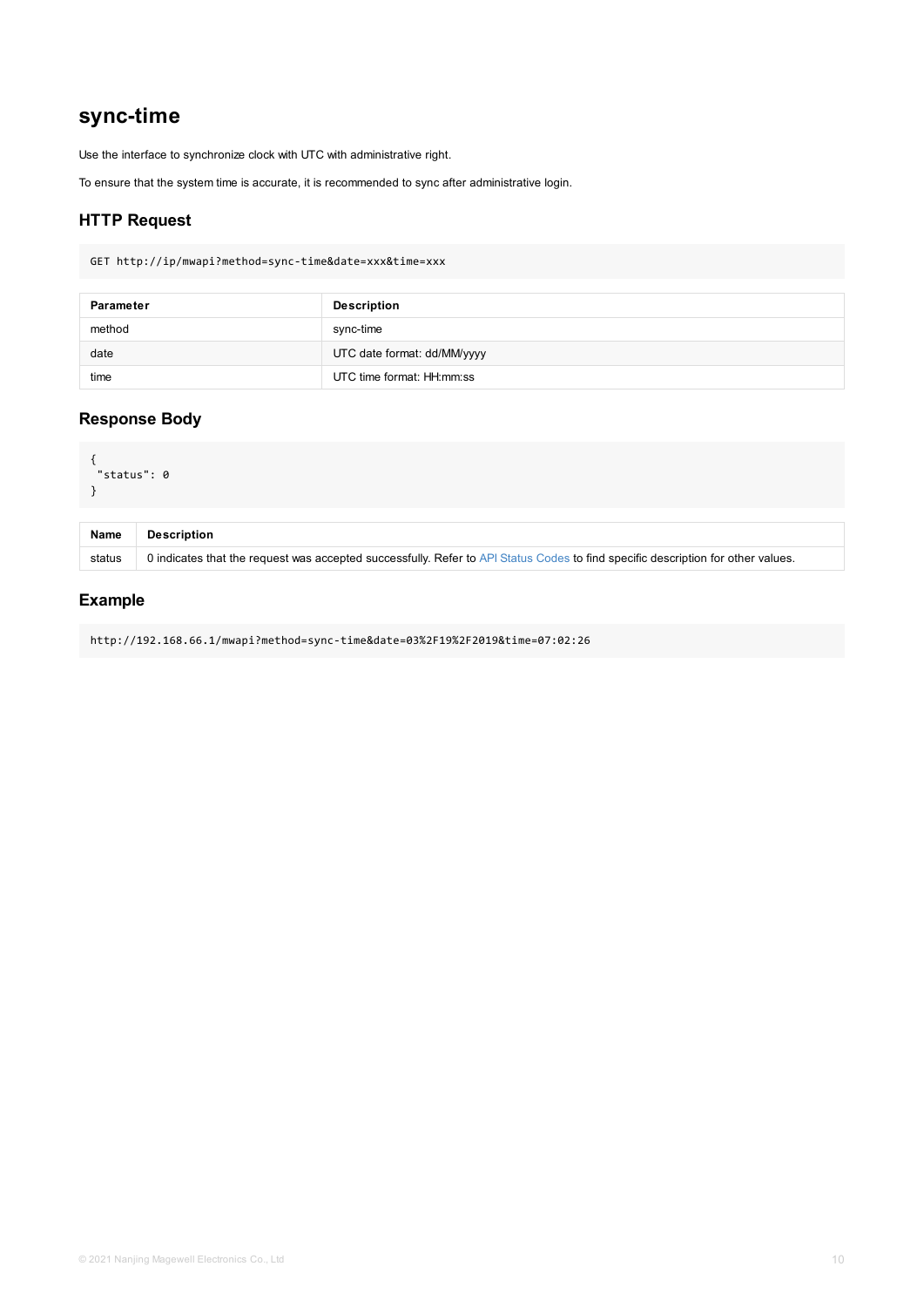```
"max-input-width": 4096,
 "max-input-height": 2160,
 "max-output-width": 4096,
 "max-output-height": 2160,
 "has-input": true,
 "has-output": true,
 "has-loop-through": true,
 "has-fan": true,
 "has-input-edid": true,
"has-output-edid": true,
"has-sdcard": true,
"has-ptz": true
}
```

| <b>Name</b>           | <b>Description</b>                                                                                     |
|-----------------------|--------------------------------------------------------------------------------------------------------|
| status                | 0 indicates that the request was accepted successfully. Refer to API Status Codes to find s<br>values. |
| max-input-width       | Indicates the max number of horizontal pixels of the input signal.                                     |
| max-input-height      | Indicates the max number of vertical pixels of the input signal.                                       |
| max-output-width      | Indicates the max number of horizontal pixels of the output signal.                                    |
| max-output-<br>height | Indicates the max number of vertical pixels of the output signal.                                      |
| has-input             | Indicates whether there is an input interface.                                                         |
| has-output            | Indicates whether there is an output interface.                                                        |
| has-loop-through      | Indicates whether there is a loopthrough interface.                                                    |
| has-fan               | Indicates whether there is a fan in the device.                                                        |
| has-sdcard            | Indicates whether to support SD card.                                                                  |
| has-ptz               | Indicates whether to support PTZ function.                                                             |
| has-input-edid        | Indicates whether to support input port EDID.                                                          |
| has-output-edid       | Indicates whether to support output port EDID.                                                         |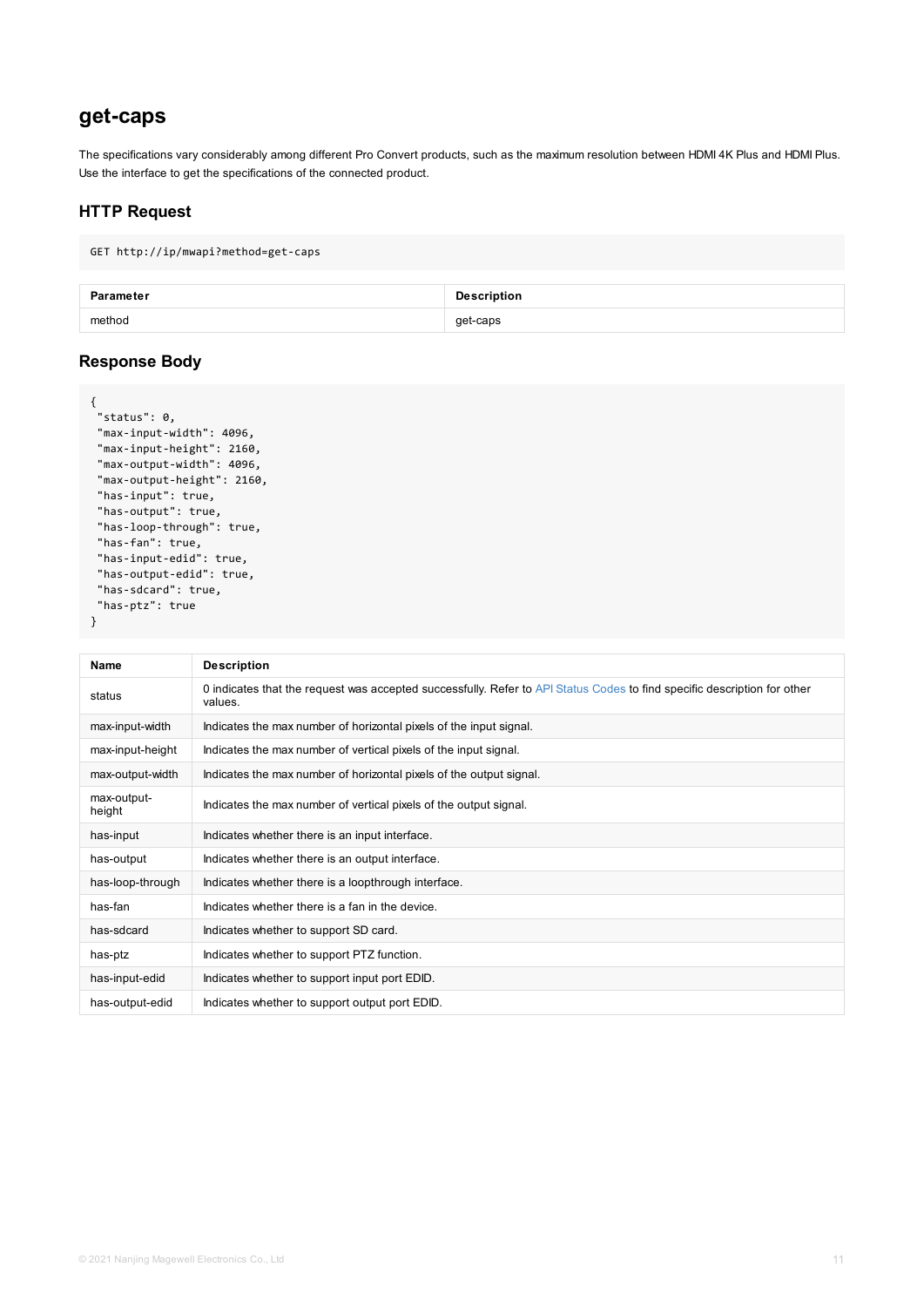<span id="page-11-0"></span>

| <b>Name</b> | <b>Description</b>                                                                                                                        |
|-------------|-------------------------------------------------------------------------------------------------------------------------------------------|
| status      | 0 indicates that the request was accepted successfully, and the device will restart. Refer to API Status<br>description for other values. |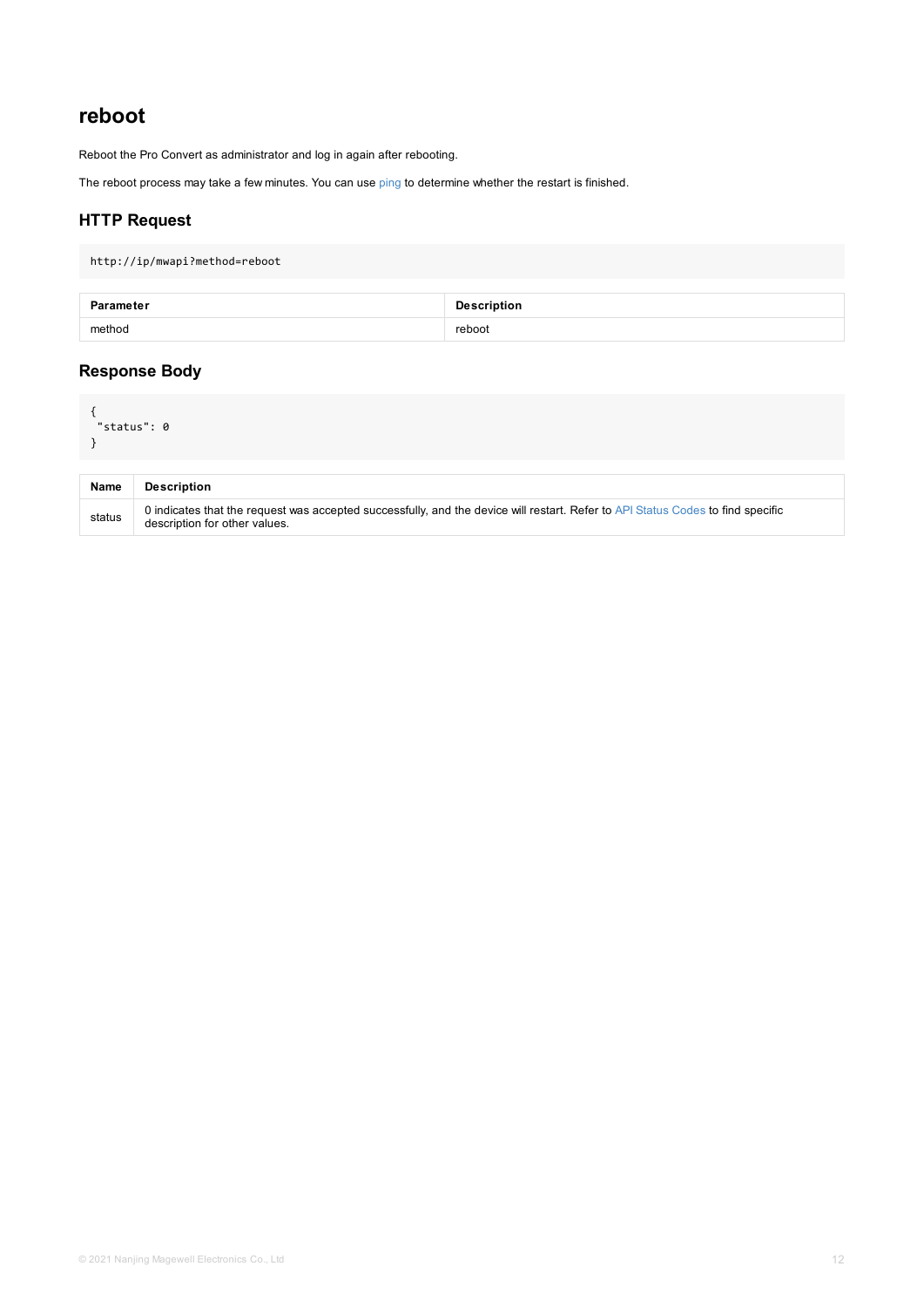```
"reset-all-enabled": true
}
```

| <b>Name</b>           | <b>Description</b>                                                                                      |
|-----------------------|---------------------------------------------------------------------------------------------------------|
| status                | 0 indicates that the request was accepted successfully. Refer to API Status Codes to find sp<br>values. |
| reset-all-<br>enabled | Indicates whether to offer the reset function. If yes, it shows true; otherwise, it is false.           |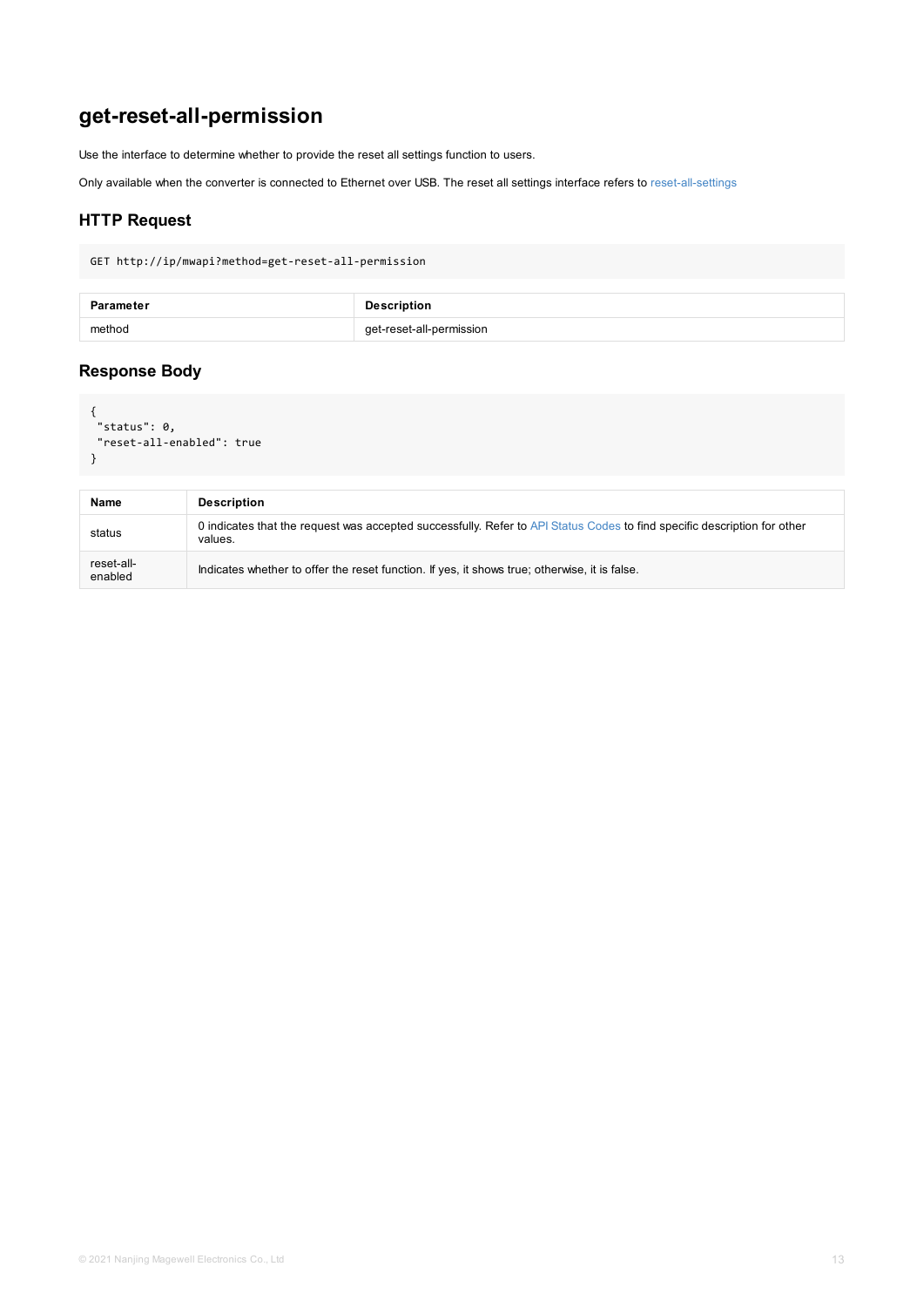```
{
status: 0,
ip-addr: "192.168.66.1",
estimated-duration: 120
}
```

| <b>Name</b>            | <b>Description</b>                                                                                     |
|------------------------|--------------------------------------------------------------------------------------------------------|
| status                 | 0 indicates that the request was accepted successfully. Refer to API Status Codes to find s<br>values. |
| ip-addr                | Indicates the USB RNDIS IP address, which may be changed after resetting if user has cha               |
| estimated-<br>duration | Indicates the estimated wait time for resetting in seconds.                                            |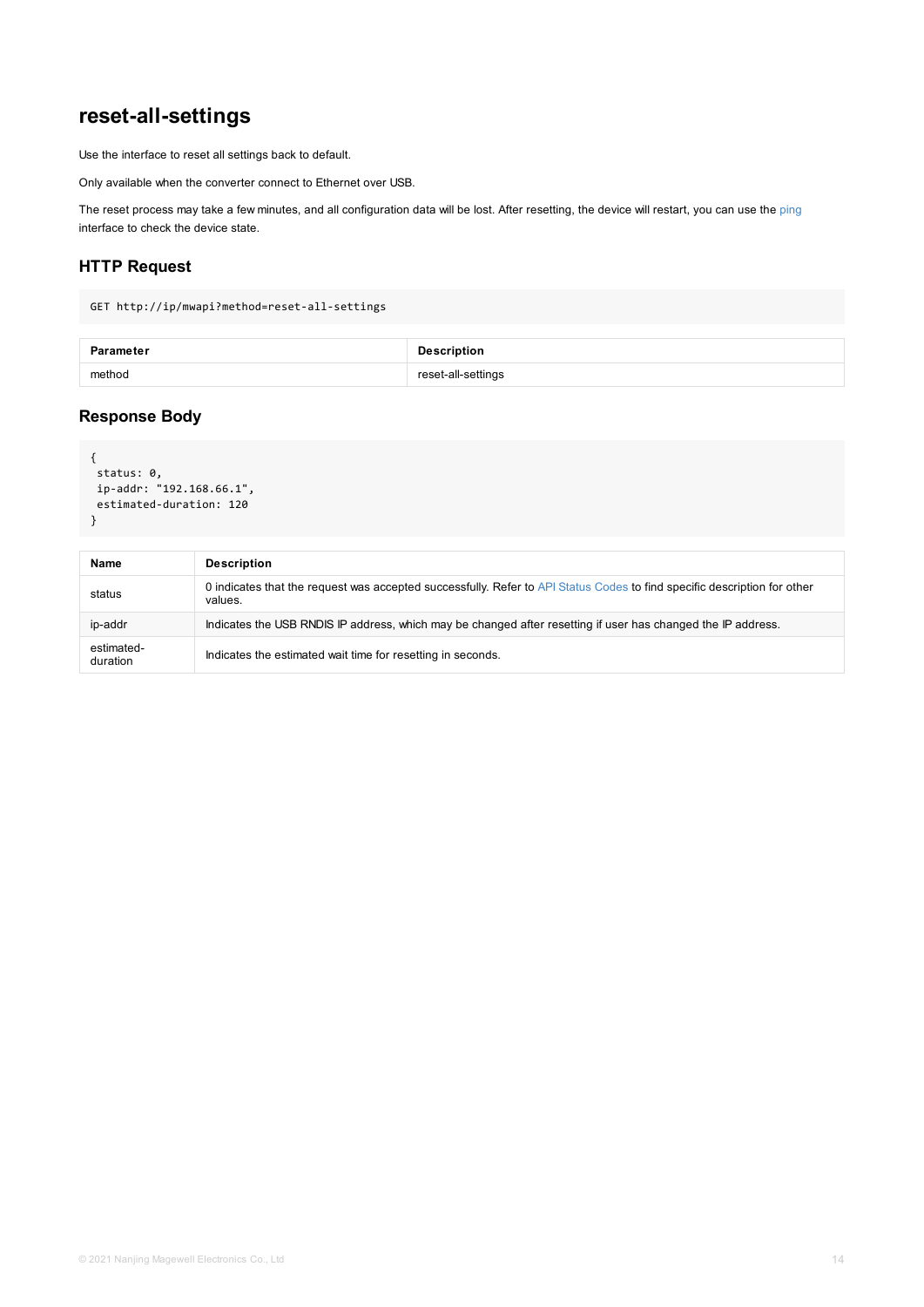```
{
 "status": 0
}
```

| <b>Name</b> | <b>Description</b>                                                                                                                                                                               |
|-------------|--------------------------------------------------------------------------------------------------------------------------------------------------------------------------------------------------|
| status      | 0 indicates that the request was accepted successfully.<br>36 indicates that the user name or password is incorrect.<br>Refer to API Status Codes to find specific description for other values. |

http://192.168.66.1/mwapi?method=login&id=Admin&pass=e3afed0047b08059d0fada10f400c1e5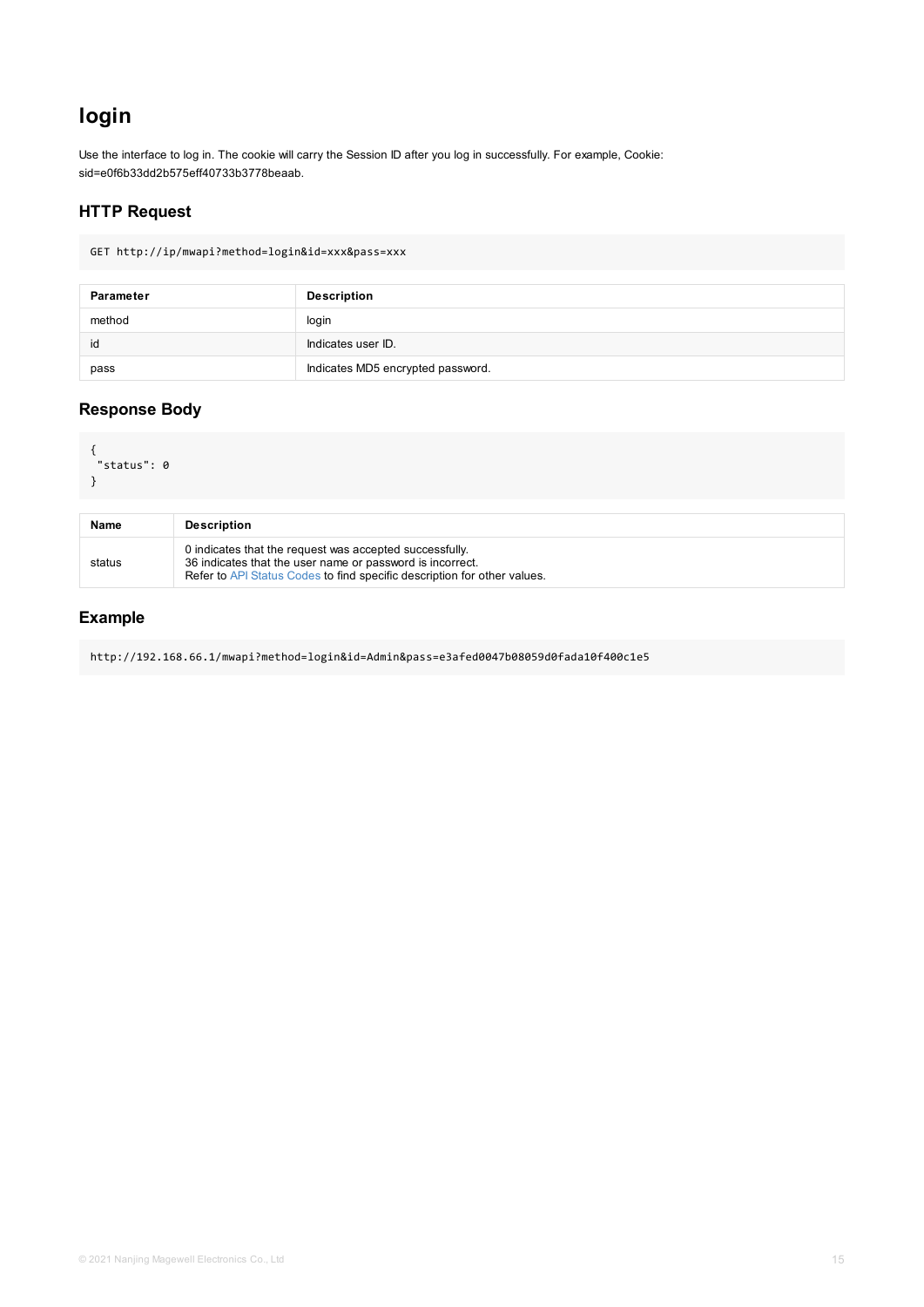<span id="page-15-0"></span>

| <b>Name</b> | <b>Description</b>                                                                                      |
|-------------|---------------------------------------------------------------------------------------------------------|
| status      | 0 indicates that the request was accepted successfully. Refer to API Status Codes to find specific desc |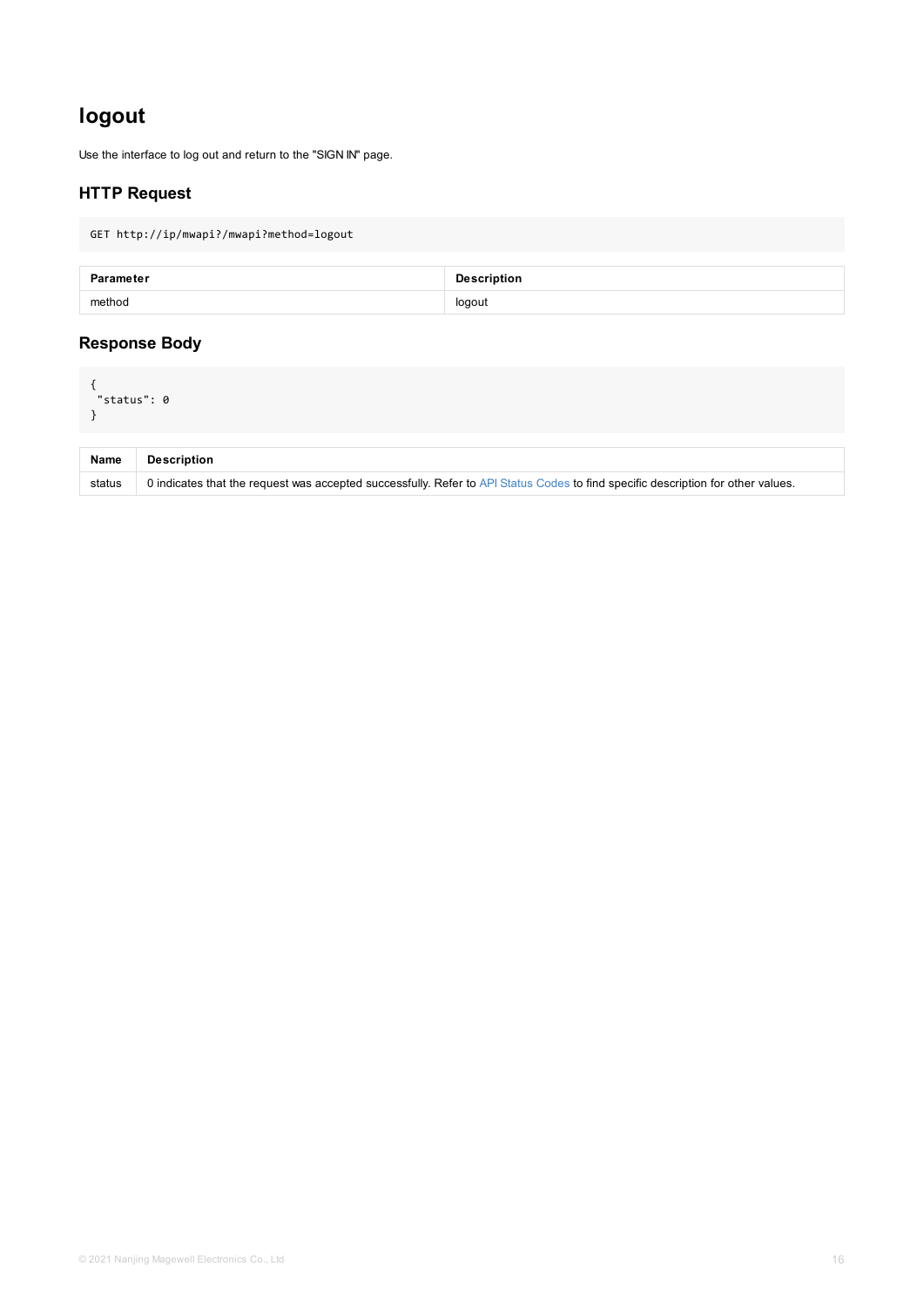```
"status": 0,
 "device": {...},
 "ethernet": {...},
"rndis": {...},
"ndi": {...}
}
```
#### **1. Request Body**

"status": 0

| <b>Name</b> | <b>Description</b>                                                                                       |
|-------------|----------------------------------------------------------------------------------------------------------|
| status      | 0 indicates a successful data acquisition. Refer to API Status Codes to find specific description for ot |

#### **2. Basic Information (device {...})**

```
"device": {
 "name": "Pro Convert",
 "model": "HDMI 4K Plus",
 "serial-no": "B401180706020",
 "hw-revision": "B",
 "fw-version": "1.1.72",
 "up-to-date": true,
"input-state": "no-signal",
 "output-state": "unconnected",
 "ptz-proto": "none",
 "ptz-state": "disconnected",
 "cpu-usage": 5.00,
 "memory-usage": 58.33,
 "core-temp": 46.76,
 "board-id": 0,
 "up-time": 8006,
"sd-size": 0,
"fan-rpm": 0
}
```

| <b>Name</b> | <b>Description</b>                                                                         |
|-------------|--------------------------------------------------------------------------------------------|
| name        | Shows the name of the Pro Convert unit.                                                    |
| model       | Shows the model name of the Pro Convert unit, including HDMI 4K Plus, HDMI Plus, SDI Plus, |
| serial-no   | Shows the serial number of the Pro unit.                                                   |
| hw-revision | Shows the hardware version of the Pro unit, the value ranges from A to Z.                  |
| fw-version  | Shows the current firmware version that's installed in the Pro unit.                       |
| up-to-date  | Shows whether the firmware is up to date. If yes, shows true; otherwise, it shows false.   |
|             |                                                                                            |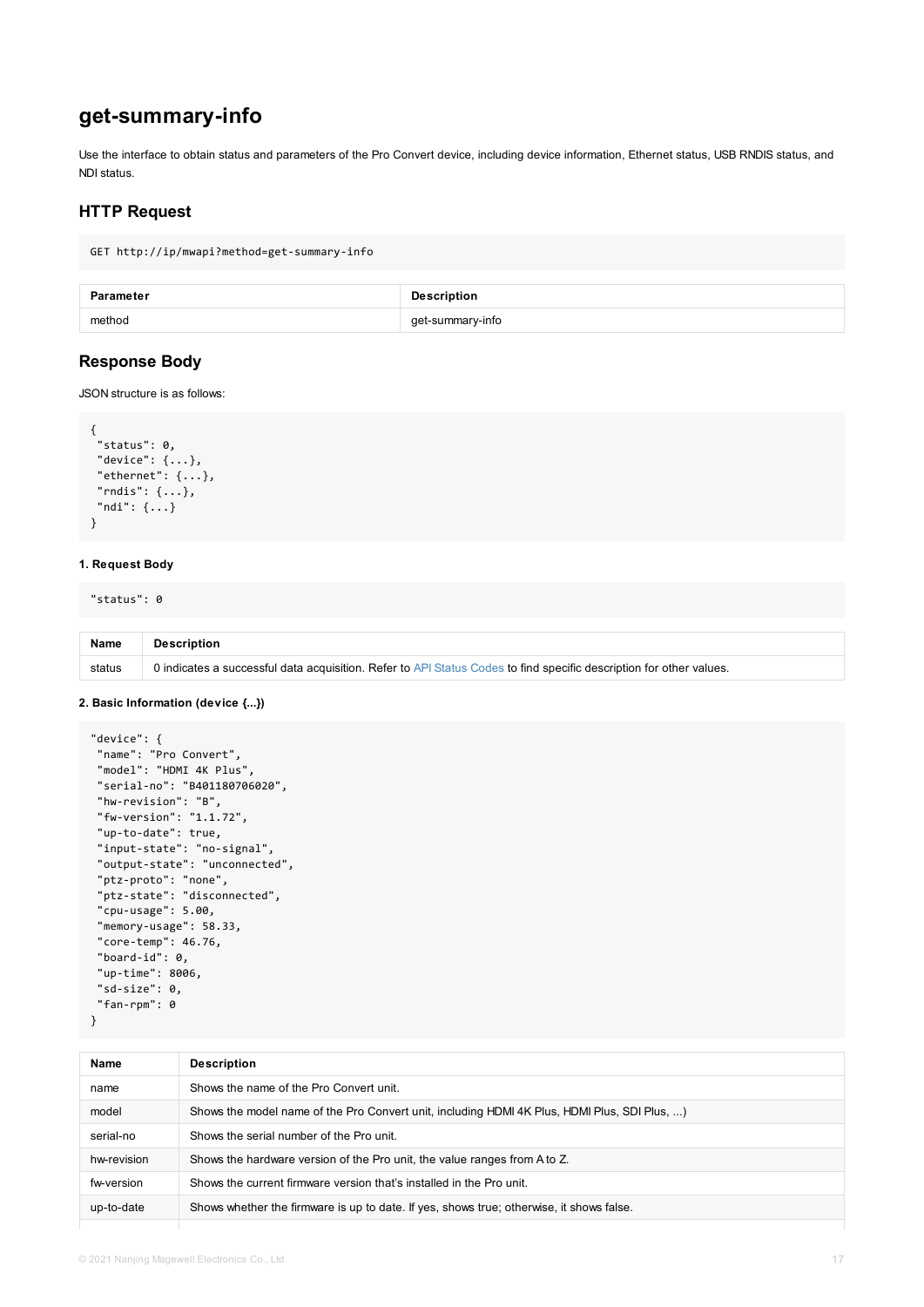| input-state  | Shows the status of the current input signal, including no-signal, locking, unsupported, actual value(such as 1920x1080p60) |
|--------------|-----------------------------------------------------------------------------------------------------------------------------|
| output-state | Shows whether a loop-through device is connected to the Pro Convert device, including unconnected, unsupported, active      |
| ptz-proto    | Shows the current protocol configured for the converter to communicate with a PTZ camera, including none, visca.            |
| ptz-state    | Shows the PTZ state, including unknown, connected, disconnected.                                                            |
| cpu-usage    | Shows the current CPU usage (the load on the processor, shown as a percentage) of the Pro Convert device.                   |
| memory-usage | Shows the current memory usage.                                                                                             |
| core-temp    | Shows the current temperature( $\degree$ C) of the unit's processor.                                                        |
| board-id     | Shows the rotary switch number, from 0 to F.                                                                                |
| up-time      | Shows the elapsed time since the Pro device's last boot-up, in seconds.                                                     |
| sd-size      | Shows the SD memory in MB.                                                                                                  |
| fan-rpm      | Shows the fan speed.                                                                                                        |

#### **3. Ethernet Status (ethernet {...})**

```
"ethernet": {
 "state": "disconnected",
 "mac-addr": "70:B3:D5:75:D2:41",
 "ip-addr": "0.0.0.0",
 "ip-mask": "0.0.0.0",
 "gw-addr": "0.0.0.0",
 "dns-addr": "0.0.0.0",
 "tx-speed-kbps": 0,
 "rx-speed-kbps": 0
}
```

| Name          | <b>Description</b>                                                                                      |  |
|---------------|---------------------------------------------------------------------------------------------------------|--|
| state         | Shows Ethernet connection status, including down, disconnected, 10m, 100m, 1000m, 2500m, 5000m, 10000m. |  |
| mac-addr      | Shows the MAC address.                                                                                  |  |
| ip-addr       | Shows the IP address.                                                                                   |  |
| ip-mask       | Shows the subnet mask address.                                                                          |  |
| gw-addr       | Shows the gateway address.                                                                              |  |
| dns-addr      | Shows the DNS server address.                                                                           |  |
| tx-speed-kbps | Shows the Ethernet send speed in Kbps.                                                                  |  |
| rx-speed-kbps | Shows the Ethernet receive speed in Kbps.                                                               |  |

#### **4. USB RNDIS Status (rndis {...})**

```
"rndis": {
 "state": "high-speed",
 "ip-addr": "192.168.66.1",
"tx-speed-kbps": 0,
 "rx-speed-kbps": 0
}
```

| Name              | <b>Description</b>                                                                                                              |
|-------------------|---------------------------------------------------------------------------------------------------------------------------------|
| state             | Shows Ethernet over USB connection status, including disconnected, full-speed, high-speed, super-speed-5g, super-speed-<br>10g. |
| ip-addr           | Shows Ethernet over USB IP Address.                                                                                             |
| tx-speed-<br>kbps | Shows current Ethernet over USB send speed, in Kbps.                                                                            |
| rx-speed-<br>kbps | Shows current Ethernet over USB receive speed, in Kbps.                                                                         |

### **5. NDI Status (ndi {...}) ®**

```
"ndi": {
"name": "#00 (B401180706020)",
"enabled": true,
"num-clients": 0,
```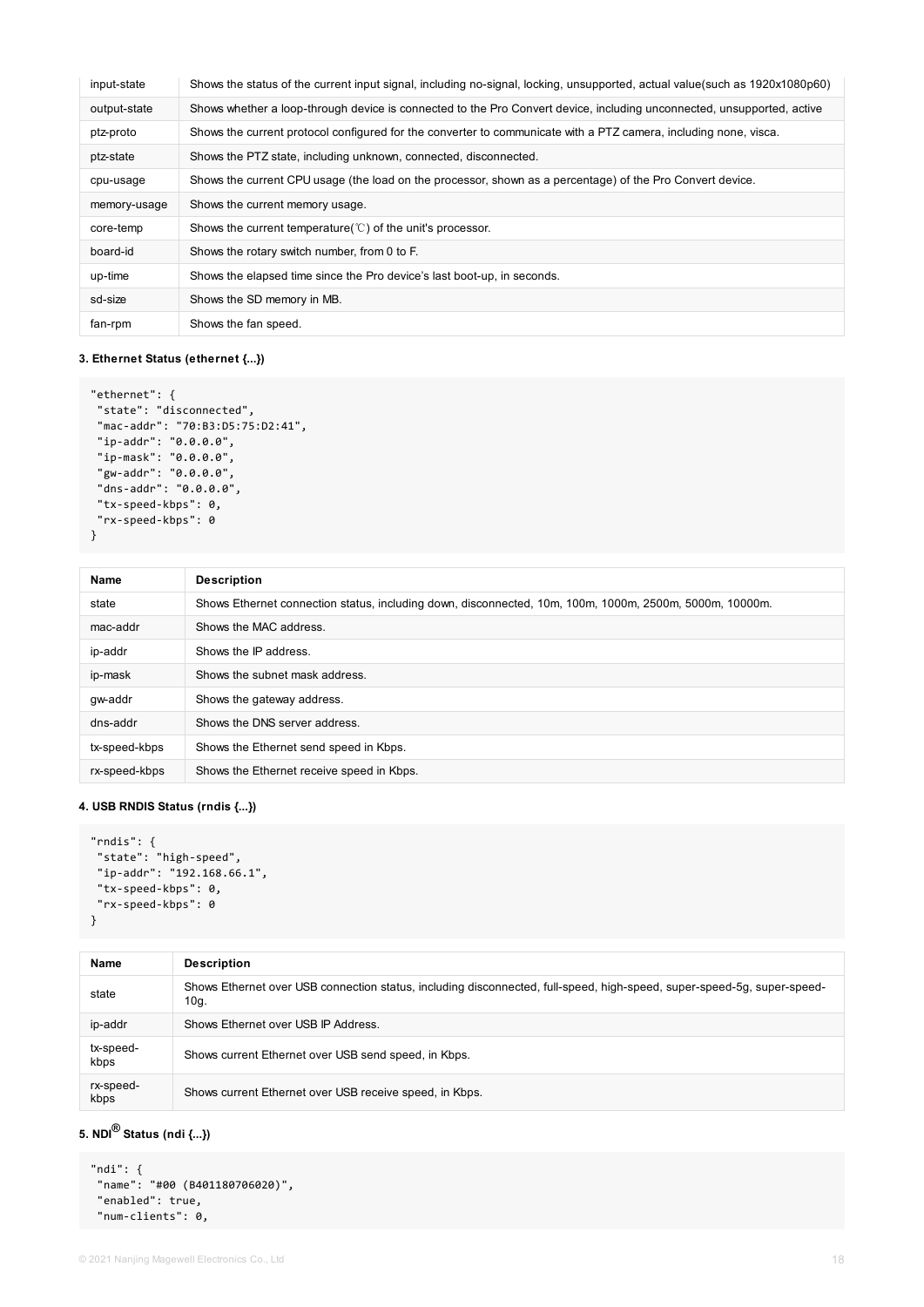| "tally-preview": false,      |
|------------------------------|
| "tally-program": false,      |
| "audio-drop-frames": 0,      |
| "video-drop-frames": 0,      |
| "video-bit-rate": 0,         |
| "audio-bit-rate": 0,         |
| "video-width": 0,            |
| "video-height": 0,           |
| "video-scan": "progressive", |
| "video-field-rate": 0.00,    |
| "audio-num-channels": 0,     |
| "audio-sample-rate": 0,      |
| "audio-bit-count": 16        |
|                              |

**Name Description** name Shows NDI source name. enabled Shows whether NDI is enabled. If true, NDI is enabled; otherwise, NDI is disabled. num-clients Shows the total number of NDI clients receiving the streams sent by the Pro converter. tally-preview Shows whether the NDI stream has been selected to the Preview bus by any client. If yes, it shows true; otherwise, it shows false. tally-program Shows whether the NDI stream has been selected to the Program bus by any client. If yes, it shows true, otherwise, it shows false. audio-drop-frames Shows dropped audio frames in the previous second. audio-bit-rate Shows the audio bitrate for the previous second in Kbps. audio-numchannels Shows the total number of NDI audio output channels. audio-sample-rate Shows the sampling rate of the audio output, such as  $32000, 44100, ...$ audio-bit-count Shows the sampling bit depth of the audio output, including 16, 20, 24, ... video-drop-frames Shows dropped video frames in the previous second. video-bit-rate Shows the video bitrate for the previous second in kbps. video-width Shows the total number of pixels, horizontally. video-height Shows the total number of pixels, vertically. video-scan Shows the video scan format, including progressive, interlaced, psf video-field-rate Shows the video frame, including 24, 25, 29.97, 30, 48, 50, 59.94, 60.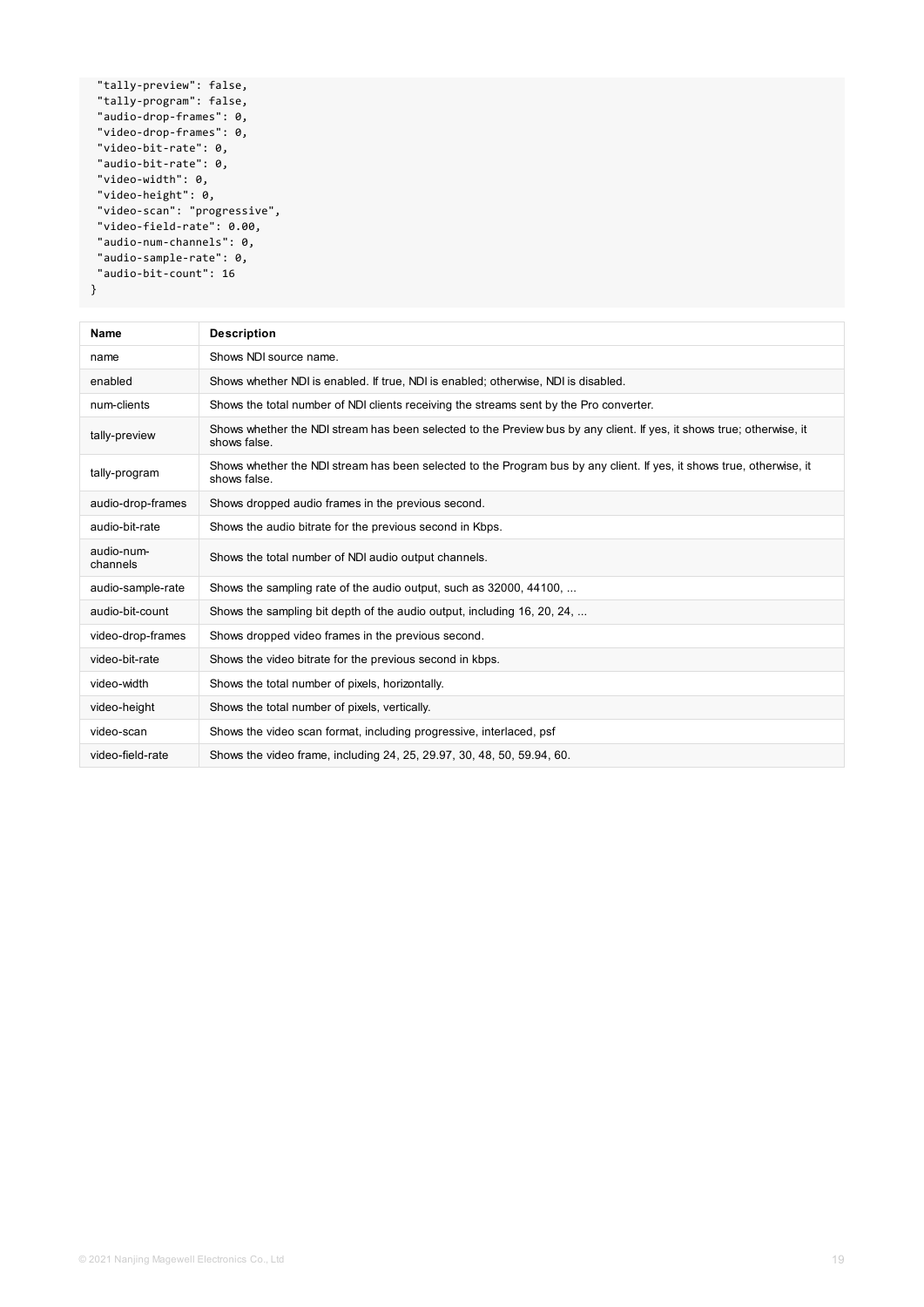```
"signal-info-types": ["video-info", "audio-info", "hdmi-info", "sdi-info", "info-frames
array correspond to the following property one by one
 "video-info": \{ \ldots \},
 "audio-info": {...},
"hdmi-info": {...},
"sdi-info": \{\ldots\},
"info-frames": {...}
}
```
#### **Status**

"status": 0

| <b>Name</b> | <b>Description</b>                                                                                      |
|-------------|---------------------------------------------------------------------------------------------------------|
| status      | 0 indicates that the request was accepted successfully. Refer to API Status Codes to find specific desc |

#### **Signal type**

```
"signal-info-types": [
"video-info", // video status
"audio-info", // audio status
"hdmi-info", // HDMI status
"sdi-info", // SDI status
"info-frames" // InfoFrame
\mathbf{1}
```
#### **VIDEO STATUS (video-info**:**{...})**

```
"video-info": {
 "codec": "uncompressed",
"width": 1920,
 "height": 1080,
 "scan": "progressive",
 "field-rate": 60.00,
 "color-depth": 8,
 "color-format": "rgb",
 "aspect-ratio": "16:9",
 "sampling": "4:4:4",
 "quant-range": "full",
"sat-range": "full",
 "frame-struct": "2d"
}
```

| <b>Name</b> | <b>Description</b>                                                           |
|-------------|------------------------------------------------------------------------------|
| codec       | Indicates the video compression methods, including uncompressed, dsc, mpeg2, |
|             |                                                                              |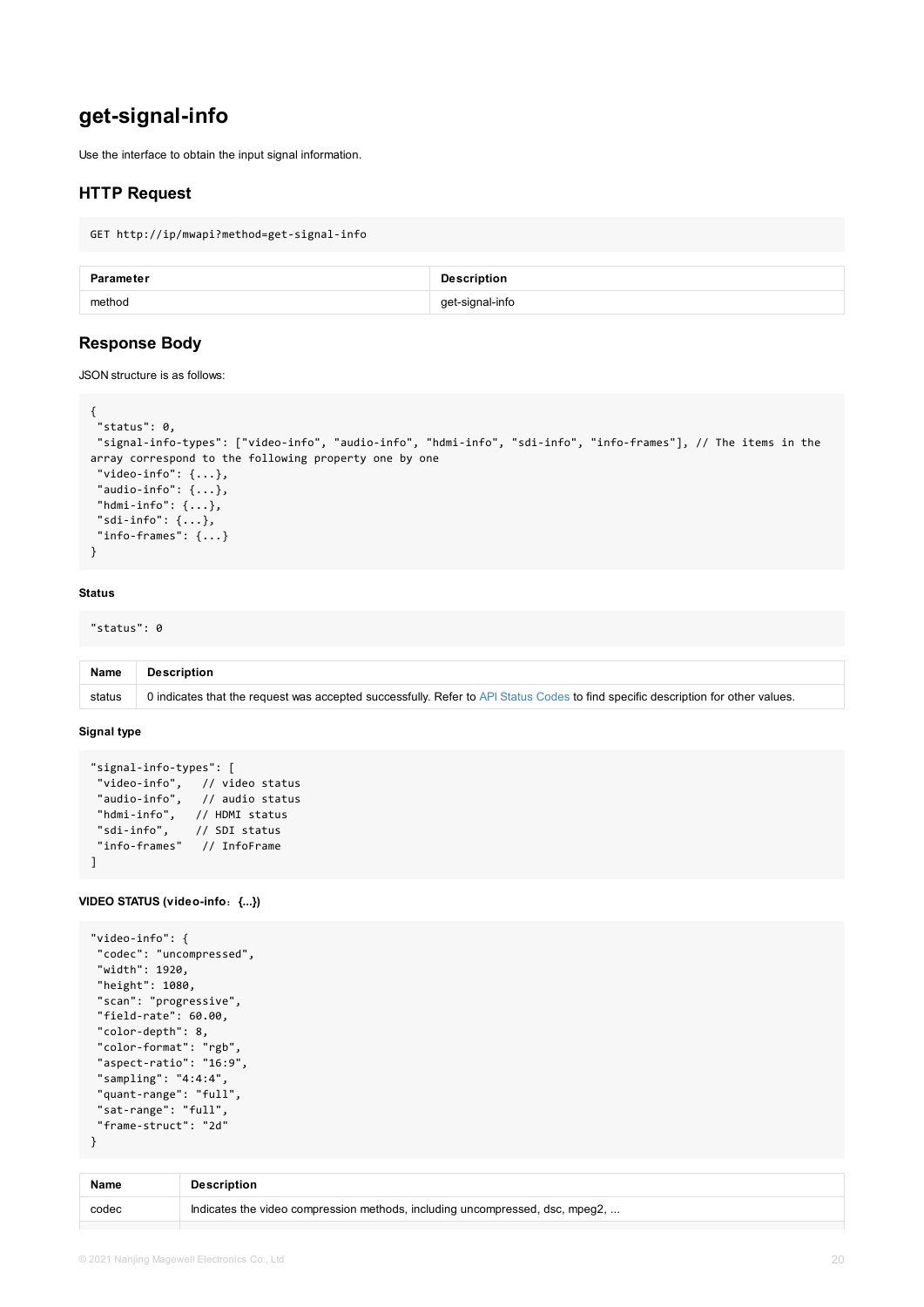| width        | Indicates the total number of pixels, horizontally.                                                             |
|--------------|-----------------------------------------------------------------------------------------------------------------|
| height       | Indicates the total number of pixels, vertically.                                                               |
| scan         | Indicates the refresh rate,, including progressive, interlaced, psf                                             |
| field-rate   | Indicates the frame rate, including 24, 25, 29.97, 30, 48, 50, 59.94, 60.                                       |
| color-depth  | Indicates the color depth, including 8, 10, 12.                                                                 |
| color-format | Indicates the color space, including rgb, bt.601, bt.709, bt.2020.                                              |
| aspect-ratio | Indicates the aspect ratio, including 16:9, 4:3,                                                                |
| sampling     | Indicates the sampling rate, including $4:2:0, 4:2:2, 4:4:4, 4:4:4:4$ .                                         |
| quant-range  | Indicates the quantization range, including limited, full.                                                      |
| sat-range    | Indicates the saturation range, including limited, extended, full.                                              |
| frame-struct | Indicates the input video frame type, 2d, 3d-left-right, 3d-top-bottom, 3d-left-right-half, 3d-top-bottom-half. |

#### **AUDIO STATUS (audio-info**:**{...})**

```
"audio-info": {
 "codec": "lpcm",
 "num-channels": 2,
 "sample-rate": 48000,
 "bit-count": 16
}
```

| <b>Name</b>  | <b>Description</b>                                     |
|--------------|--------------------------------------------------------|
| codec        | Indicates the encoding type, including lpcm, ac3, aac, |
| num-channels | Indicates the number of channels, including 1, 2,  16  |
| sample-rate  | Indicates the sampling rate, including 32000, 44100,   |
| bit-count    | Indicates the bit rate, including 16, 20, 24,          |

#### **HDMI STATUS (hdmi-info**:**{...})**

```
"hdmi-info": {
 "mode": "dvi",
"vic": 0,
 "scramble": false,
 "clock-ratio": 1,
 "hdcp": "none",
 "repeat-count": 0,
 "it-content": false,
 "timing-mode-line": "148.50 1920 2008 2052 2200 1080 1084 1089 1125 +hsync +vsync"
}
```

| <b>Name</b>      | <b>Description</b>                                                                                                                                                                                                                                                                                                                                        |
|------------------|-----------------------------------------------------------------------------------------------------------------------------------------------------------------------------------------------------------------------------------------------------------------------------------------------------------------------------------------------------------|
| mode             | Indicates the signal type, including hdmi, dvi.                                                                                                                                                                                                                                                                                                           |
| Vic.             | Indicates the Video Identification Code, which is defined for CEA formats.                                                                                                                                                                                                                                                                                |
| scramble         | Indicates whether to scramble to prevent signal parsing problems. If yes, it shows true; otherwise, it is false.                                                                                                                                                                                                                                          |
| clock-ratio      | Indicates the clock ratio, including 1, 4.                                                                                                                                                                                                                                                                                                                |
| hdcp             | Indicates HDCP encrypted type, including none, hdcp-1.x, hdcp-2.2.                                                                                                                                                                                                                                                                                        |
| repeat-count     | Indicates the signal repeat times, 0, 1, 2, 4,                                                                                                                                                                                                                                                                                                            |
| it-content       | Indicates whether the transmission package is content. If yes, it shows true; otherwise, it is false.                                                                                                                                                                                                                                                     |
| timing-mode-line | Indicates the modeline.<br>Syntax: pclk hdisp hsyncstart hsyncend htotal vdisp vsyncstart vsyncend vtotal [flags]<br>flags: +hsync, -hsync, +vsync, -vsync, interlace, double-scan, sog, +csync, -csync<br>For example: 23.86 640 656 720 800 480 481 484 497 - hsync + vsync<br>The unit of pclk is MHz, and that of the other parameters are in pixels. |

#### **SDI STATUS (sdi-info**:**{...})**

"sdi-info": { "link-type": "", "link-speed": "",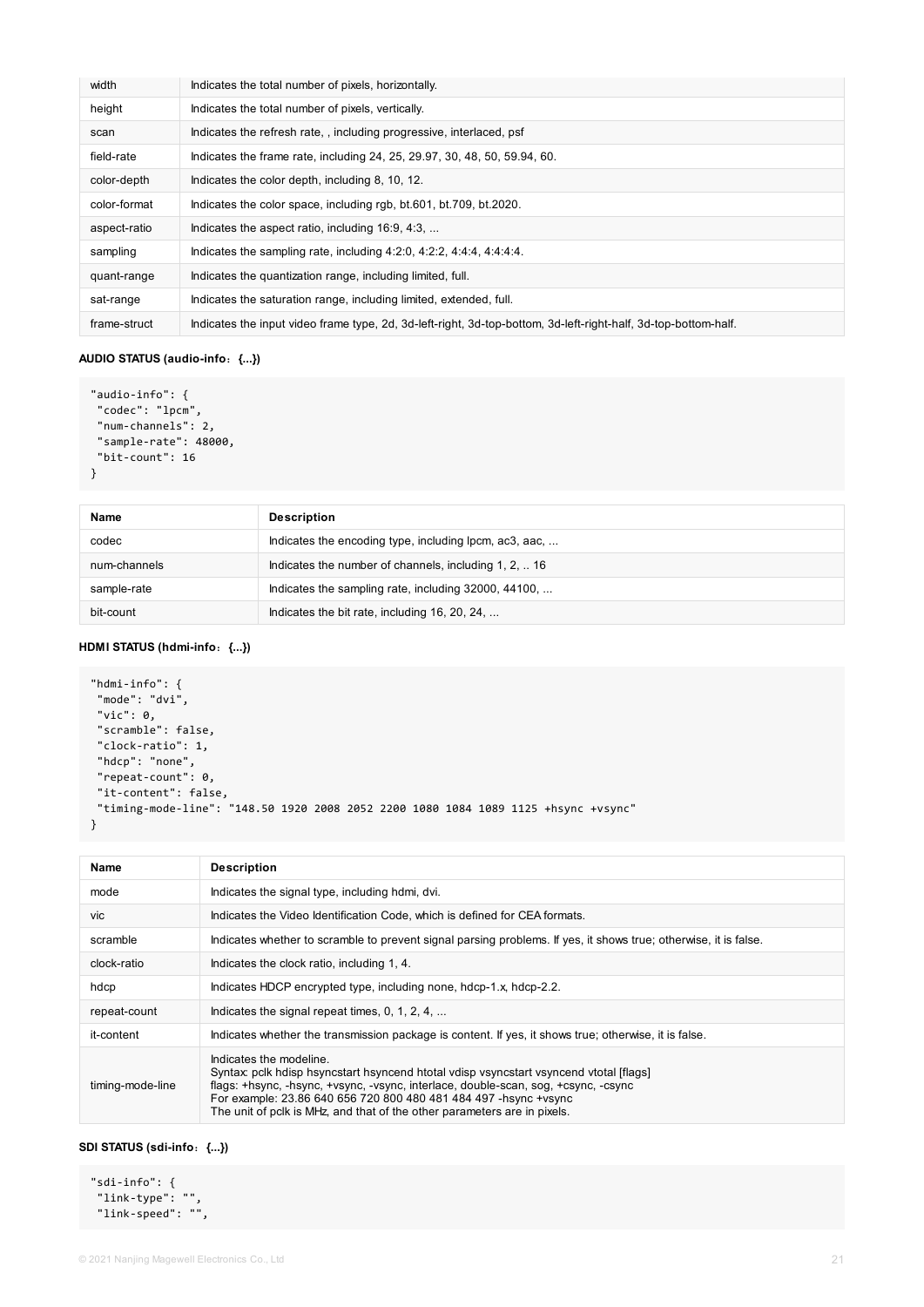```
"stream-type": "",
 "level-b": true,
 "interlaced": true,
 "assignment": 0,
 "st352-payload-id": 3423424,
 "h-total": 2250,
 "v-total": 1125,
 "h-active": 1920,
 "v-active": 1080
}
```

```
"info-frames": [
 {
 "id": "AVI",
 "type": 130,
 "version": 2,
 "checksum": 96,
 "data": "ACgAIgAAADkEAACBBw=="
 },
 {
 "id": "Audio",
 "type": 132,
  "version": 1,
 "checksum": 112,
 "data": "AQAAAAAAAAAAAA=="
}
\mathbf{I}
```

| <b>Name</b>          | <b>Description</b>                                                                                                                    |
|----------------------|---------------------------------------------------------------------------------------------------------------------------------------|
| link-type            | Indicates link type of input SDI signal, including unknown, single-link, dual-link, quad-link.                                        |
| link-speed           | Indicates the current data speed, including unknown, sd, hd, 3g, 6g, 12g.                                                             |
| stream-type          | Indicates the number of streams that is contained in the data source, including single-stream, dual-stream, 3d.                       |
| level-b              | Indicates whether the input signal is level B format. If yes, it shows true; otherwise, it is false.                                  |
| interlaced           | Indicates whether the input signal is interlaced. If yes, it shows true; otherwise, it is false.                                      |
| assignment           | Indicates the link number, especially when be fed into a source of multi-link interfaces.                                             |
| st352-payload-<br>id | Indicates the SMPTE ST 352 video payload identification code for SDI. which is an unsigned 32-bit integer and be displayed<br>in HEX. |
| h-total              | Indicates the total number of pixels, horizontally                                                                                    |
| v-total              | Indicates the total number of pixels, vertically.                                                                                     |
| h-active             | Indicates the number of active pixels, horizontally.                                                                                  |
| v-active             | Indicates the number of active pixels, vertically.                                                                                    |

#### **InfoFrame (info-frames**:**{...})**

| <b>Name</b> | <b>Description</b>                                  |
|-------------|-----------------------------------------------------|
| id          | Indicates the infoFrame type, including AVI, Audio, |
| type        | Indicates the packet type.                          |
| version     | Indicates the packet version.                       |
|             |                                                     |

| checksum | Indicates the packet checksum.                                                    |
|----------|-----------------------------------------------------------------------------------|
| data     | Indicates the InfoFrame payload, which is encoded in base64 and displayed in hex. |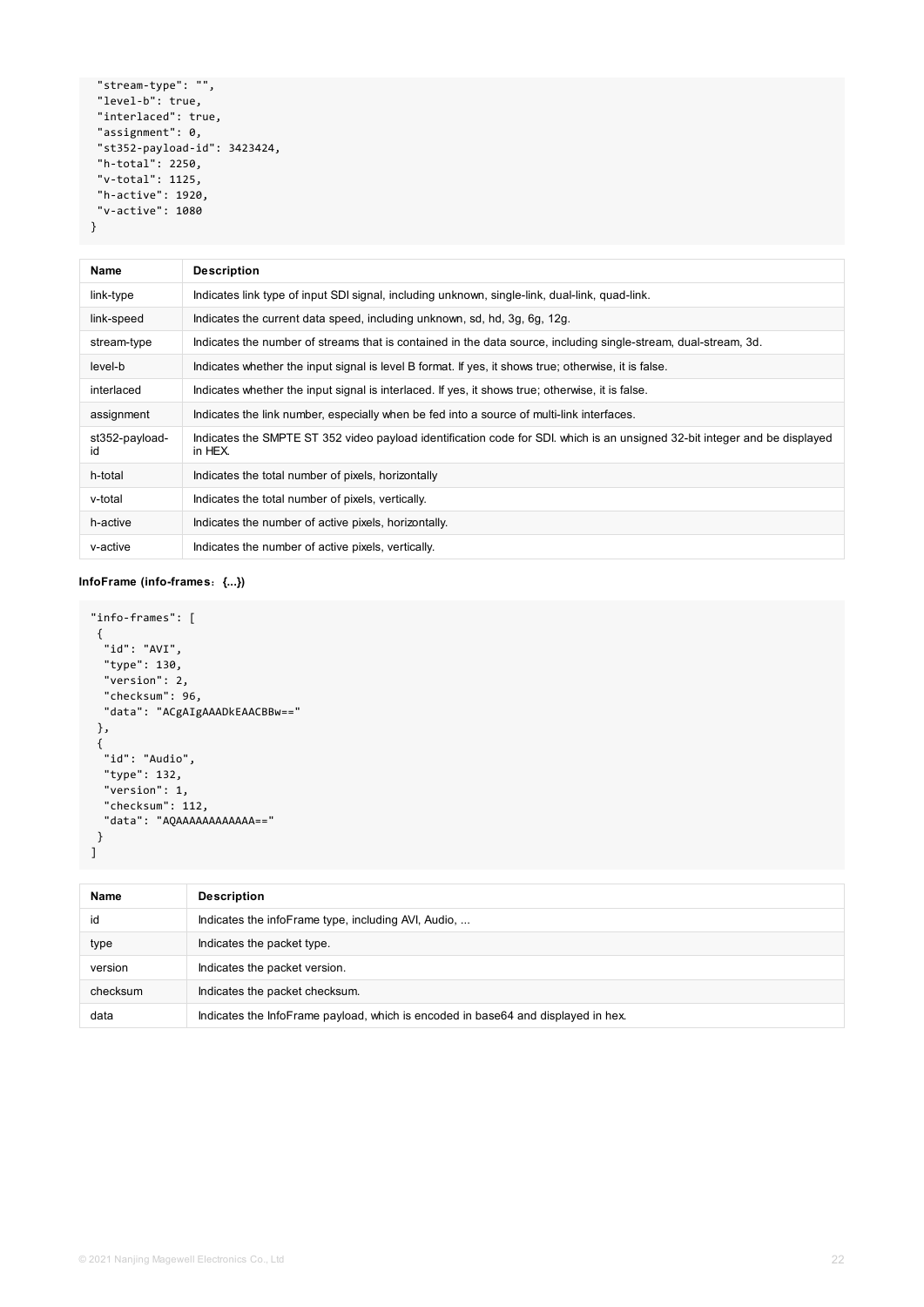```
"in-aspect-x": 16,
 "in-aspect-y": 9,
 "in-auto-color-fmt": true,
 "in-color-fmt": "rgb",
 "in-auto-quant-range": true,
 "in-quant-range": "full",
 "brightness": 0,
 "contrast": 100,
 "hue": 0,
 "saturation": 100,
 "in-crop-enabled": false,
 "in-crop-left-percent": 0.00,
 "in-crop-top-percent": 0.00,
 "in-crop-right-percent": 0.00,
 "in-crop-bottom-percent": 0.00,
 "deinterlace": "none",
 "ar-convertion": "ignore",
 "out-flip": false,
 "out-mirror": false,
 "out-cx": 1920,
 "out-cy": 1080,
 "out-raw-resolution": true,
 "out-aspect-x": 16,
 "out-aspect-y": 9,
 "out-auto-aspect": true,
 "out-fr-convertion": "raw",
 "out-auto-color-fmt": true,
 "out-color-fmt": "bt.709",
 "out-auto-sat-range": true,
 "out-sat-range": "limited",
 "out-auto-quant-range": true,
 "out-quant-range": "limited",
 "bit-rate-ratio": 100,
 "low-res-full-fr": false
}
```

| <b>Name</b>       | <b>Description</b>                                                                                  |
|-------------------|-----------------------------------------------------------------------------------------------------|
| status            | 0 indicates that the request was accepted successfully. Refer to API Status Codes to fir<br>values. |
| show-adv-ui       | Indicates whether to show the advanced settings. If yes, it shows true; otherwise, it is fa         |
| in-auto-aspect    | Indicates whether to obtain the aspect ratio of input signal automatically. If yes, it shows        |
| in-aspect-x       | Indicates the width of the input aspect ratio.                                                      |
| in-aspect-y       | Indicates the height of the input aspect ratio.                                                     |
| in-auto-color-fmt | Indicates whether to obtain the color space of input signal automatically. If yes, it shows         |
| in-color-fmt      | Indicates the color space of input signal, including rgb, bt.601, bt.709. bt.2020.                  |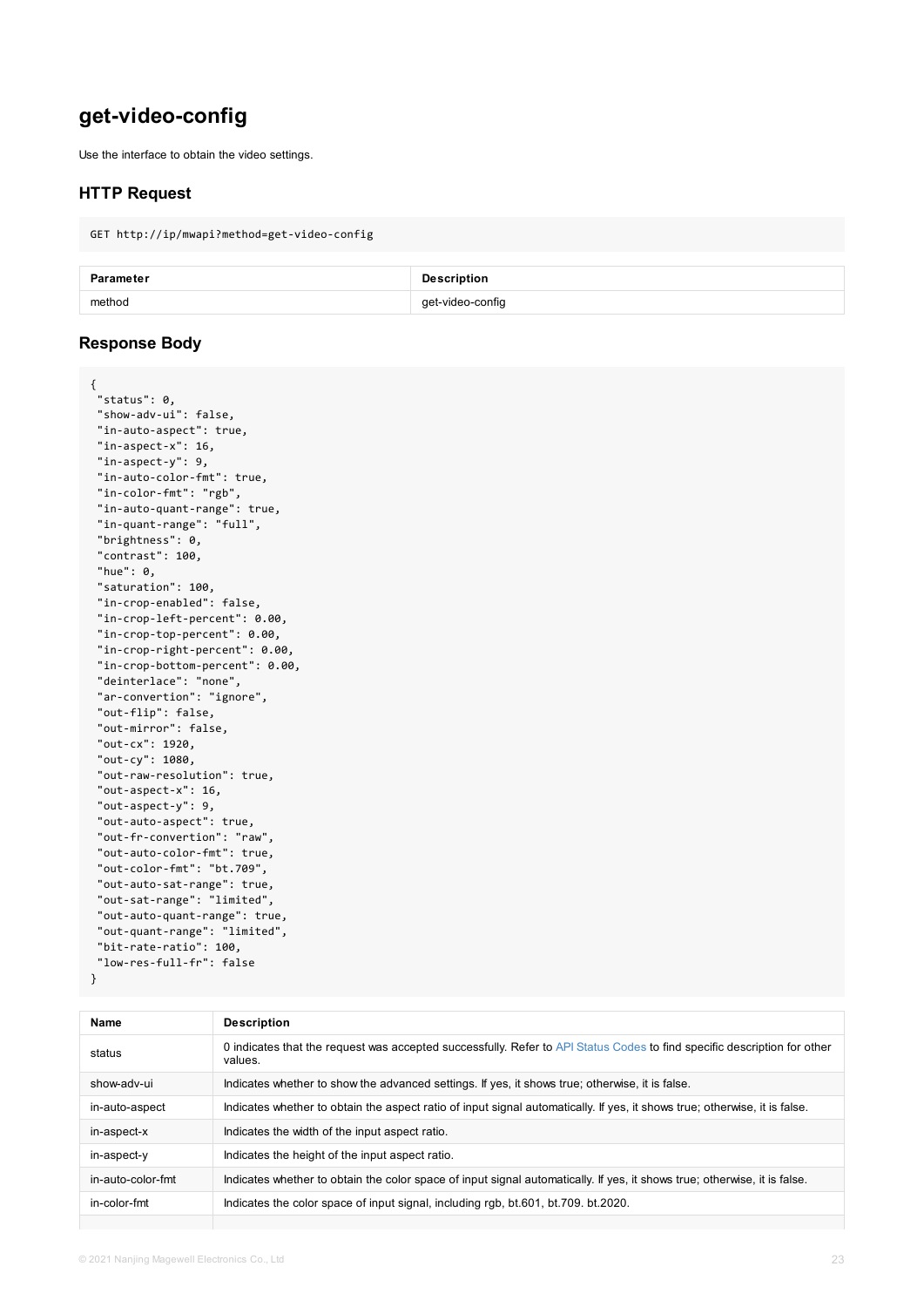| in-auto-quant-range        | Indicates whether to obtain the quantization range of input signal automatically. If yes, it shows true; otherwise, it is<br>false.   |
|----------------------------|---------------------------------------------------------------------------------------------------------------------------------------|
| in-quant-range             | Indicates the quantization range of input signal, including full, limited.                                                            |
| brightness                 | Indicates the brightness of input signal. The value ranges from -100 to +100.                                                         |
| contrast                   | Indicates the contrast of input signal. The value ranges from 50 to 200.                                                              |
| hue                        | Indicates the hue of input signal. The value ranges from -90 to 90.                                                                   |
| saturation                 | Indicates the saturation range of input signal. The value ranges from 0 to 200.                                                       |
| in-crop-enabled            | Reserved.                                                                                                                             |
| in-crop-left-percent       | Reserved.                                                                                                                             |
| in-crop-top-percent        | Reserved.                                                                                                                             |
| in-crop-top-percent        | Reserved.                                                                                                                             |
| in-crop-bottom-<br>percent | Reserved.                                                                                                                             |
| deinterlace                | Indicates deinterlace options of the input signal, including none, top-field, bottom-field.                                           |
| ar-convertion              | Indicates the aspect ratio Conversion, including ignore, cropping, padding. Only shown when the "show-adv-ui" is<br>true.             |
| out-flip                   | Indicates whether to vertical flip the output signal. If yes, it shows true; otherwise, it is false.                                  |
| out-mirror                 | Indicates whether to horizontal flip the output signal. If yes, it shows true; otherwise, it is false.                                |
| out-cx                     | Indicates the width of output resolution.                                                                                             |
| out-cy                     | Indicates the height of output resolution.                                                                                            |
| out-raw-resolution         | Indicates whether the resolution of output follows that of input. If yes, it shows true; otherwise, it is false.                      |
| out-auto-aspect            | Indicates whether to obtain the aspect ratio of output signal automatically. If yes, it shows true; otherwise, it is false.           |
| out-aspect-x               | Indicates the width of the output aspect ratio.                                                                                       |
| out-aspect-y               | Indicates the height of the output aspect ratio.                                                                                      |
| out-fr-convertion          | Indicates the output frame rate, including raw, half, one-third, quarter.                                                             |
| out-auto-color-fmt         | Indicates whether to obtain the color space of output signal automatically. If yes, it shows true; otherwise, it is false.            |
| out-color-fmt              | Indicates the color space of output signal, including bt.601, bt.709, bt.2020.                                                        |
| out-auto-sat-range         | Indicates whether to obtain the saturation range of output signal automatically. If yes, it shows true; otherwise, it is<br>false.    |
| out-sat-range              | Indicates the saturation range of output signal, including full, limited, extended.                                                   |
| out-auto-quant-<br>range   | Indicates whether to obtain the quantizations range of output signal automatically. If yes, it shows true; otherwise, it is<br>false. |
| out-quant-range            | Indicates the quantizations range of output signal, including full, limited.                                                          |
| bit-rate-ratio             | Indicates the bitrate ratio. The value ranges from 50 to 200.                                                                         |
| low-res-full-fr            | Indicates whether to enable Full frame rate for low bandwidth. If yes, it shows true; otherwise, it is false.                         |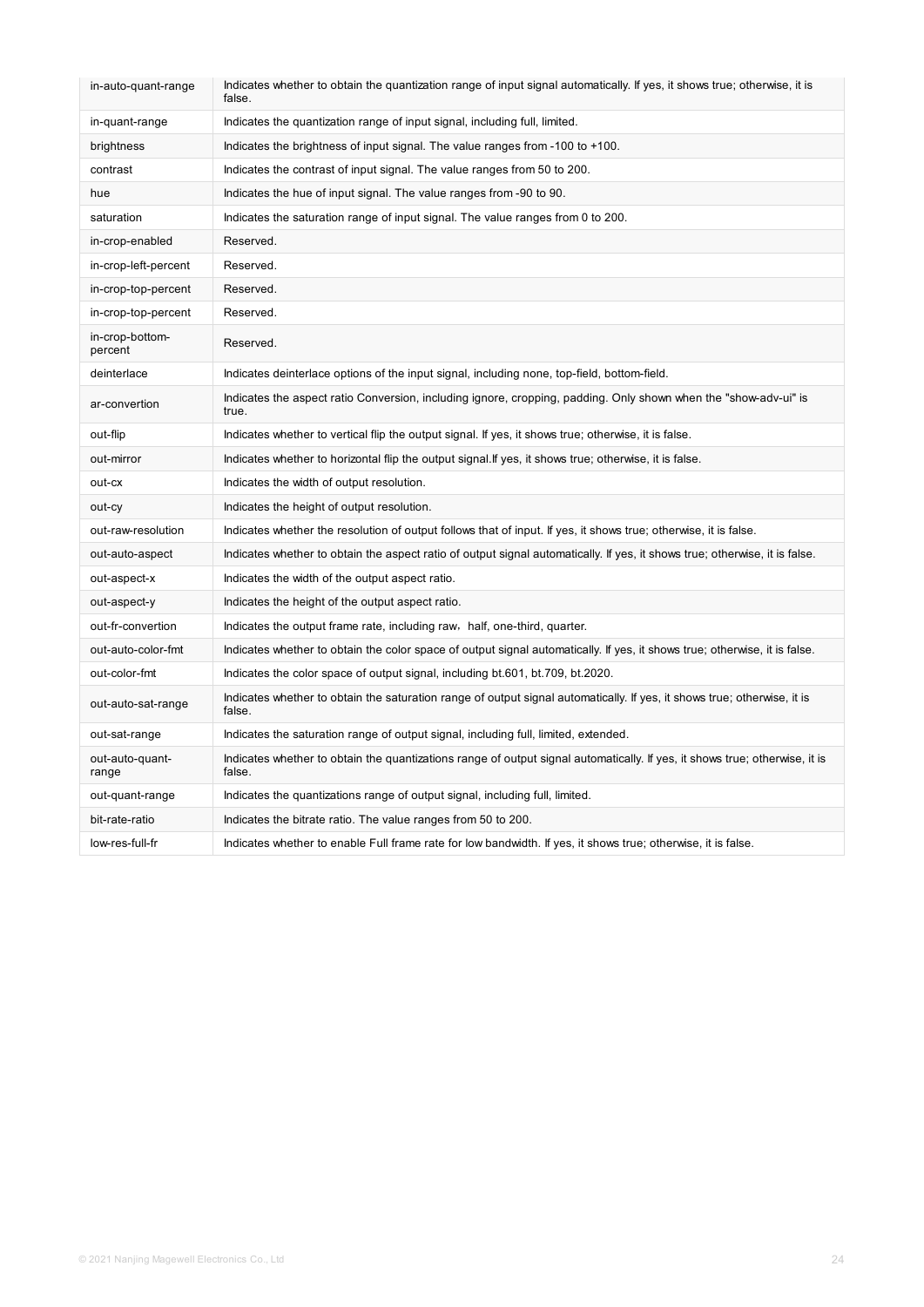```
"in-aspect-y": 9,
 "in-auto-color-fmt": true,
 "in-color-fmt": "bt.709",
 "in-auto-quant-range": true,
 "in-quant-range": "limited",
 "brightness": 0,
 "contrast": 100,
 "hue": 0,
 "saturation": 100,
 "in-crop-enabled": false,
 "in-crop-left-percent": 0.00,
 "in-crop-top-percent": 0.00,
 "in-crop-right-percent": 0.00,
 "in-crop-bottom-percent": 0.00,
 "deinterlace": "none",
 "ar-convertion": "ignore",
 "out-flip": false,
 "out-mirror": false,
 "out-cx": 1920,
 "out-cy": 1080,
 "out-raw-resolution": true,
 "out-aspect-x": 16,
 "out-aspect-y": 9,
 "out-auto-aspect": true,
 "out-fr-convertion": "raw",
 "out-auto-color-fmt": true,
 "out-color-fmt": "bt.709",
 "out-auto-sat-range": true,
 "out-sat-range": "limited",
 "out-auto-quant-range": true,
 "out-quant-range": "limited",
 "bit-rate-ratio": 100,
"low-res-full-fr": false
}
```

| <b>Name</b>         | <b>Description</b>                                                                                     |
|---------------------|--------------------------------------------------------------------------------------------------------|
| status              | 0 indicates that the request was accepted successfully. Refer to API Status Codes to fir<br>values.    |
| in-auto-aspect      | Indicates whether to obtain the aspect ratio of input signal automatically. If yes, it shows           |
| in-aspect-x         | Indicates the width of the input aspect ratio.                                                         |
| in-aspect-y         | Indicates the height of the input aspect ratio.                                                        |
| in-auto-color-fmt   | Indicates whether to obtain the color space of input signal automatically. If yes, it shows            |
| in-color-fmt        | Indicates the color space of input signal, including rgb, bt.601, bt.709. bt.2020.                     |
| in-auto-quant-range | Indicates whether to obtain the quantization range of input signal automatically. If yes, if<br>false. |
|                     |                                                                                                        |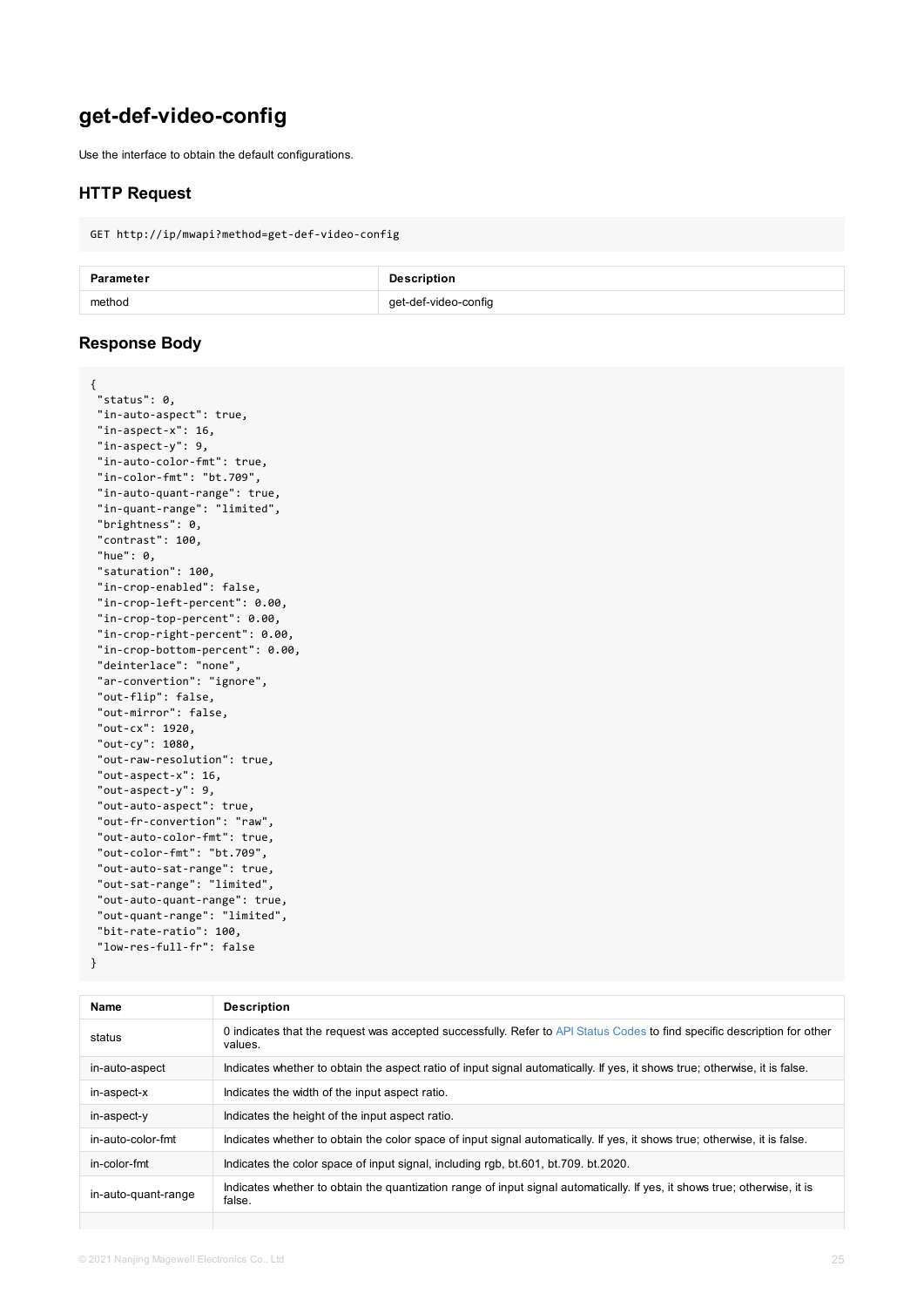| in-quant-range             | Indicates the quantization range of input signal, including full, limited.                                                            |
|----------------------------|---------------------------------------------------------------------------------------------------------------------------------------|
| brightness                 | Indicates the brightness of input signal. The value ranges from -100 to +100.                                                         |
| contrast                   | Indicates the contrast of input signal. The value ranges from 50 to 200.                                                              |
| hue                        | Indicates the hue of input signal. The value ranges from -90 to 90.                                                                   |
| saturation                 | Indicates the saturation range of input signal. The value ranges from 0 to 200.                                                       |
| in-crop-enabled            | Reserved.                                                                                                                             |
| in-crop-left-percent       | Reserved.                                                                                                                             |
| in-crop-top-percent        | Reserved.                                                                                                                             |
| in-crop-top-percent        | Reserved.                                                                                                                             |
| in-crop-bottom-<br>percent | Reserved.                                                                                                                             |
| deinterlace                | Indicates deinterlace options of the input signal, including none, top-field, bottom-field.                                           |
| ar-convertion              | Indicates the aspect ratio Conversion, including ignore, cropping, padding. Only shown when the "show-adv-ui" is<br>true.             |
| out-flip                   | Indicates whether to vertically flip the output signal. If yes, it shows true; otherwise, it is false.                                |
| out-mirror                 | Indicates whether to horizontally flip the output signal. If yes, it shows true; otherwise, it is false.                              |
| out-cx                     | Indicates the width of output resolution.                                                                                             |
| out-cy                     | Indicates the height of output resolution.                                                                                            |
| out-raw-resolution         | Indicates whether the resolution of output follows that of input. If yes, it shows true; otherwise, it is false.                      |
| out-auto-aspect            | Indicates whether to obtain the aspect ratio of output signal automatically. If yes, it shows true; otherwise, it is false.           |
| out-aspect-x               | Indicates the width of the output aspect ratio.                                                                                       |
| out-aspect-y               | Indicates the height of the output aspect ratio.                                                                                      |
| out-fr-convertion          | Indicates the output frame rate, including raw, half, one-third, quarter.                                                             |
| out-auto-color-fmt         | Indicates whether to obtain the color space of output signal automatically. If yes, it shows true; otherwise, it is false.            |
| out-color-fmt              | Indicates the color space of output signal, including bt.601, bt.709, bt.2020.                                                        |
| out-auto-sat-range         | Indicates whether to obtain the saturation range of output signal automatically. If yes, it shows true; otherwise, it is<br>false.    |
| out-sat-range              | Indicates the saturation range of output signal, including full, limited, extended.                                                   |
| out-auto-quant-<br>range   | Indicates whether to obtain the quantizations range of output signal automatically. If yes, it shows true; otherwise, it is<br>false. |
| out-quant-range            | Indicates the quantizations range of output signal, including full, limited.                                                          |
| bit-rate-ratio             | Indicates the bitrate ratio. The value ranges from 50 to 200.                                                                         |
| low-res-full-fr            | Indicates whether to enable Full frame rate for low bandwidth. If yes, it shows true; otherwise, it is false.                         |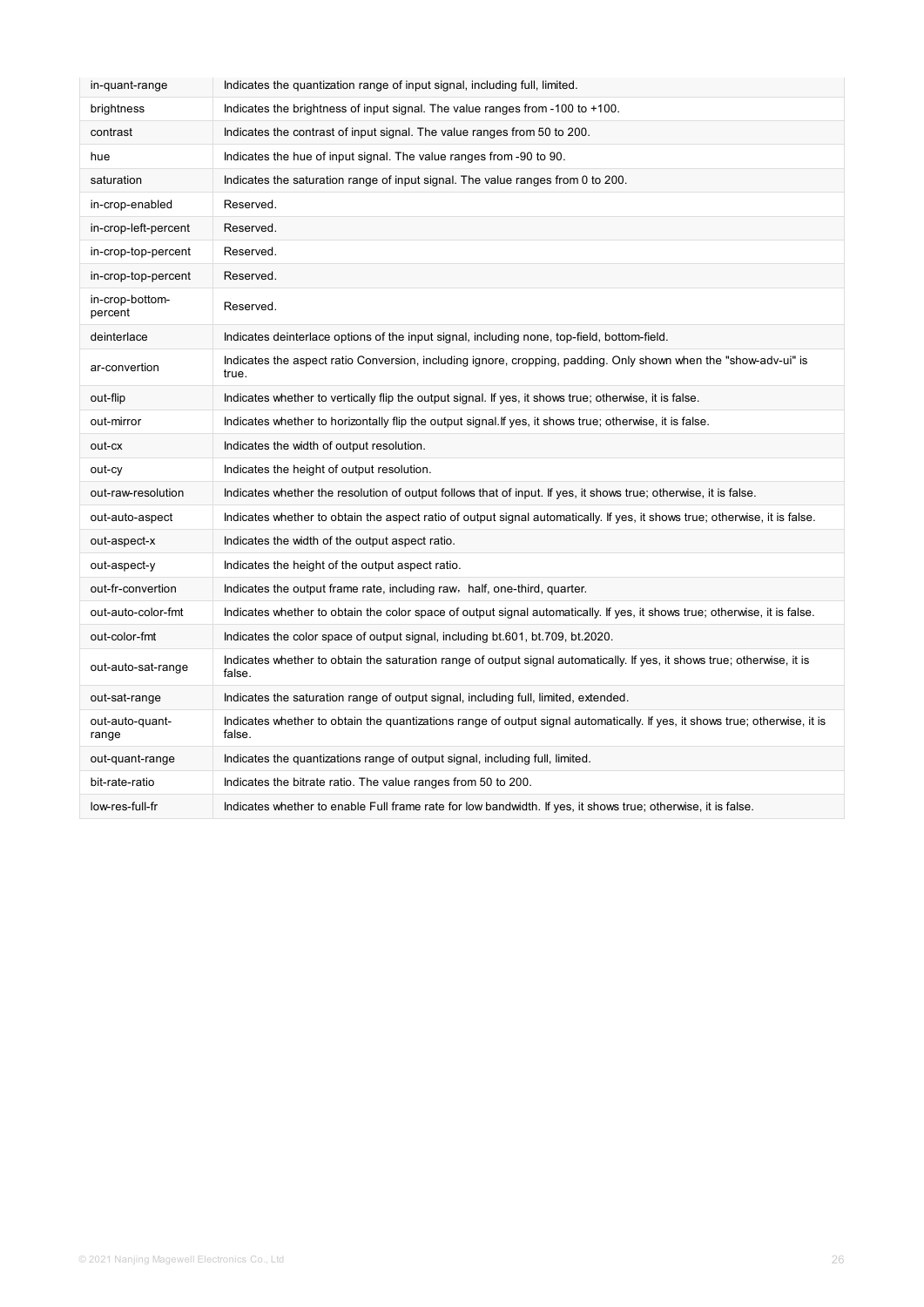#### **1. Set input color space**

http://ip/mwapi?method=set-video-config&in-auto-color-fmt=false&in-color-fmt=rgb

| <b>Parameter</b>  | <b>Description</b>                                                                              |
|-------------------|-------------------------------------------------------------------------------------------------|
| method            | set-video-config                                                                                |
| in-auto-color-fmt | Indicates whether to obtain the color space of input signal automatically. If yes, it shows tru |
| in-color-fmt      | Indicates the color space of input signal, including rgb, bt.601, bt.709. bt.2020.              |

#### **2. Set input quantization range**

http://ip/mwapi?method=set-video-config&in-auto-quant-range=false&in-quant-range=limited

| <b>Parameter</b>        | <b>Description</b>                                                                                       |
|-------------------------|----------------------------------------------------------------------------------------------------------|
| method                  | set-video-config                                                                                         |
| in-auto-quant-<br>range | Indicates whether to obtain the quantization range of input signal automatically. If yes, it s<br>false. |
| in-quant-range          | Indicates the quantization range of input signal, including full, limited.                               |

#### **3. Set color**

http://ip/mwapi?method=set-video-config&brightness=0&contrast=0&hue=0&saturation=0

| <b>Parameter</b> | <b>Description</b>                                                              |
|------------------|---------------------------------------------------------------------------------|
| method           | set-video-config                                                                |
| brightness       | Indicates the brightness of input signal. The value ranges from -100 to +100.   |
| contrast         | Indicates the contrast of input signal. The value ranges from 50 to 200.        |
| hue              | Indicates the hue of input signal. The value ranges from -90 to 90.             |
| saturation       | Indicates the saturation range of input signal. The value ranges from 0 to 200. |

#### **4. Set deinterlace**

http://ip/mwapi?method=set-video-config&deinterlace=wave

| Parameter | <b>Description</b> |
|-----------|--------------------|
| method    | set-video-config   |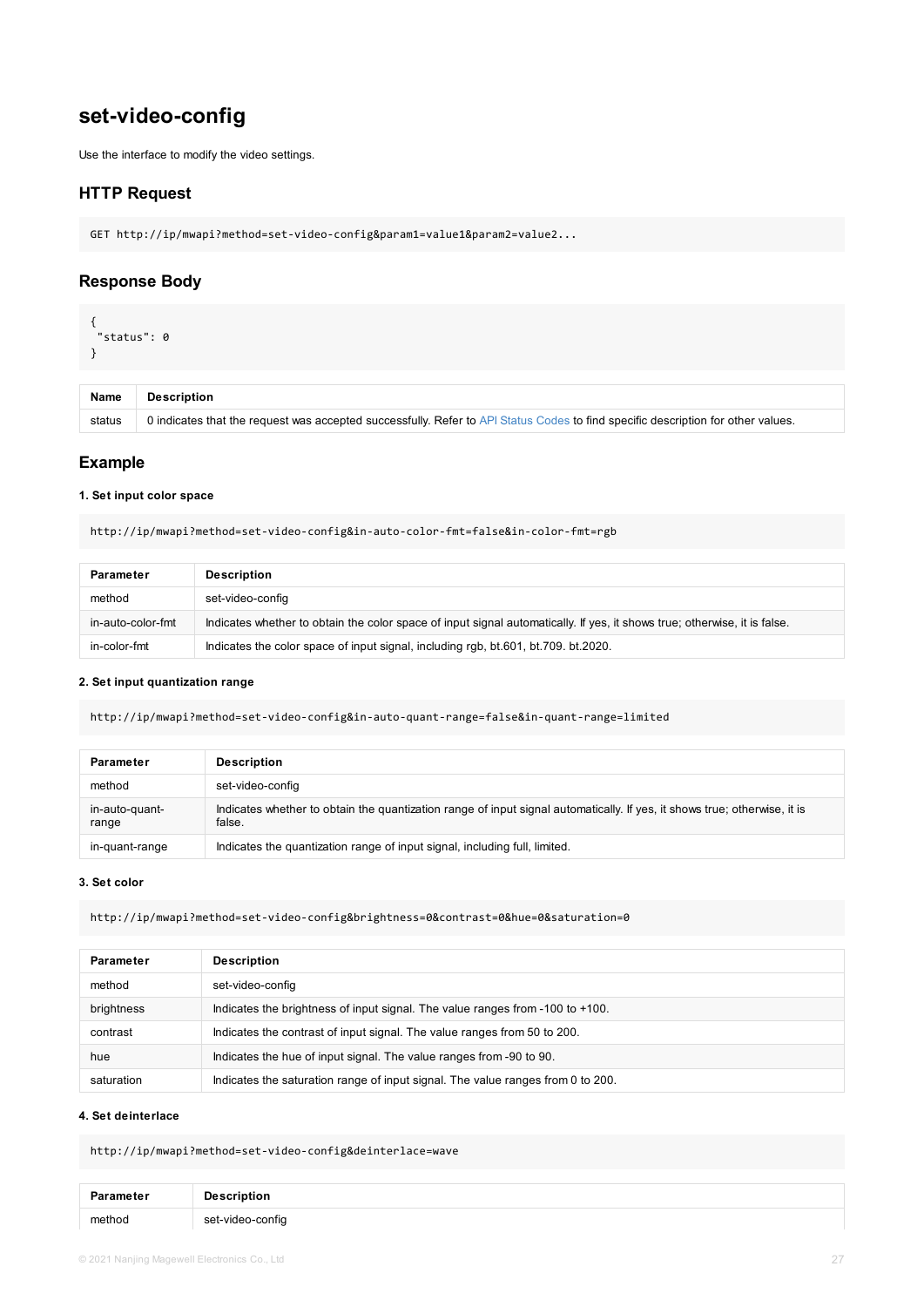deinterlace Indicates deinterlace options of the input signal, including none, top-field, bottom-field.

#### **4. Set special effect**

http://ip/mwapi?method=set-video-config&out-mirror=false

| Parameter  | Description                                                                                              |
|------------|----------------------------------------------------------------------------------------------------------|
| method     | set-video-config                                                                                         |
| out-mirror | Indicates whether to horizontally flip the output signal. If yes, it shows true; otherwise, it is false. |

#### **5. Set output resolution**

http://ip/mwapi?method=set-video-config&out-raw-resolution=false&out-cx=1280&out-cy=720

| <b>Parameter</b>   | <b>Description</b>                                                                                               |
|--------------------|------------------------------------------------------------------------------------------------------------------|
| method             | set-video-config                                                                                                 |
| out-cx             | Indicates the width of output resolution, the value is integer and multiple of 4.                                |
| out-cy             | Indicates the height of output resolution, the value is integer and multiple of 2.                               |
| out-raw-resolution | Indicates whether the resolution of output follows that of input. If yes, it shows true; otherwise, it is false. |

#### **5. Set output frame**

http://ip/mwapi?method=set-video-config&out-fr-convertion=frame-rate-raw

| <b>Parameter</b>           | <b>Description</b>                                                        |
|----------------------------|---------------------------------------------------------------------------|
| set-video-config<br>method |                                                                           |
| out-fr-convertion          | Indicates the output frame rate, including raw, half, one-third, quarter. |

#### **6. Set output aspect ratio**

http://ip/mwapi?method=set-video-config&out-auto-aspect=false&out-aspect-x=16&out-aspect-y=9

| <b>Parameter</b> | <b>Description</b>                                                                                                          |
|------------------|-----------------------------------------------------------------------------------------------------------------------------|
| method           | set-video-config                                                                                                            |
| out-auto-aspect  | Indicates whether to obtain the aspect ratio of output signal automatically. If yes, it shows true; otherwise, it is false. |
| out-aspect-x     | Indicates the width of the output aspect ratio.                                                                             |
| out-aspect-y     | Indicates the height of the output aspect ratio.                                                                            |

#### **7. Set bitrate ratio**

http://ip/mwapi?method=set-video-config&bit-rate-ratio=150

| <b>Parameter</b> | <b>Description</b> |
|------------------|--------------------|
| method           | set-video-config   |

#### **8. Set Others**

http://ip/mwapi?method=set-video-config&out-auto-color-fmt=false&out-color-fmt=rgb&out-auto-sat-range=false&outsat-range=limited&out-auto-quant-range=false&out-quant-range=limited&low-res-full-fr=true

| <b>Parameter</b>   | <b>Description</b>                                                                                                         |
|--------------------|----------------------------------------------------------------------------------------------------------------------------|
| method             | set-video-config                                                                                                           |
| out-auto-color-fmt | Indicates whether to obtain the color space of output signal automatically. If yes, it shows true; otherwise, it is false. |
| out-color-fmt      | Indicates the color space of output signal, including bt.601, bt.709, bt.2020.                                             |
|                    |                                                                                                                            |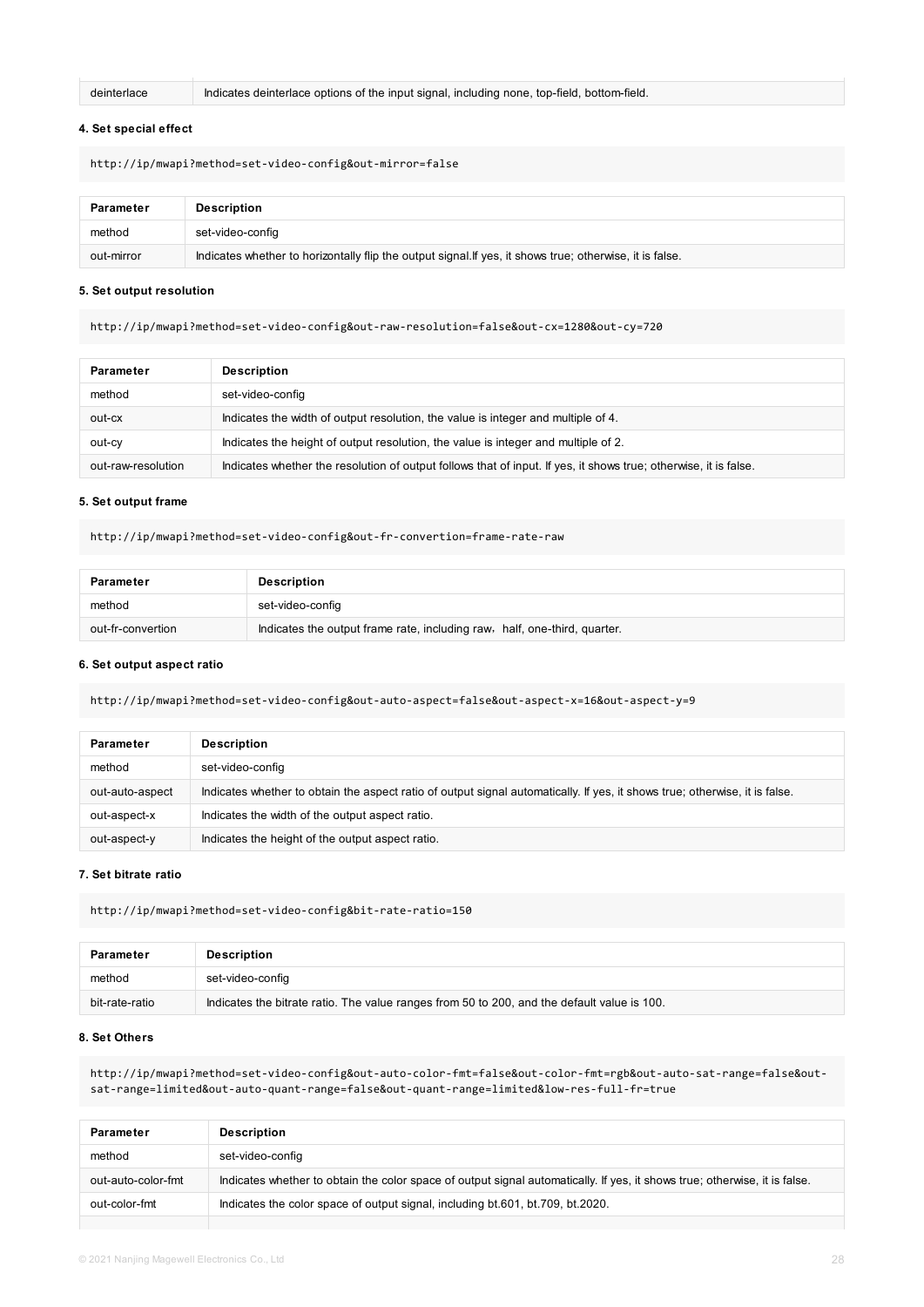| out-auto-sat-range       | Indicates whether to obtain the saturation range of output signal automatically. If yes, it shows true; otherwise, it is<br>false.    |
|--------------------------|---------------------------------------------------------------------------------------------------------------------------------------|
| out-sat-range            | Indicates the saturation range of output signal, including full, limited, extended.                                                   |
| out-auto-quant-<br>range | Indicates whether to obtain the quantizations range of output signal automatically. If yes, it shows true; otherwise, it is<br>false. |
| out-quant-range          | Indicates the quantizations range of output signal, including full, limited.                                                          |
| low-res-full-fr          | Indicates the Full frame rate for low bandwidth. If yes, it shows true; otherwise, it is false.                                       |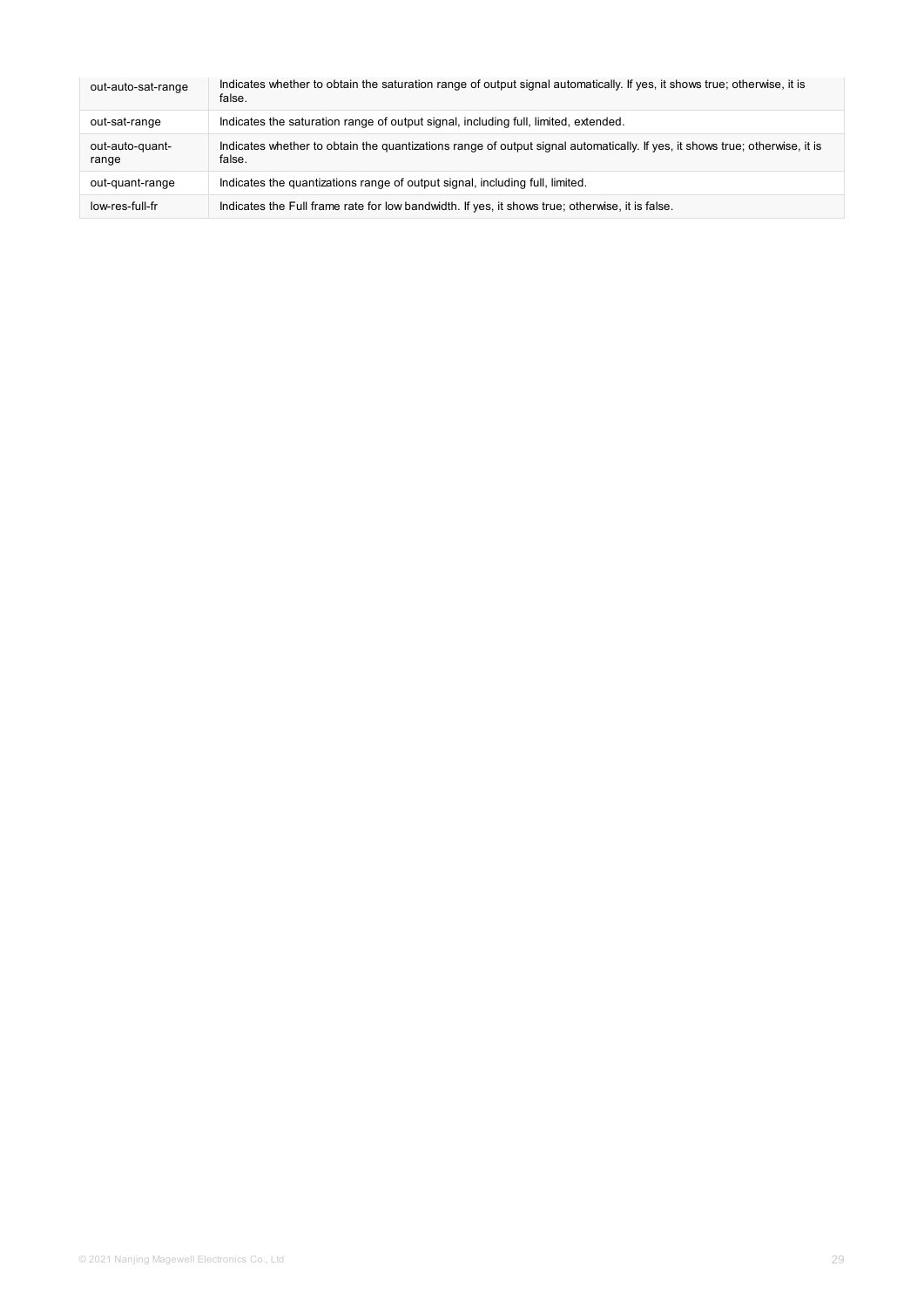```
"in-aspect-y": 9,
 "in-auto-color-fmt": true,
 "in-color-fmt": "bt.709",
 "in-auto-quant-range": true,
 "in-quant-range": "limited",
 "brightness": 0,
 "contrast": 100,
 "hue": 0,
 "saturation": 100,
 "in-crop-enabled": false,
 "in-crop-left-percent": 0.00,
 "in-crop-top-percent": 0.00,
 "in-crop-right-percent": 0.00,
 "in-crop-bottom-percent": 0.00,
 "deinterlace": "none",
 "ar-convertion": "ignore",
 "out-flip": false,
 "out-mirror": false,
 "out-cx": 1920,
 "out-cy": 1080,
 "out-raw-resolution": true,
 "out-aspect-x": 16,
 "out-aspect-y": 9,
 "out-auto-aspect": true,
 "out-fr-convertion": "raw",
 "out-auto-color-fmt": true,
 "out-color-fmt": "bt.709",
 "out-auto-sat-range": true,
 "out-sat-range": "limited",
 "out-auto-quant-range": true,
 "out-quant-range": "limited",
 "bit-rate-ratio": 100,
"low-res-full-fr": false
}
```

| <b>Name</b>         | <b>Description</b>                                                                                     |
|---------------------|--------------------------------------------------------------------------------------------------------|
| status              | 0 indicates that the request was accepted successfully. Refer to API Status Codes to fir<br>values.    |
| in-auto-aspect      | Indicates whether to obtain the aspect ratio of input signal automatically. If yes, it shows           |
| in-aspect-x         | Indicates the width of the input aspect ratio.                                                         |
| in-aspect-y         | Indicates the height of the input aspect ratio.                                                        |
| in-auto-color-fmt   | Indicates whether to obtain the color space of input signal automatically. If yes, it shows            |
| in-color-fmt        | Indicates the color space of input signal, including rgb, bt.601, bt.709. bt.2020.                     |
| in-auto-quant-range | Indicates whether to obtain the quantization range of input signal automatically. If yes, if<br>false. |
|                     |                                                                                                        |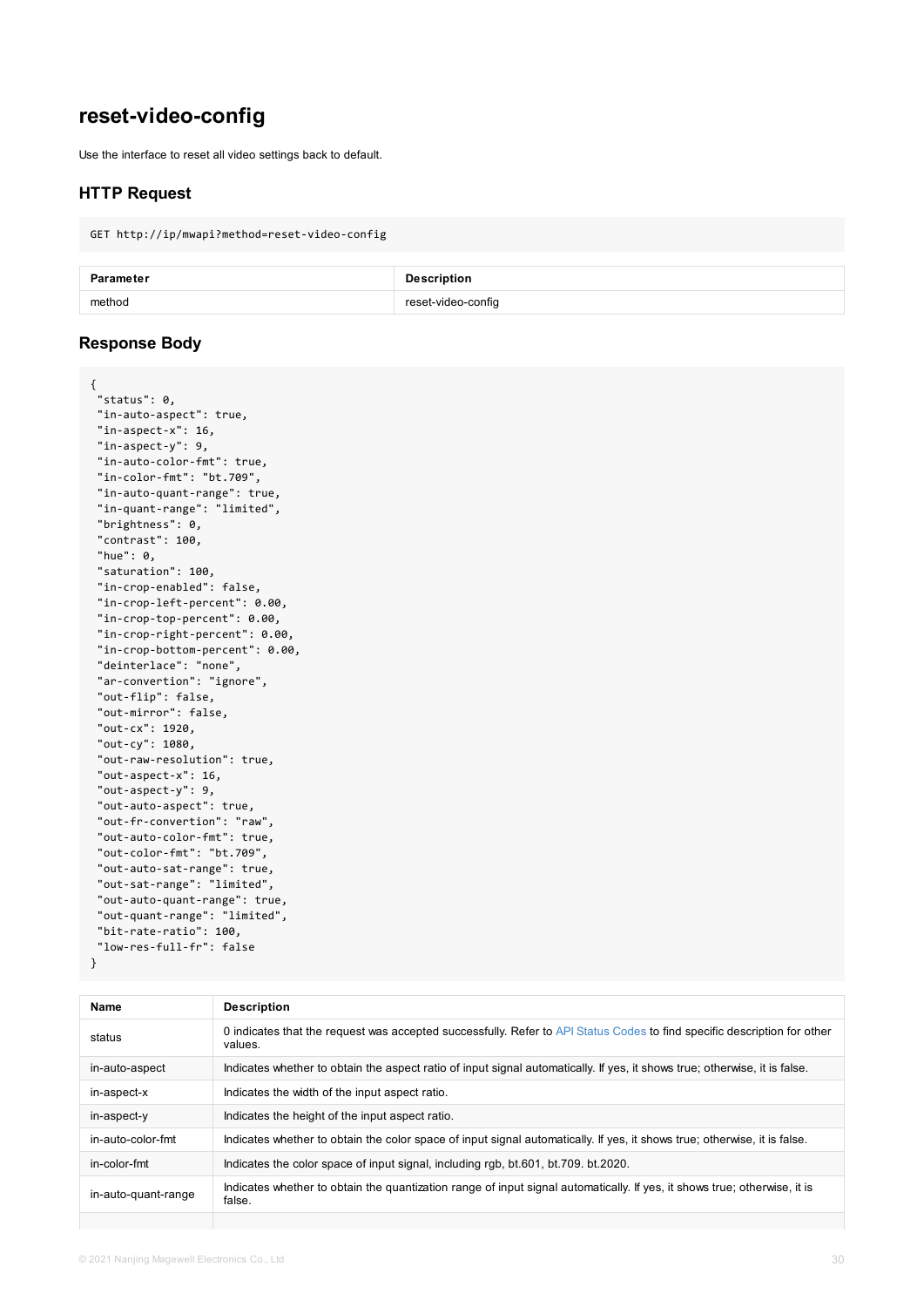| in-quant-range             | Indicates the quantization range of input signal, including full, limited.                                                            |
|----------------------------|---------------------------------------------------------------------------------------------------------------------------------------|
| brightness                 | Indicates the brightness of input signal. The value ranges from -100 to +100.                                                         |
| contrast                   | Indicates the contrast of input signal. The value ranges from 50 to 200.                                                              |
| hue                        | Indicates the hue of input signal. The value ranges from -90 to 90.                                                                   |
| saturation                 | Indicates the saturation range of input signal. The value ranges from 0 to 200.                                                       |
| in-crop-enabled            | Reserved.                                                                                                                             |
| in-crop-left-percent       | Reserved.                                                                                                                             |
| in-crop-top-percent        | Reserved.                                                                                                                             |
| in-crop-top-percent        | Reserved.                                                                                                                             |
| in-crop-bottom-<br>percent | Reserved.                                                                                                                             |
| deinterlace                | Indicates deinterlace options of the input signal, including none, top-field, bottom-field.                                           |
| ar-convertion              | Indicates the aspect ratio Conversion, including ignore, cropping, padding. Only shown when the "show-adv-ui" is<br>true.             |
| out-flip                   | Indicates whether to vertically flip the output signal. If yes, it shows true; otherwise, it is false.                                |
| out-mirror                 | Indicates whether to horizontally flip the output signal. If yes, it shows true; otherwise, it is false.                              |
| out-cx                     | Indicates the width of output resolution.                                                                                             |
| out-cy                     | Indicates the height of output resolution.                                                                                            |
| out-raw-resolution         | Indicates whether the resolution of output follows that of input. If yes, it shows true; otherwise, it is false.                      |
| out-auto-aspect            | Indicates whether to obtain the aspect ratio of output signal automatically. If yes, it shows true; otherwise, it is false.           |
| out-aspect-x               | Indicates the width of the output aspect ratio.                                                                                       |
| out-aspect-y               | Indicates the height of the output aspect ratio.                                                                                      |
| out-fr-convertion          | Indicates the output frame rate, including raw, half, one-third, quarter.                                                             |
| out-auto-color-fmt         | Indicates whether to obtain the color space of output signal automatically. If yes, it shows true; otherwise, it is false.            |
| out-color-fmt              | Indicates the color space of output signal, including bt.601, bt.709, bt.2020.                                                        |
| out-auto-sat-range         | Indicates whether to obtain the saturation range of output signal automatically. If yes, it shows true; otherwise, it is<br>false.    |
| out-sat-range              | Indicates the saturation range of output signal, including full, limited, extended.                                                   |
| out-auto-quant-<br>range   | Indicates whether to obtain the quantizations range of output signal automatically. If yes, it shows true; otherwise, it is<br>false. |
| out-quant-range            | Indicates the quantizations range of output signal, including full, limited.                                                          |
| bit-rate-ratio             | Indicates the bitrate ratio. The value ranges from 50 to 200.                                                                         |
| low-res-full-fr            | Indicates whether to enable Full frame rate for low bandwidth. If yes, it shows true; otherwise, it is false.                         |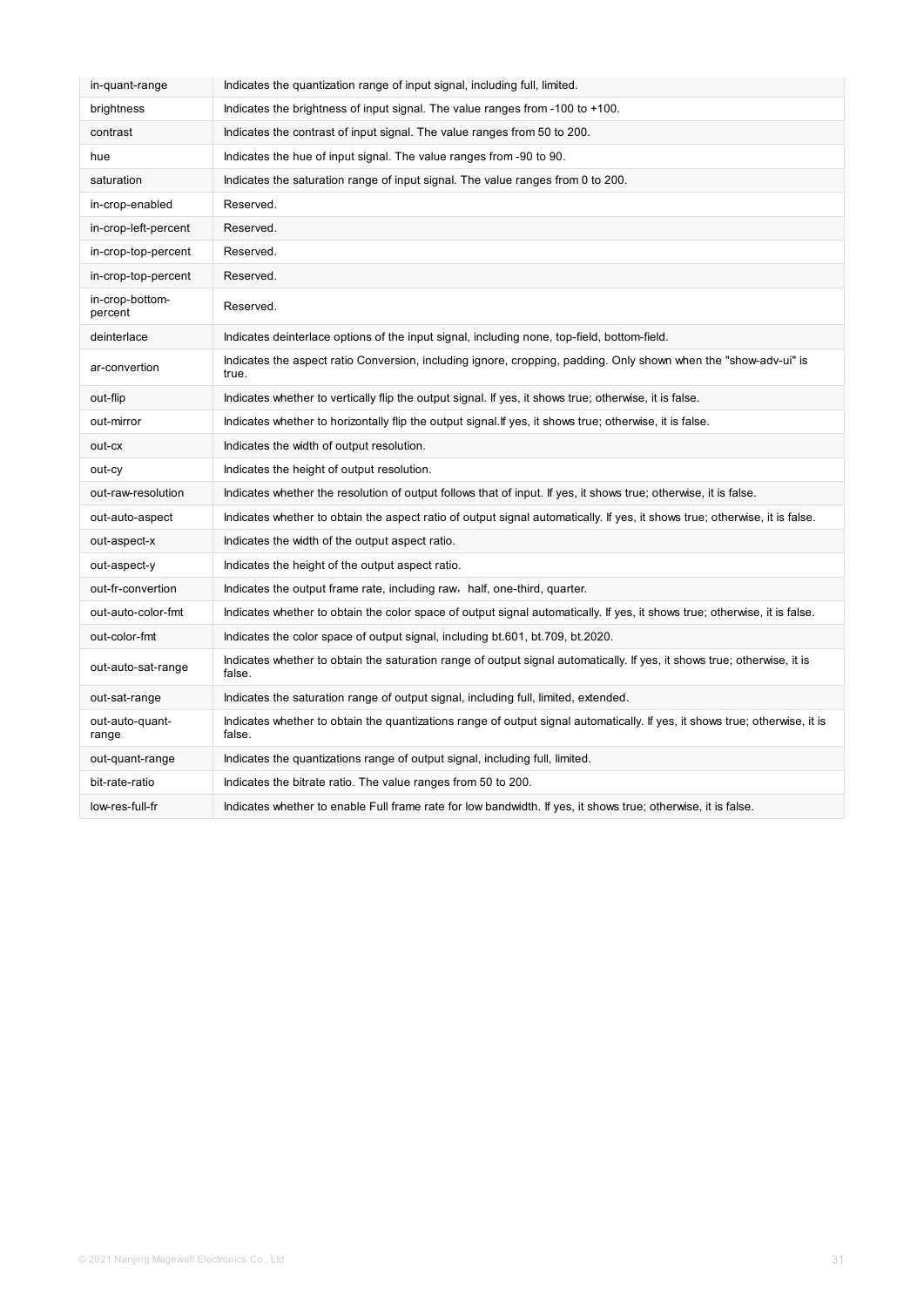```
"add-audio": true,
"limit-pixel-clock": true,
```
"data": "AP//////wA09wEAAQAAAAEaAQOAAAB4Au6Vo1RMmSYPUFT//4AxQEVAYUBxQIGA0QDhwAEACOgAMP E4LUBYLEUAUB10AAAeAAAA/QAPlg+HPAAAAAAAAAAAAAAAA/ABNQUdFV0VMTAogICAgAWYCA1HxV2EQHwQTBRQgIS UHUD0GwFcGAF9/AWd/AINPAADiAA9uAwwAEAC4eCEQgAECAwRn2F3EAXiAA+MPAeABHYAYcRwWIFgsJQBAhGMAAJ 4AAAAAAAAAAAAAzw=="

}

| <b>Name</b>               | <b>Description</b>                                                                                                                                                                                                |
|---------------------------|-------------------------------------------------------------------------------------------------------------------------------------------------------------------------------------------------------------------|
| status                    | 0 indicates that the request was accepted successfully. Refer to API Status Codes to find specific des                                                                                                            |
| smart-<br>edid            | Indicates whether to enable SmartEDID. If yes, it is true; otherwise, it is false.                                                                                                                                |
| keep-<br>last             | Indicates whether to use the latest loopthrough EDID. If yes, it is true; otherwise, it is false.                                                                                                                 |
| add-<br>audio             | Indicates whether to force the the source device to output audio. If yes, it is true; otherwise, it is false,                                                                                                     |
| limit-<br>pixel-<br>clock | Indicates whether to lower pixel resolution to avoid the output producing a blank screen when the pixe<br>through device is beyond the capability of the Pro Convert. If yes, it is true; otherwise, it is false. |
| data                      | Indicates the EDID information in base64 format, and it will be translated to hex to display.                                                                                                                     |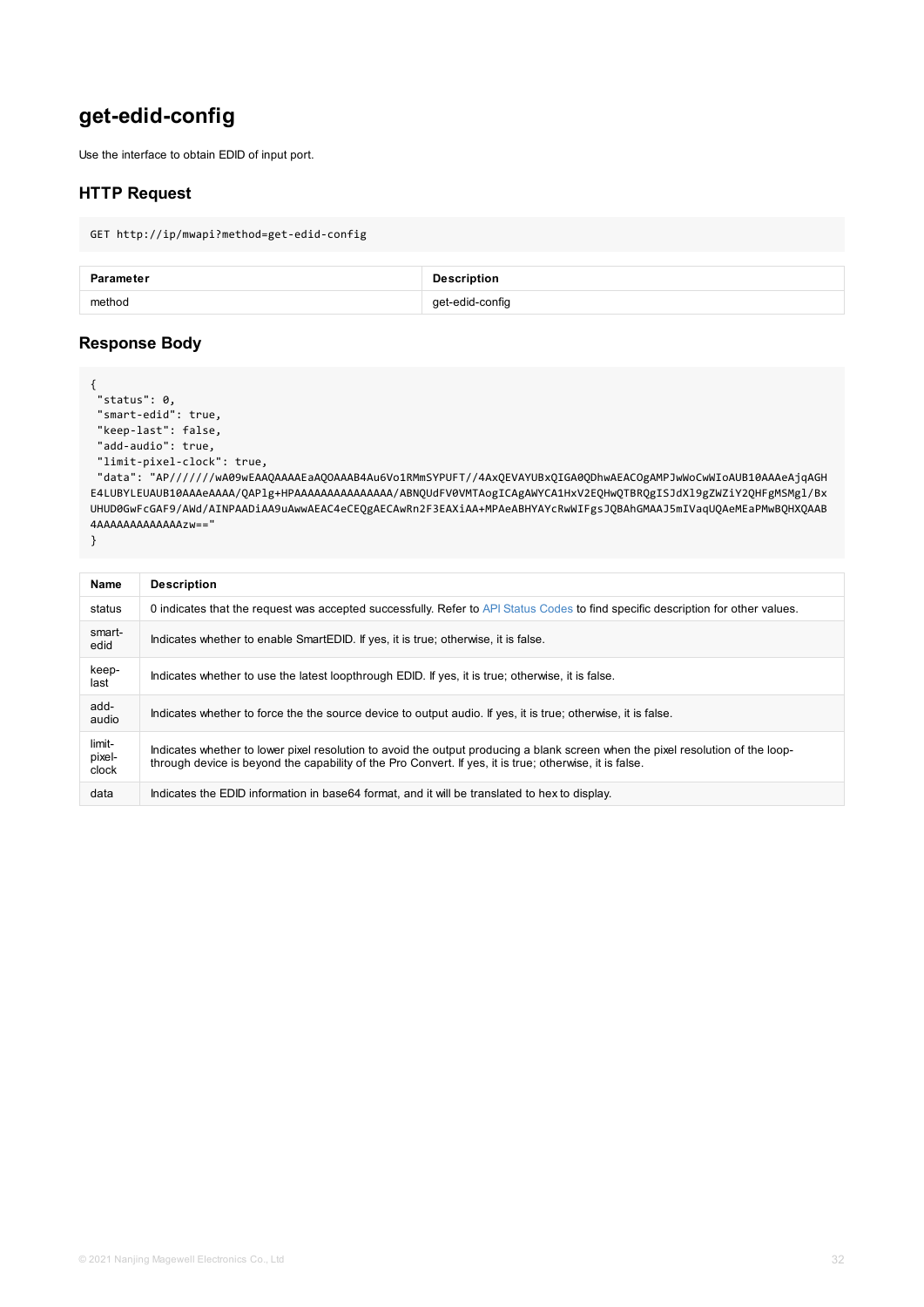```
UHUD0GwFcGAF9/AWd/AINPAADiAA9uAwwAEAC4eCEQgAECAwRn2F3EAXiAA+MPAeABHYAYcRwWIFgsJQBAhGMAAJ
4AAAAAAAAAAAAAzw=="
```

```
}
```

| <b>Name</b> | <b>Description</b>                                                                                      |
|-------------|---------------------------------------------------------------------------------------------------------|
| status      | 0 indicates that the request was accepted successfully. Refer to API Status Codes to find specific desc |
| data        | Indicates the EDID information in base64 format, it will be translated to hex to display.               |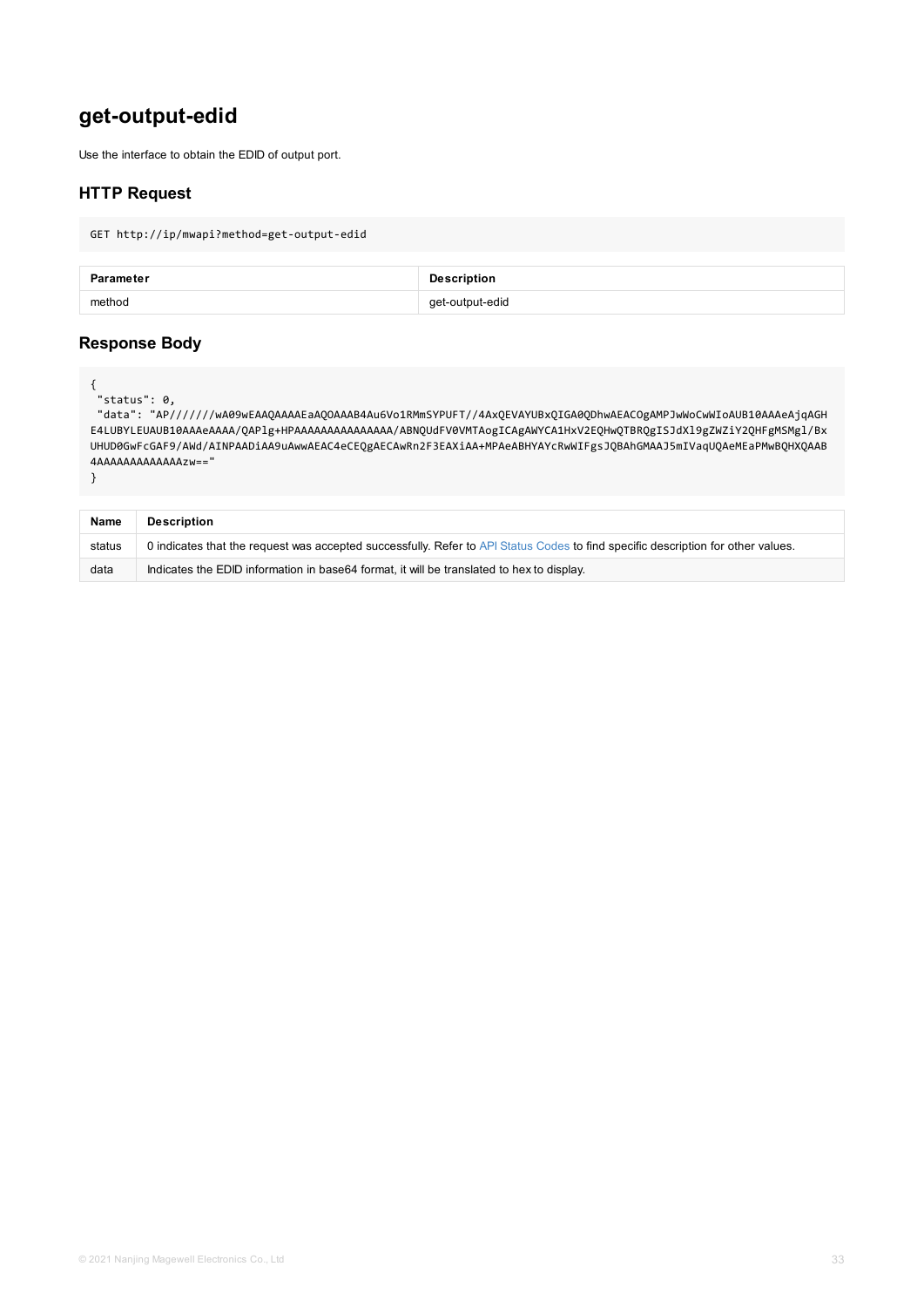http://192.168.66.1/mwapi?method=set-edid-config&smart-edid=true&keep-last=false&add-aud k=true

| <b>Parameter</b>      | <b>Description</b>                                                                                                                                                                                           |
|-----------------------|--------------------------------------------------------------------------------------------------------------------------------------------------------------------------------------------------------------|
| method                | set-edid-config                                                                                                                                                                                              |
| smart-edid            | Indicates whether to enable SmartEDID. If yes, it is true; otherwise, it is false.                                                                                                                           |
| keep-last             | Indicates whether to use the latest loopthrough EDID. If yes, it is true; otherwise, it is false.                                                                                                            |
| add-audio             | Indicates whether to force the the source device to output audio. If yes, it is true; otherwise, it is fa                                                                                                    |
| limit-pixel-<br>clock | Indicates whether to lower pixel resolution to avoid the output producing a blank screen when the<br>through device is beyond the capability of the Pro Convert. If yes, it is true; otherwise, it is false. |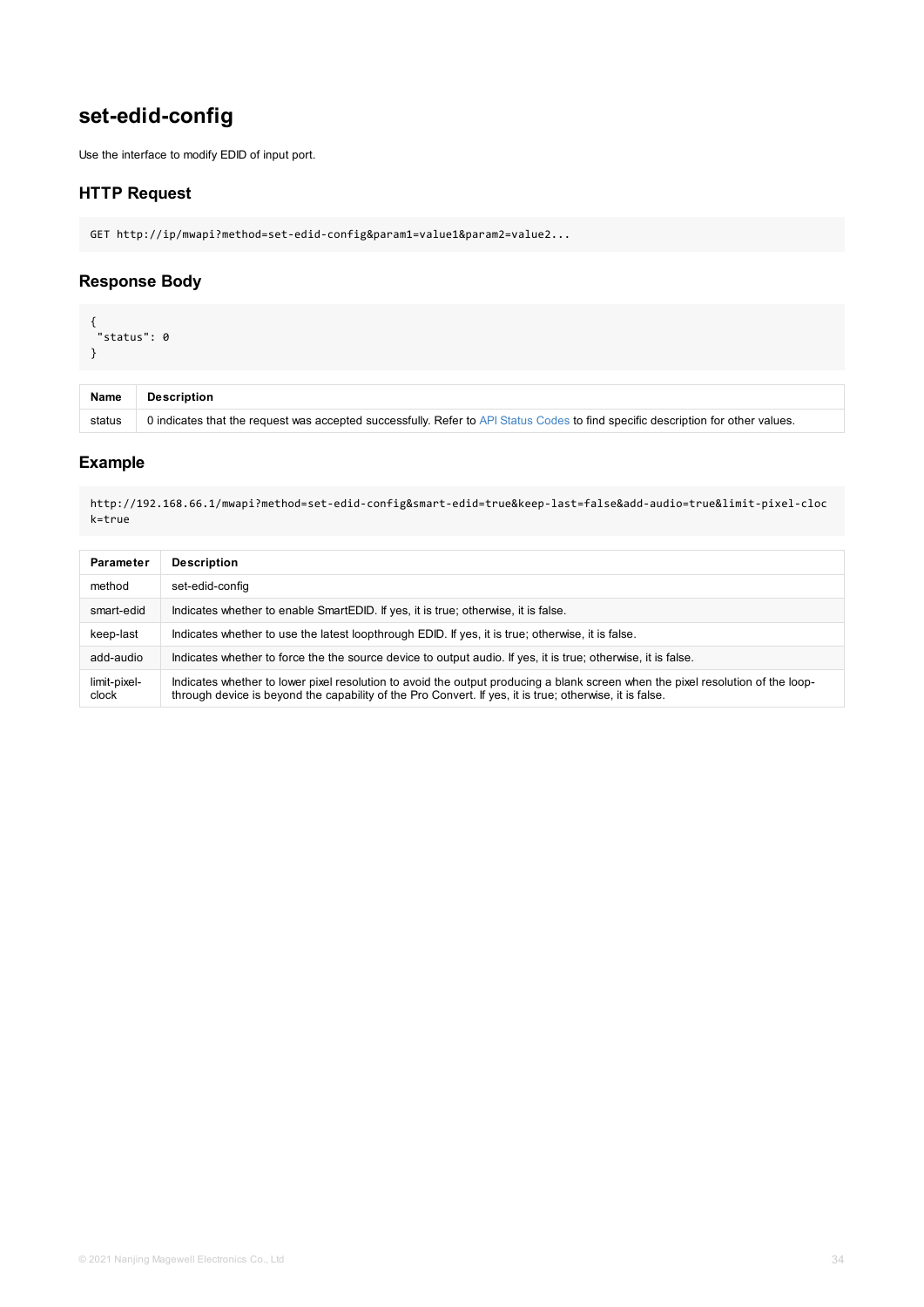```
"add-audio": true,
"limit-pixel-clock": true,
```
"data": "AP//////wA09wEAAQAAAAEaAQOAAAB4Au6Vo1RMmSYPUFT//4AxQEVAYUBxQIGA0QDhwAEACOgAMP E4LUBYLEUAUB10AAAeAAAA/QAPlg+HPAAAAAAAAAAAAAAAA/ABNQUdFV0VMTAogICAgAWYCA1HxV2EQHwQTBRQgIS UHUD0GwFcGAF9/AWd/AINPAADiAA9uAwwAEAC4eCEQgAECAwRn2F3EAXiAA+MPAeABHYAYcRwWIFgsJQBAhGMAAJ 4AAAAAAAAAAAAAzw=="

}

| <b>Name</b>               | <b>Description</b>                                                                                                                                                                                                |
|---------------------------|-------------------------------------------------------------------------------------------------------------------------------------------------------------------------------------------------------------------|
| status                    | 0 indicates that the request was accepted successfully. Refer to API Status Codes to find specific des                                                                                                            |
| smart-<br>edid            | Indicates whether to enable SmartEDID. If yes, it is true; otherwise, it is false.                                                                                                                                |
| keep-<br>last             | Indicates whether to use the latest loopthrough EDID. If yes, it is true; otherwise, it is false.                                                                                                                 |
| add-<br>audio             | Indicates whether to force the the source device to output audio. If yes, it is true; otherwise, it is false,                                                                                                     |
| limit-<br>pixel-<br>clock | Indicates whether to lower pixel resolution to avoid the output producing a blank screen when the pixe<br>through device is beyond the capability of the Pro Convert. If yes, it is true; otherwise, it is false. |
| data                      | Indicates the EDID information in base64 format, and it will be translated to hex to display.                                                                                                                     |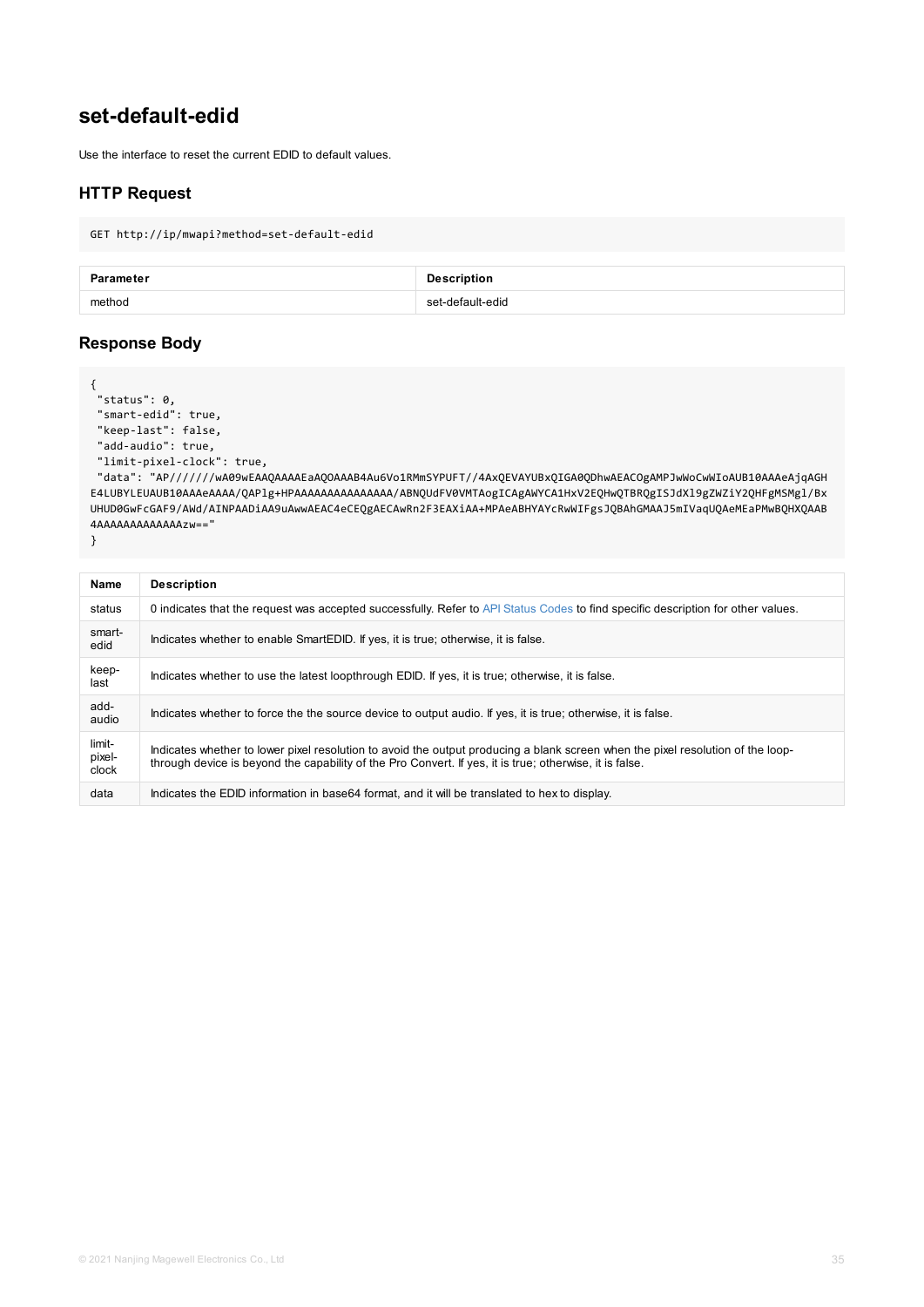```
UHUD0GwFcGAF9/AWd/AINPAADiAA9uAwwAEAC4eCEQgAECAwRn2F3EAXiAA+MPAeABHYAYcRwWIFgsJQBAhGMAAJ
4AAAAAAAAAAAAAzw=="
```

```
}
```

| <b>Name</b> | <b>Description</b>                                                                                       |
|-------------|----------------------------------------------------------------------------------------------------------|
| status      | 0 indicates that EDID is imported successfully. Refer to API Status Codes to find specific description f |
| data        | Indicates the EDID information in base64 format, and it will be translated to hex to display.            |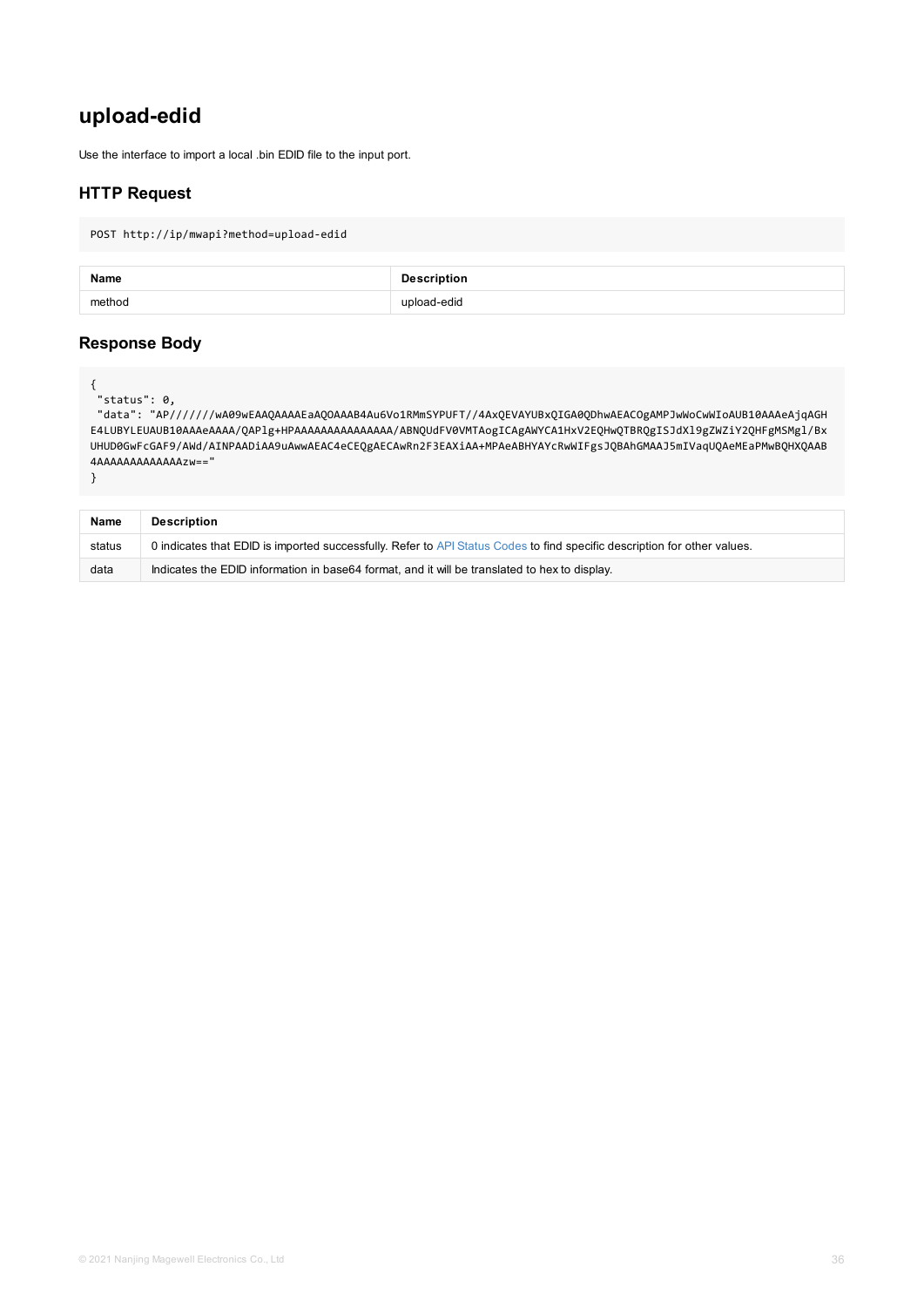```
\sim"status": 0
}
```

| <b>Name</b> | <b>Description</b>                                                                                      |
|-------------|---------------------------------------------------------------------------------------------------------|
| status      | 0 indicates that the request was accepted successfully. Refer to API Status Codes to find specific desc |

### **1. Export the EDID of input port**

http://ip/mwapi?method=export-edid&port=in&file-name=Input\_Port\_EDID\_2019\_03\_20\_17\_35\_52

### **2. Export the EDID of output port**

http://ip/mwapi?method=export-edid&port=out&file-name=Output\_Port\_EDID\_2019\_03\_20\_17\_36\_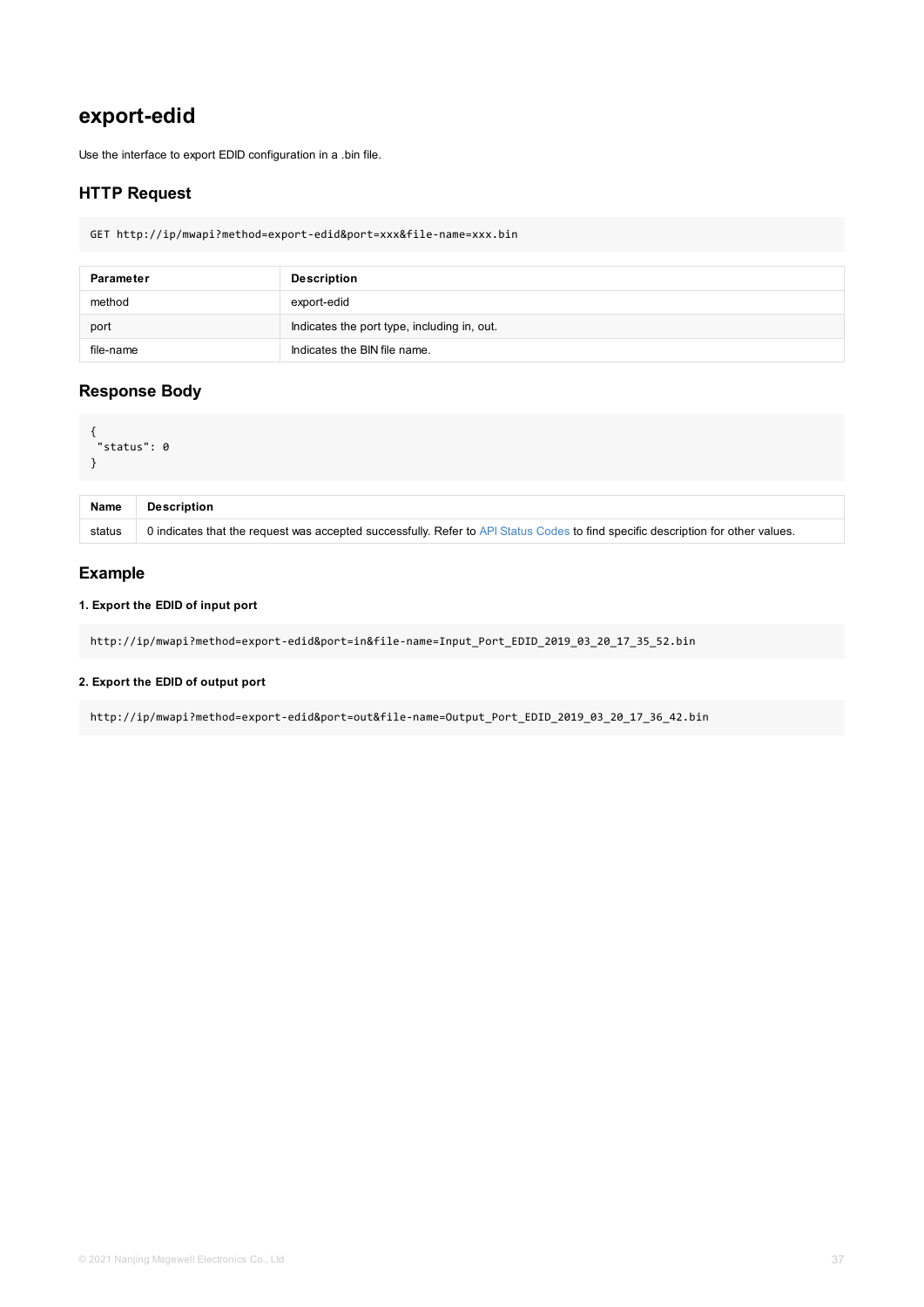```
"group-name": "public",
 "enable-web-control": true,
 "enable-ptz-control": false,
 "enable-fail-over": true,
 "fail-over-ndi-name": "",
 "fail-over-ip-addr": "",
 "enable-mcast": false,
 "mcast-addr": "239.255.0.0",
 "mcast-mask": "255.255.0.0",
 "mcast-ttl": 4,
 "enable-udp": true,
 "enable-discovery": false,
 "discovery-server": "",
 "reference-level": 20,
 "vendor-name": "",
"vendor-id": ""
}
```

| <b>Name</b>            | <b>Description</b>                                                                                                                                                                                                                                                                                                                                                             |  |
|------------------------|--------------------------------------------------------------------------------------------------------------------------------------------------------------------------------------------------------------------------------------------------------------------------------------------------------------------------------------------------------------------------------|--|
| status                 | 0 indicates that the request was accepted successfully. Refer to API Status Codes to find speci                                                                                                                                                                                                                                                                                |  |
| enable                 | Indicates whether NDI is enabled. If enabled, it shows true; otherwise, it is false.                                                                                                                                                                                                                                                                                           |  |
| source-name            | Indicates the NDI source name. The %string% is used as variable name and is replace with the<br>displaying.<br>board-id indicates the unit's rotary switch number. You can change the board-id by operating re<br>serial-no indicates the unit's serial number (as shown on the barcode label on its surface).<br>%board-id% and %serial-no% are the only supported variables. |  |
| group-name             | Indicates the NDI group name to which the converter is multicasted.                                                                                                                                                                                                                                                                                                            |  |
| enable-web-<br>control | Indicates whether you can open the Web UI by clicking the gear icon in the NDI Studio Monitor.<br>it is false.                                                                                                                                                                                                                                                                 |  |
| enable-ptz-<br>control | Indicates whether you can control a connected PTZ camera through the NDI Studio Monitor. If y<br>is false.                                                                                                                                                                                                                                                                     |  |
| enable-fail-<br>over   | indicate whether failover function is enabled, which is used to provide a backup device service<br>yes, it shows true; otherwise, it is false.                                                                                                                                                                                                                                 |  |
| fail-over-ndi-<br>name | Indicates the backup NDI channel name.                                                                                                                                                                                                                                                                                                                                         |  |
| fail-over-ip-<br>addr  | Indicates the IP Address of the backup NDI channel.                                                                                                                                                                                                                                                                                                                            |  |
| enable-mcast           | Indicates whether the multicast is enabled. If yes, it shows true; otherwise, it is false.                                                                                                                                                                                                                                                                                     |  |
| mcast-addr             | Indicates the multicast address.                                                                                                                                                                                                                                                                                                                                               |  |
| mcast-mask             | Indicates the subnet mask for multicast address.                                                                                                                                                                                                                                                                                                                               |  |
| mcast-ttl              | Indicates the multicast time-to-live, which limits the lifespan or lifetime of data in your network.                                                                                                                                                                                                                                                                           |  |
| enable-udp             | True indicates the UDP unicast is enabled, otherwise it is false.                                                                                                                                                                                                                                                                                                              |  |
| enable-                | True indicates the discovery server is enabled, otherwise it is false.                                                                                                                                                                                                                                                                                                         |  |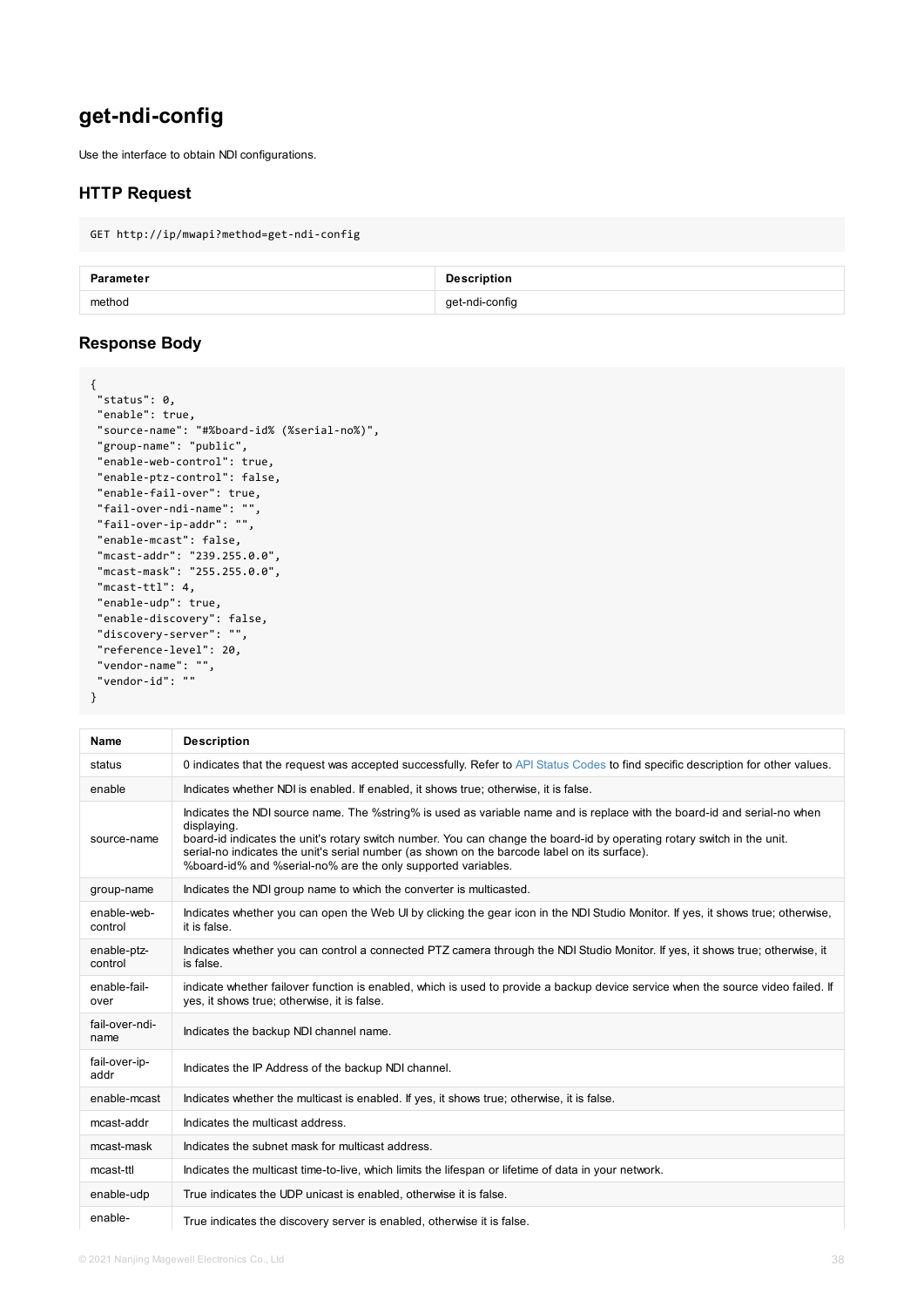| discovery            | True indicates the discovery server is enabled, otherwise it is false.   |
|----------------------|--------------------------------------------------------------------------|
| discovery-<br>server | Indicates the server IP address when discovery server is enabled.        |
| reference-<br>level  | Indicates the audio reference level. Options are<br>SMPTE: 20<br>EBU: 14 |
| vendor-name          | Indicates the vendor name.                                               |
| vendor-id            | Indicates the vendor id.                                                 |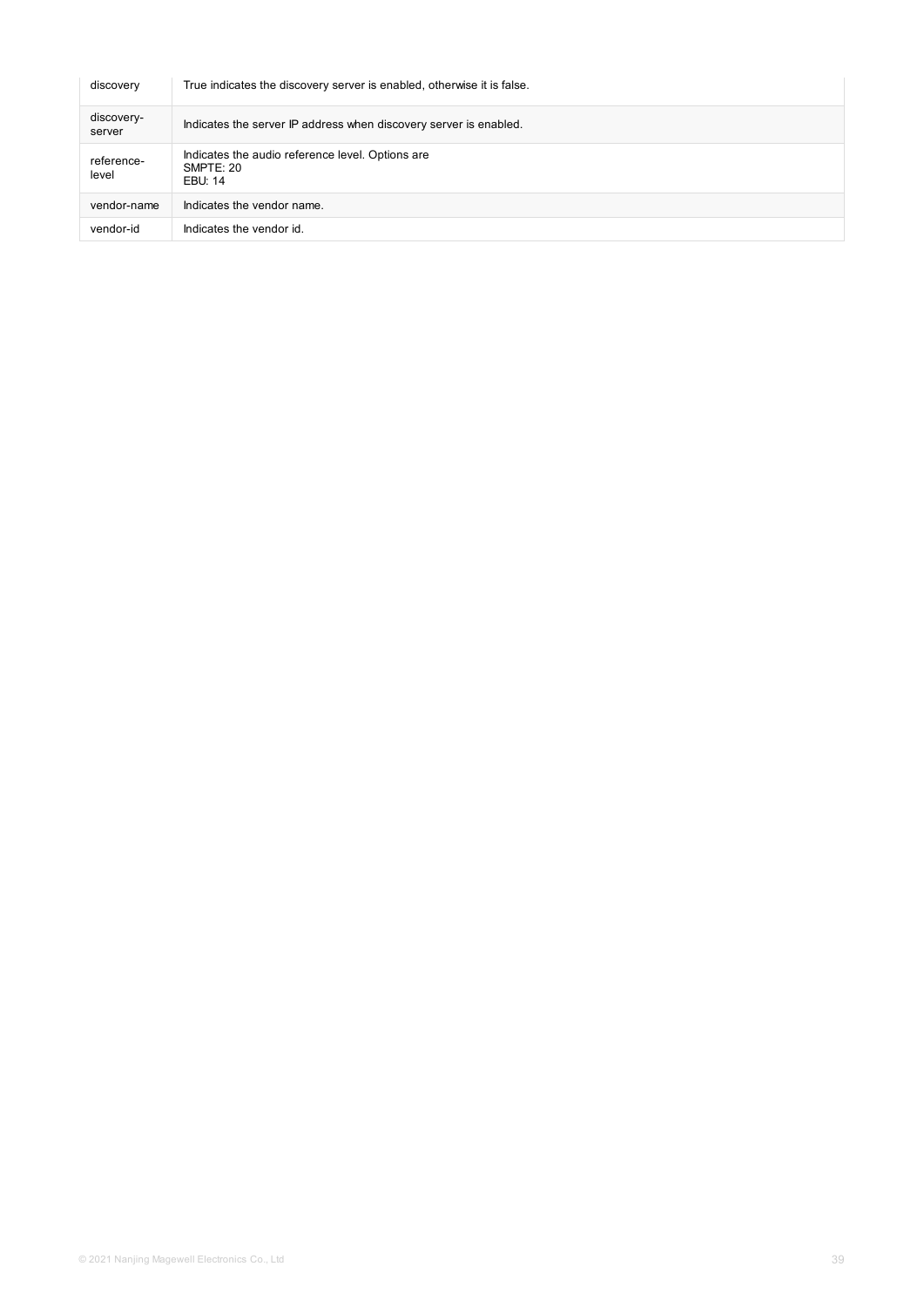#### <span id="page-39-0"></span>**1. Enable NDI**

http://ip/mwapi?method=set-ndi-config&enable=true

| <b>Parameter</b> | <b>Description</b>                                                              |
|------------------|---------------------------------------------------------------------------------|
| method           | set-ndi-config                                                                  |
| enable           | Indicates whether to enable NDI. If yes, it shows true; otherwise, it is false. |

#### **2. Set Source Video**

http://ip/mwapi?method=set-ndi-config&source-name=%23%25board-id%25+(%25serial-no%25)+ab

| <b>Parameter</b> | <b>Description</b>                                                                                                      |
|------------------|-------------------------------------------------------------------------------------------------------------------------|
| method           | set-ndi-config                                                                                                          |
| source-<br>name  | Indicates the NDI source name used for the converter. %board-id% and %serial-no% are the on                             |
| group-name       | Indicates the group that the converter is multicasted to, separated by commas if there are multip<br>public, test, etc. |

#### **3. Set Multicast (Beta)**

http://ip/mwapi?method=set-ndi-config&enable-mcast=false&mcast-addr=239.255.0.0&mcast-ma  $=4$ 

|                  | <b>Parameter</b> | <b>Description</b>                                                                                                                              |
|------------------|------------------|-------------------------------------------------------------------------------------------------------------------------------------------------|
| method           |                  | set-ndi-config                                                                                                                                  |
| enable-<br>mcast |                  | Indicates whether the multicast is enabled. If yes, it shows true; otherwise, it is false.                                                      |
|                  | mcast-addr       | Indicates the multicast address.                                                                                                                |
| mcast-<br>mask   |                  | Indicates the subnet mask for multicast address.                                                                                                |
| mcast-ttl        |                  | Indicates the multicast time-to-live value, that is, the number of hops that a packet travels before<br>network. The value rages from 1 to 255. |

#### **4. Set UDP Unicast**

http://ip/mwapi?method=set-ndi-config&enable-udp=false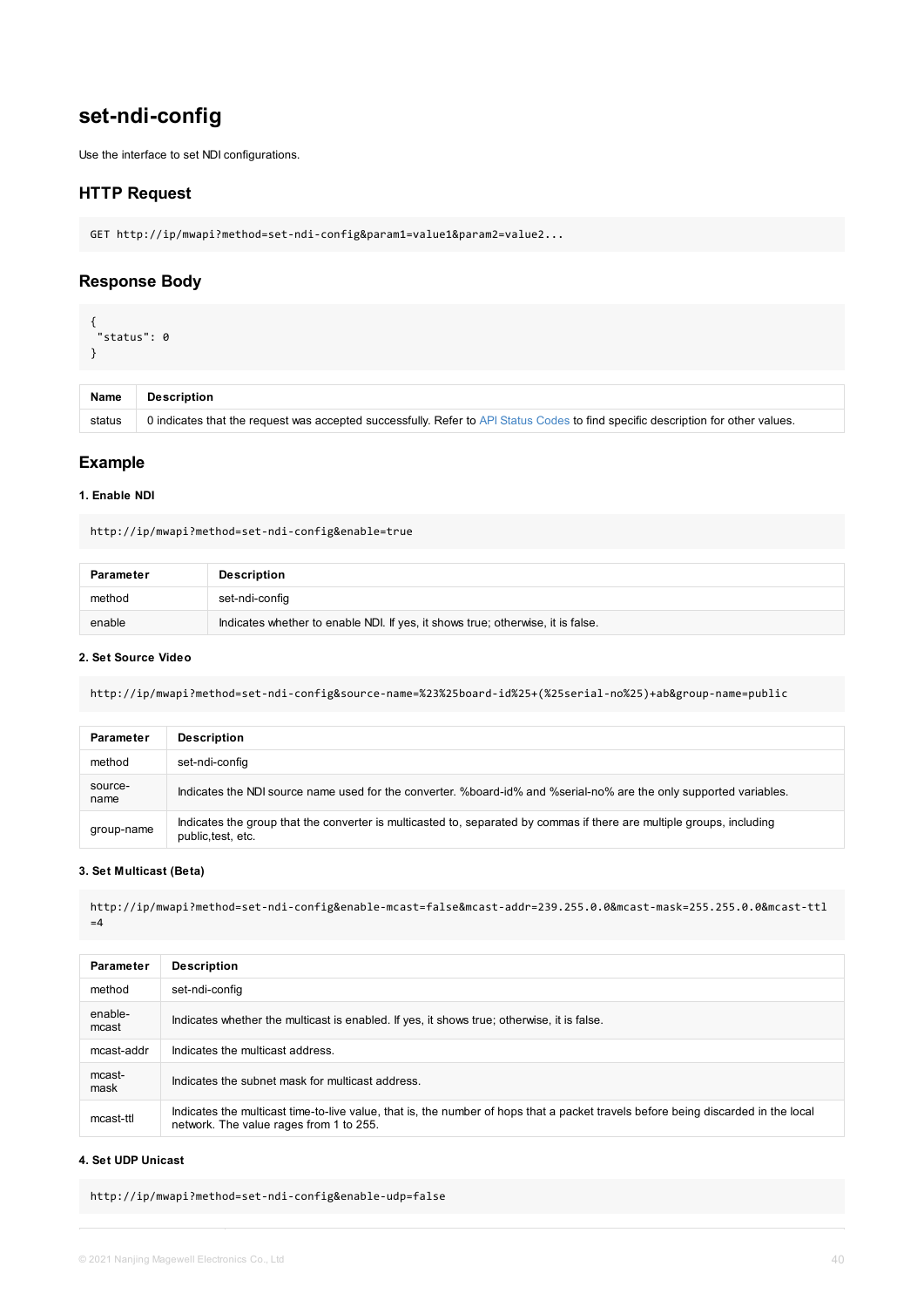#### **6. Discovery Server**

http://ip/mwapi?method=set-ndi-config&enable-discovery=true&discovery-server=192.168.1.11

| <b>Parameter</b> | <b>Description</b>                                                     |
|------------------|------------------------------------------------------------------------|
| method           | set-ndi-config                                                         |
| enable-discovery | True indicates the discovery server is enabled, otherwise it is false. |
| discovery-server | Indicates the server IP address when discovery server is enabled.      |

#### **7. Audio Reference Level**

http://ip/mwapi?method=set-ndi-config&reference-level=20

| <b>Parameter</b> | <b>Description</b>                                                             |
|------------------|--------------------------------------------------------------------------------|
| method           | set-ndi-config                                                                 |
| reference-level  | Indicates the audio reference level value. Options are<br>SMPTE: 20<br>EBU: 14 |

#### **8. Set Receiver Control**

http://ip/mwapi?method=set-ndi-config&enable-ptz-control=true&enable-web-control=false

| <b>Parameter</b> | <b>Description</b>                                                                         |
|------------------|--------------------------------------------------------------------------------------------|
| method           | set-ndi-config                                                                             |
| enable-ptz-      | Indicates whether you can control a connected PTZ camera through the NDI Studio Monitor    |
| control          | otherwise, it is false.                                                                    |
| enable-web-      | Indicates whether you can open the Web UI by clicking the gear icon in the NDI Studio Moni |
| control          | otherwise, it is false.                                                                    |

#### **9. Set NDI Vendor**

http://ip/mwapi?method=set-ndi-config&vendor-name=Magewell&vendor-id=01234567-0123-0123-

| Parameter   | <b>Description</b> |
|-------------|--------------------|
| method      | set-ndi-config     |
| vendor-name | 1 to 63 characters |
| vendor-id   | 1 to 31 characters |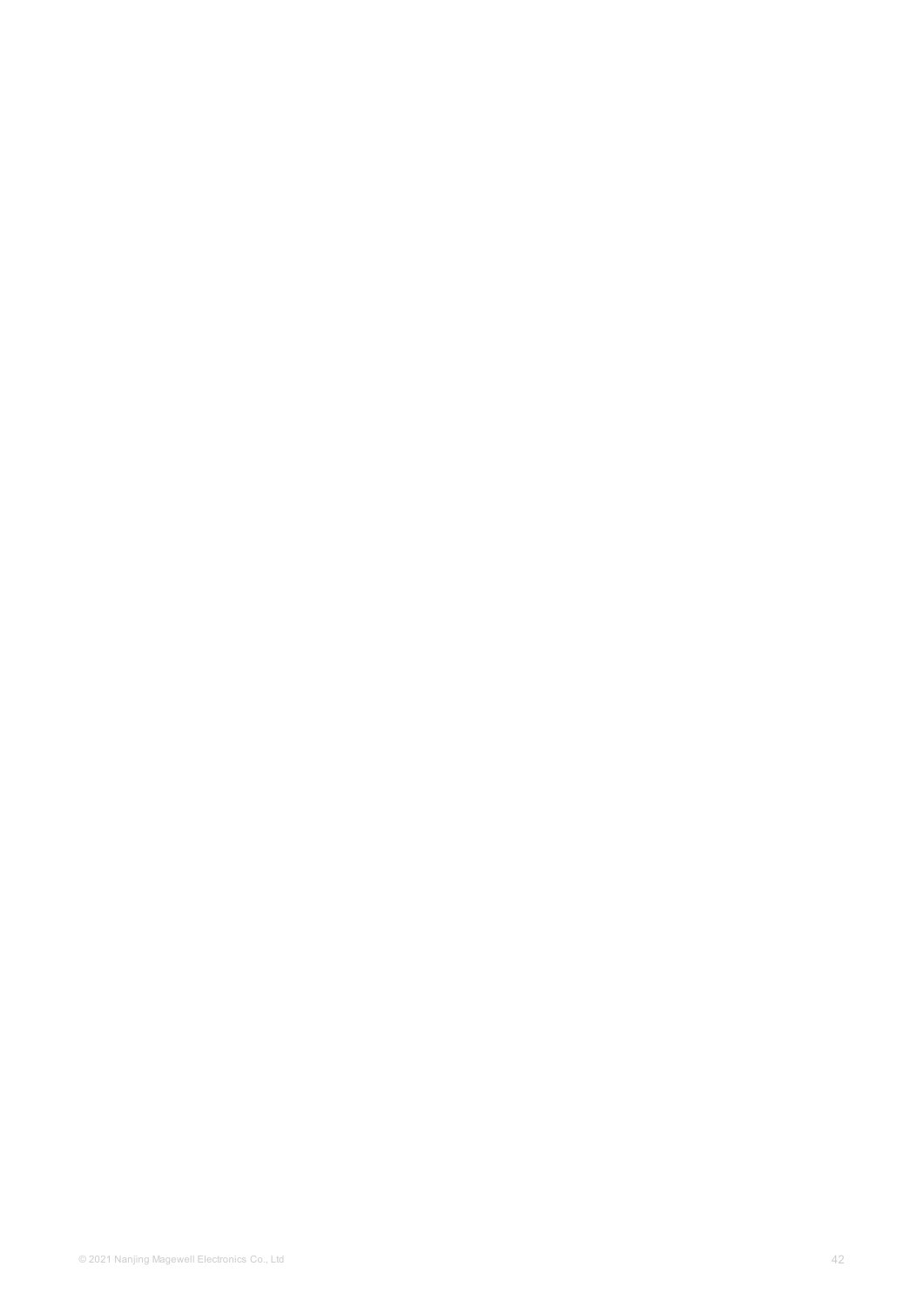```
"ndi-name": "DESKTOP-ASCNS3Q (02-0 Eco Capture HDMI 4K M.2)",
  "ip-addr": "192.168.1.110:5961"
  },
  {
  "ndi-name": "DESKTOP-E1NO5G4 (02-0 Pro Capture HDMI 4K+)",
  "ip-addr": "192.168.1.102:5961"
  },
  {
   "ndi-name": "DESKTOP-G2E84KV (00-0 Pro Capture AIO 4K+)",
  "ip-addr": "192.168.1.54:5961"
 }
]
}
```

| <b>Name</b> | <b>Description</b>                                                                                    |
|-------------|-------------------------------------------------------------------------------------------------------|
| status      | 0 indicates that the request was accepted successfully. Refer to API Status Codes to find specific de |
| sources     | Indicates the current available backup channel arrays.                                                |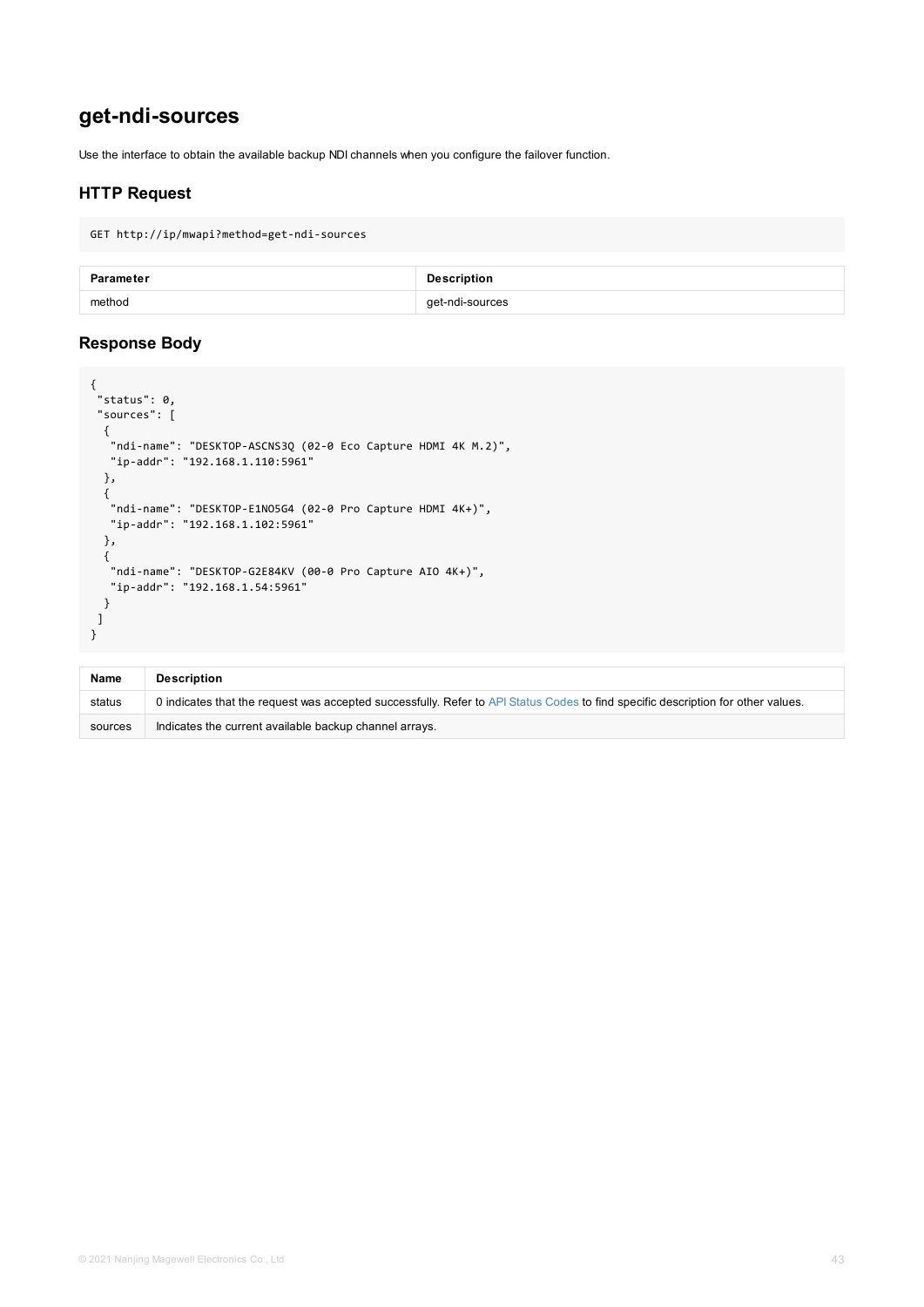<span id="page-43-0"></span>

| <b>Name</b> | <b>Description</b>                                                                                          |
|-------------|-------------------------------------------------------------------------------------------------------------|
| status      | 0 indicates that the request was accepted successfully. Refer to API Status Codes to find specific de       |
| ext-tally   | Indicates whether to enable "User customized tally lights". If enabled, it shows true; otherwise, it is fal |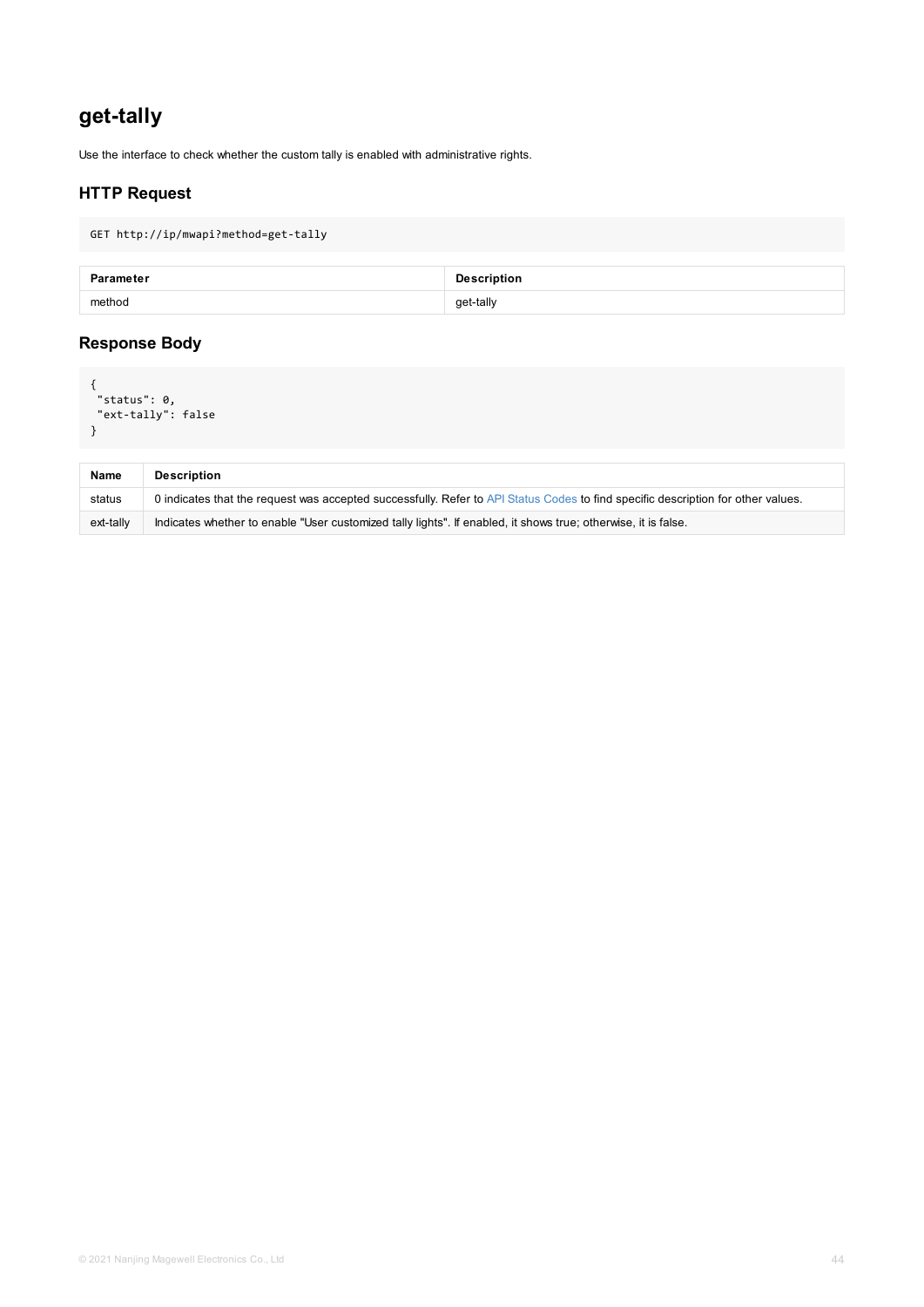<span id="page-44-0"></span>

| <b>Name</b> | <b>Description</b>                                                                                      |
|-------------|---------------------------------------------------------------------------------------------------------|
| status      | 0 indicates that the request was accepted successfully. Refer to API Status Codes to find specific desc |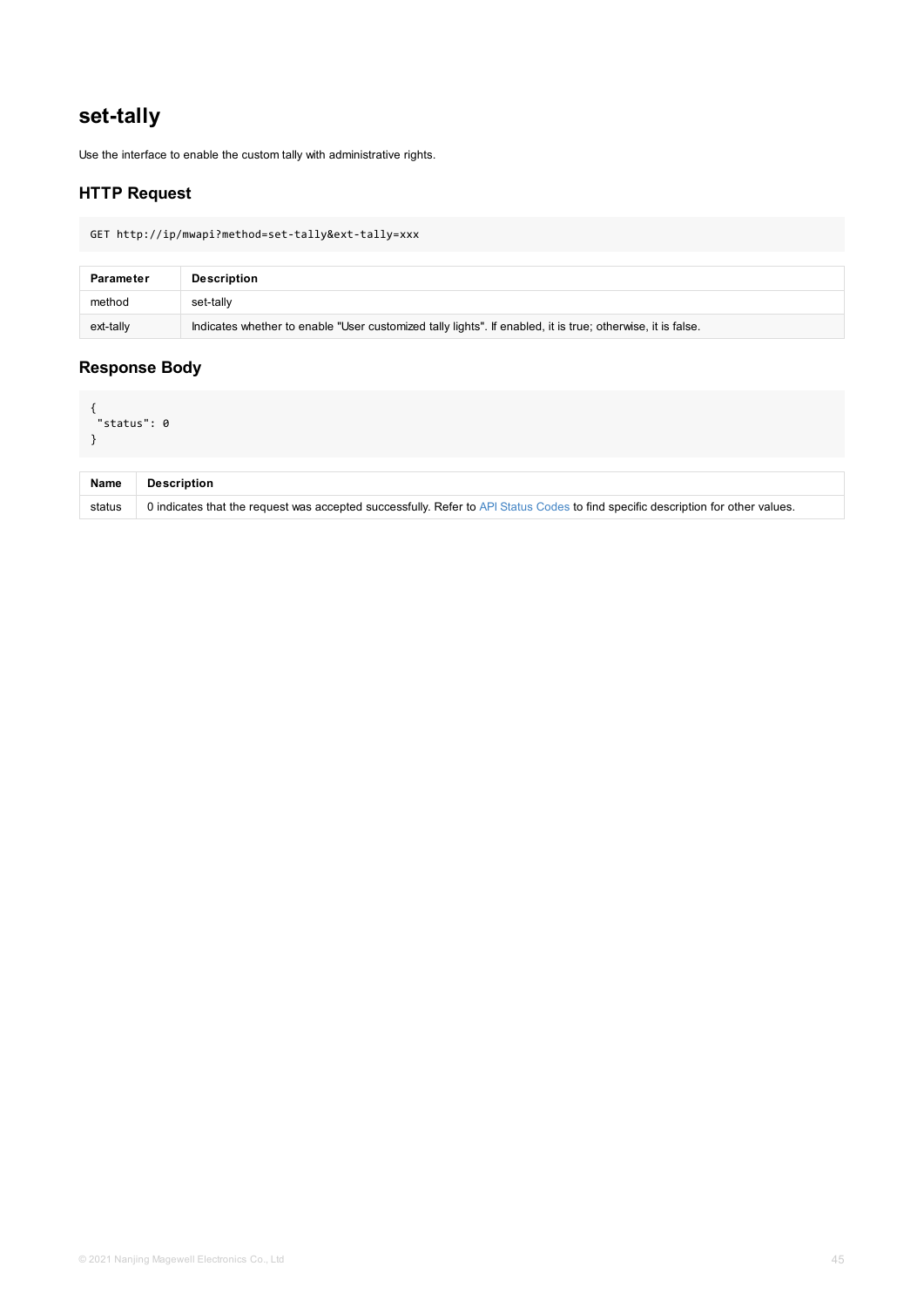```
"baudrate": 9600,
"invert-pan": false,
"invert-tilt": false
}
```

| <b>Name</b>    | <b>Description</b>                                                                                                                                                                                                                                                         |
|----------------|----------------------------------------------------------------------------------------------------------------------------------------------------------------------------------------------------------------------------------------------------------------------------|
| status         | 0 indicates that the request was accepted successfully. Refer to API Status Codes to find specific do                                                                                                                                                                      |
| proto          | Indicates the communication protocol that allows the camera and the converter to communicate to e<br>default, it shows none. For now, only Sony VISCA Protocol is supported.                                                                                               |
| index          | the ID of the camera, which allows the controller to identify different PTZ cameras, especially when a<br>connected. The range of value is from 1 to 7.                                                                                                                    |
| baudrate       | Indicates the control data speed. For example, "9600 baud" means that the PTZ control port is capa<br>of 9600 bits per second. If multiple cameras are connected, each camera should be set to the same<br>Supported options including: 2400, 4800, 9600, 19200 and 38400. |
| invert-<br>pan | Indicates whether to reverse the pan-direction movement. If yes, it shows true; otherwise, it is false.                                                                                                                                                                    |
| invert-tilt    | Indicates whether to reverse the tilt-direction movement. If yes, it shows true; otherwise, it is false.                                                                                                                                                                   |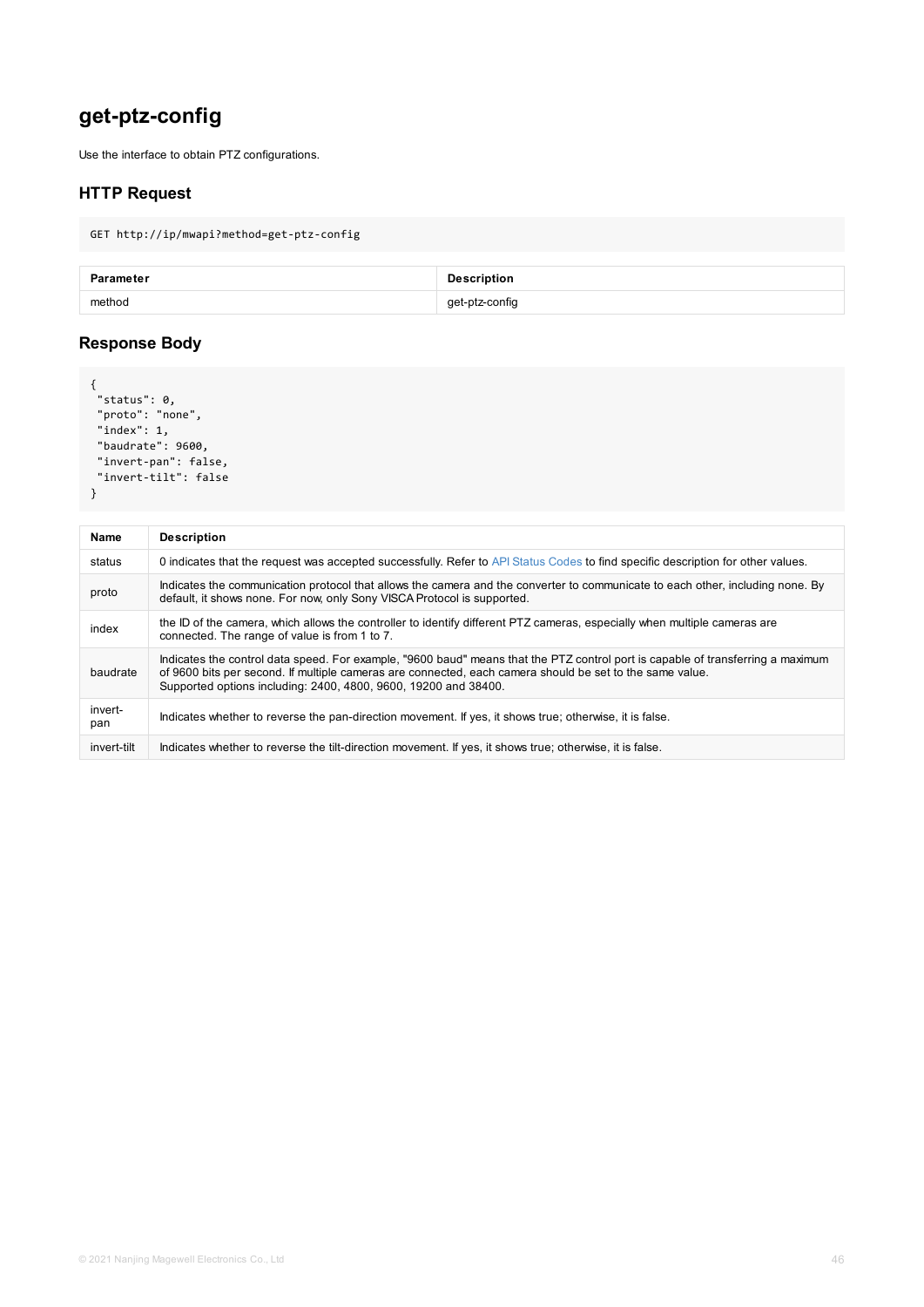<span id="page-46-0"></span>

| invert-pan  | Indicates whether to reverse the pan-direction movement. If yes, it shows true; otherwise, it is fals   |
|-------------|---------------------------------------------------------------------------------------------------------|
| invert-tilt | Indicates whether to reverse the tilt-direction movement. If yes, it shows true; otherwise, it is false |

## **Response Body**

```
{
"status": 0
}
```

| <b>Name</b> | <b>Description</b>                                                                                      |
|-------------|---------------------------------------------------------------------------------------------------------|
| status      | 0 indicates that the request was accepted successfully. Refer to API Status Codes to find specific deso |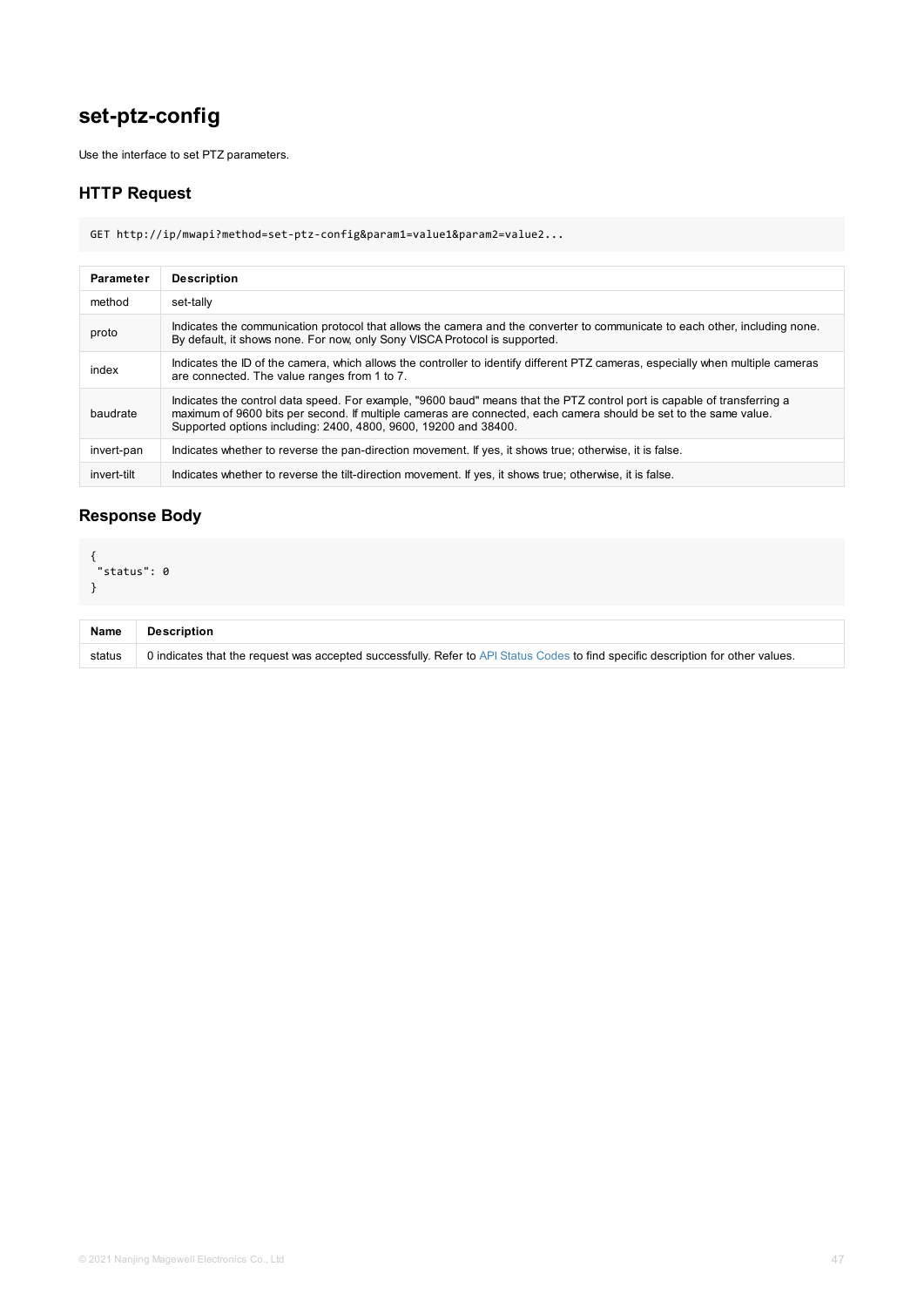<span id="page-47-0"></span>

| <b>Name</b> | <b>Description</b>                                                                                      |
|-------------|---------------------------------------------------------------------------------------------------------|
| status      | 0 indicates that the request was accepted successfully. Refer to API Status Codes to find specific desc |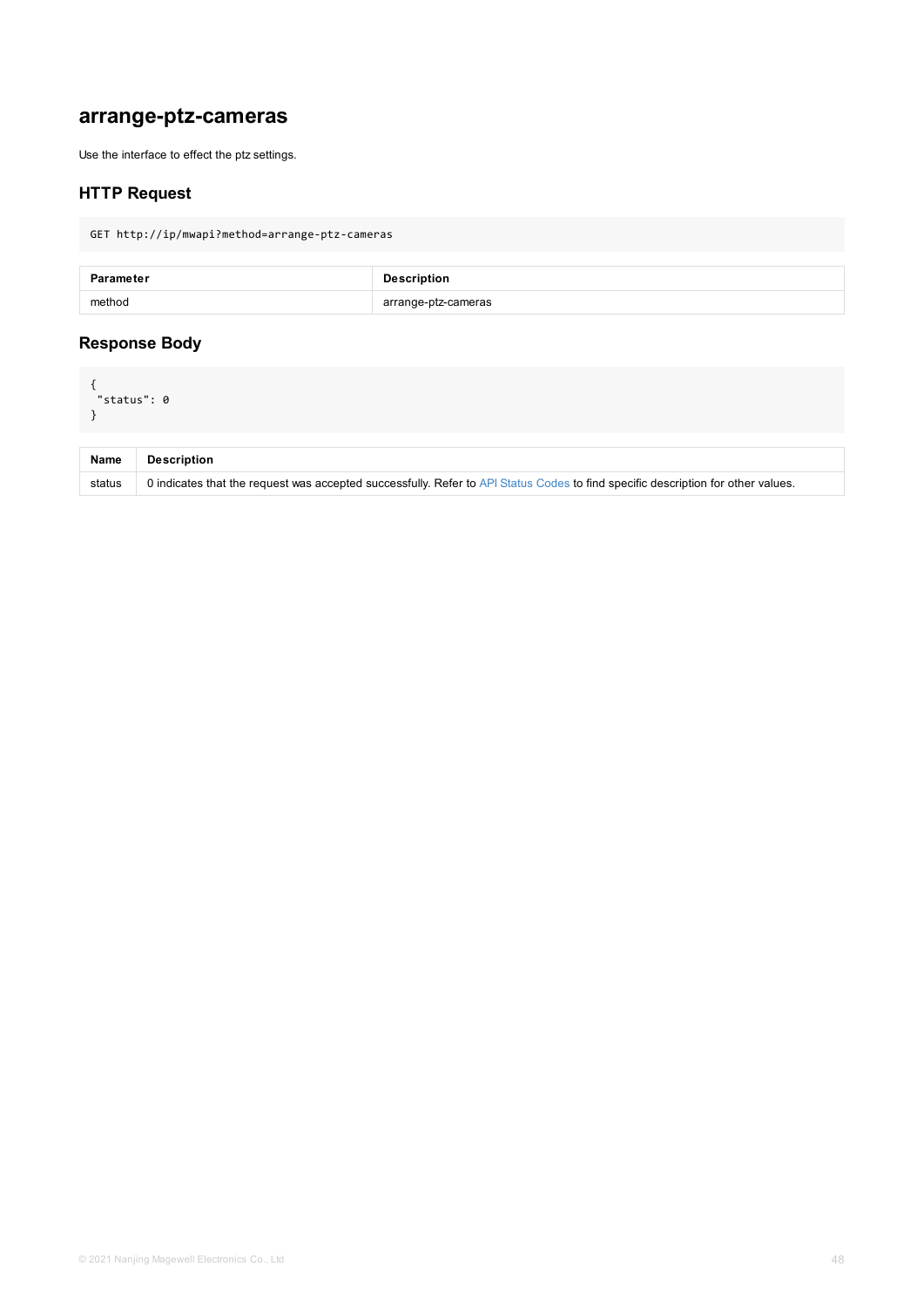```
"id": "Admin",
  "group": "Admin"
 },
 {
  "id": "Test",
 "group": "User"
 }
]
}
```

| <b>Name</b> | <b>Description</b>                                                                                      |
|-------------|---------------------------------------------------------------------------------------------------------|
| status      | 0 indicates that the request was accepted successfully. Refer to API Status Codes to find specific desc |
| users       | Indicates the user group arrays. id indicates user name, group indicates whether the user is an admin   |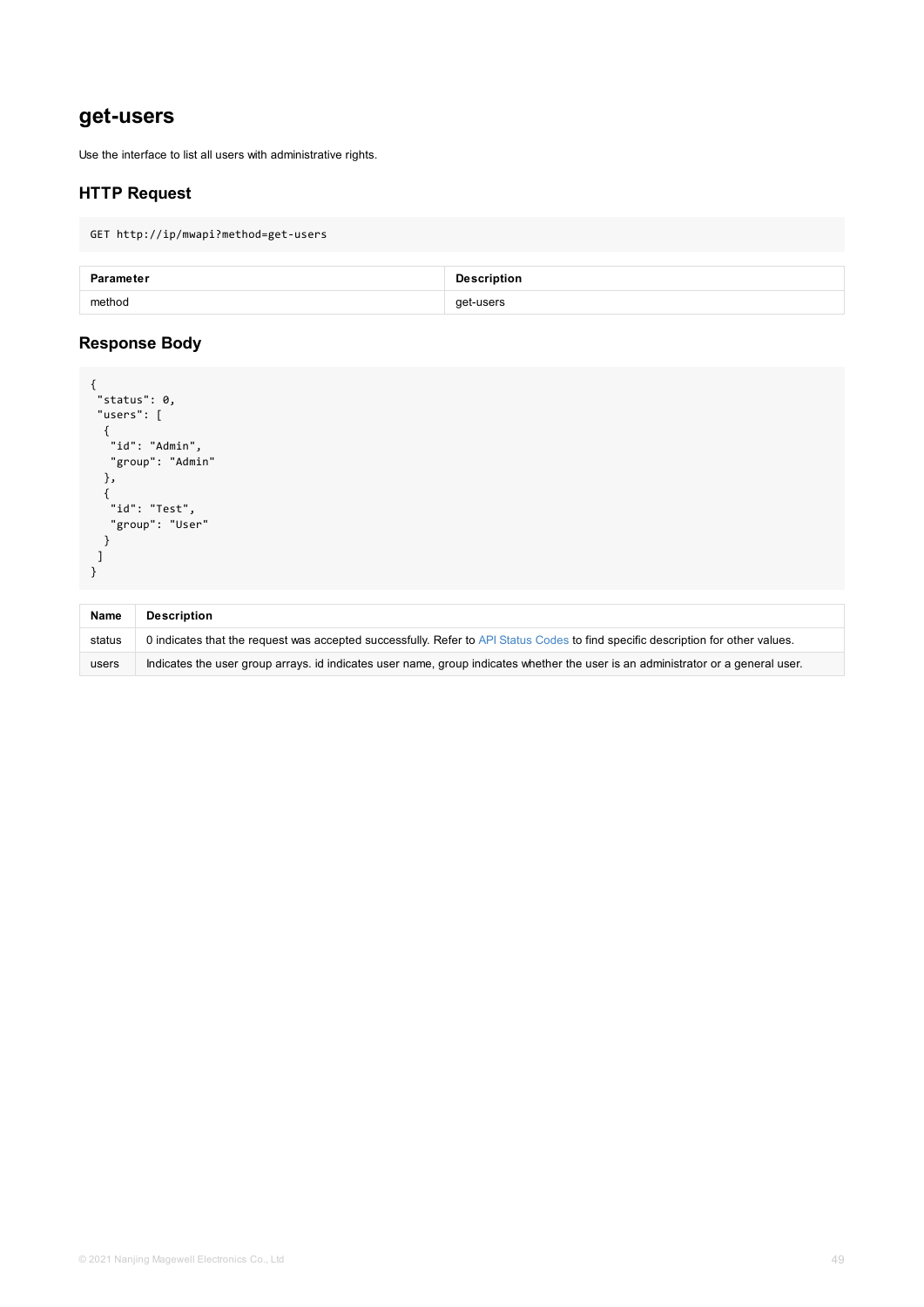```
\sim"status": 0
}
```

| <b>Name</b> | <b>Description</b>                                                                                      |
|-------------|---------------------------------------------------------------------------------------------------------|
| status      | 0 indicates that the request was accepted successfully. Refer to API Status Codes to find specific desc |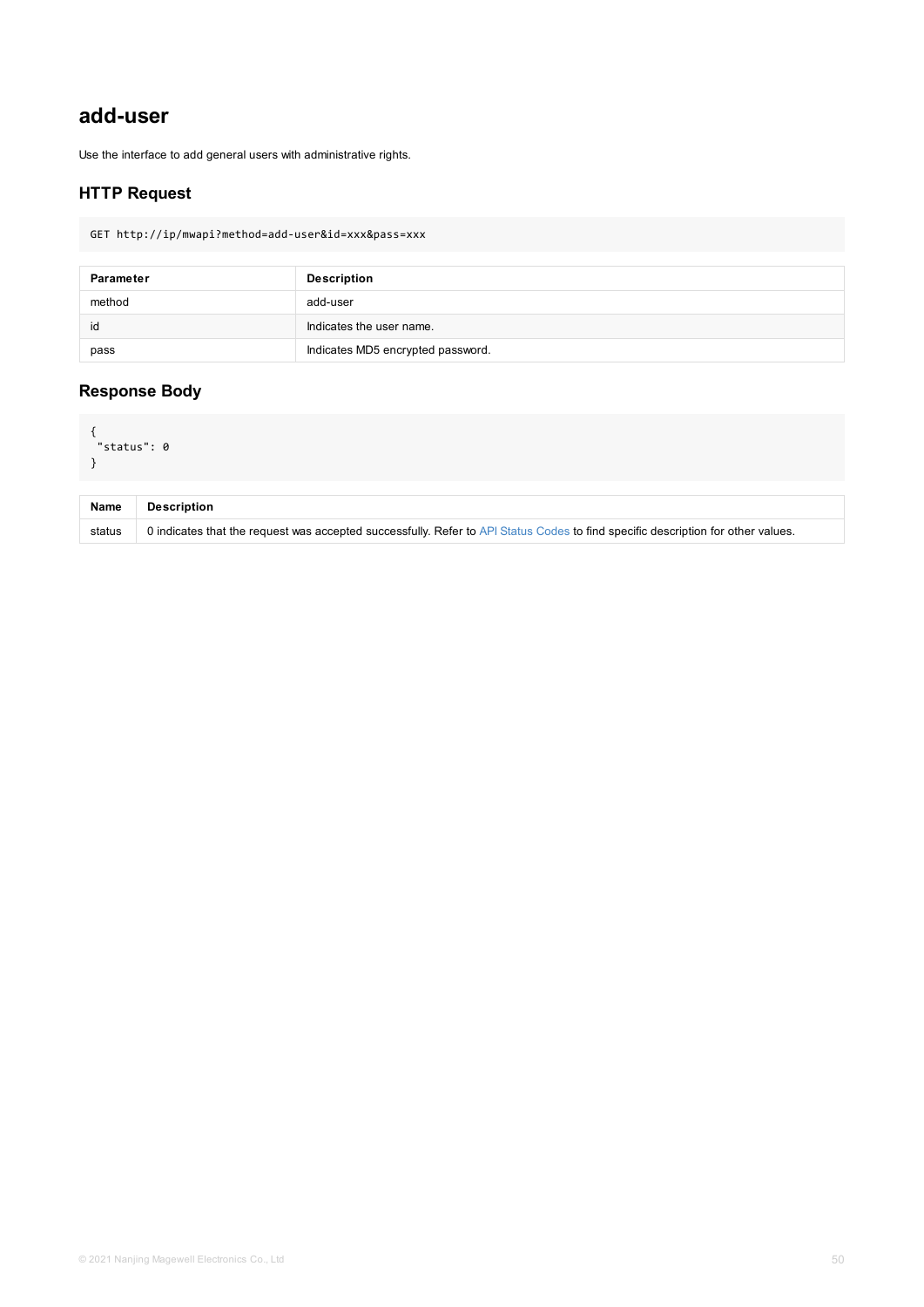<span id="page-50-0"></span>

| <b>Name</b> | <b>Description</b>                                                                                      |
|-------------|---------------------------------------------------------------------------------------------------------|
| status      | 0 indicates that the request was accepted successfully. Refer to API Status Codes to find specific desc |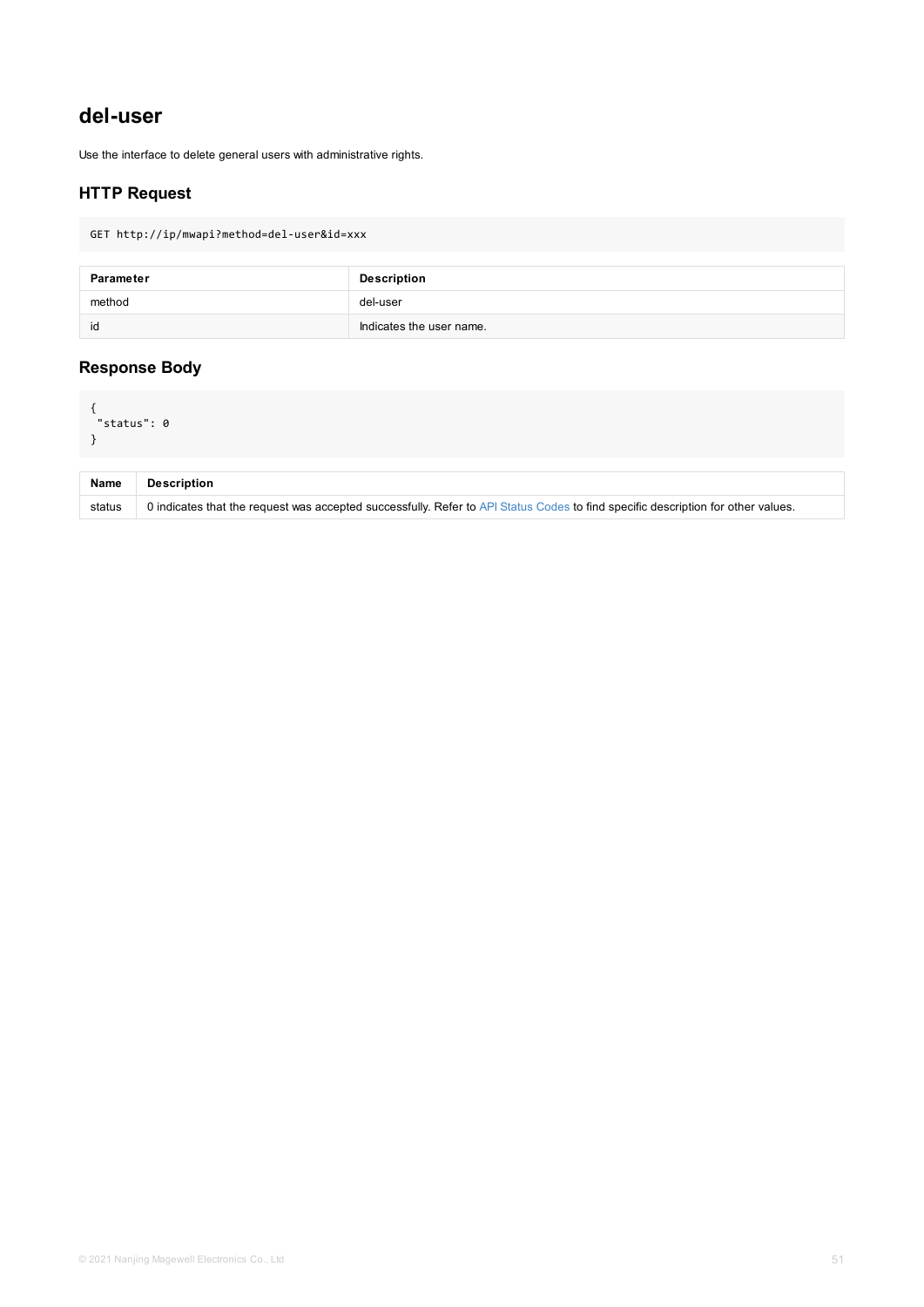```
\sim"status": 0
}
```

| <b>Name</b> | <b>Description</b>                                                                                      |
|-------------|---------------------------------------------------------------------------------------------------------|
| status      | 0 indicates that the request was accepted successfully. Refer to API Status Codes to find specific desc |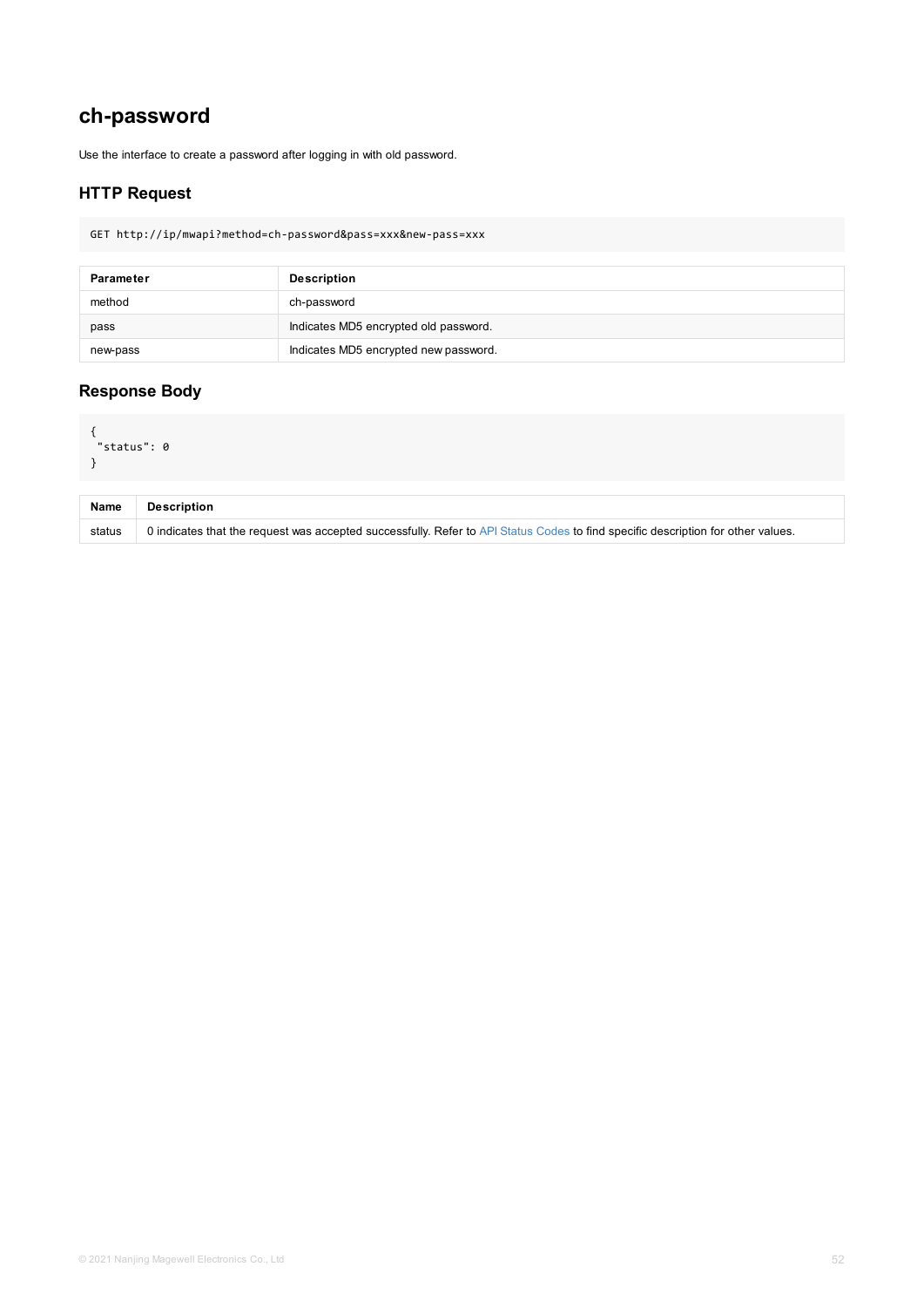```
\sim"status": 0
}
```

| <b>Name</b> | <b>Description</b>                                                                                      |
|-------------|---------------------------------------------------------------------------------------------------------|
| status      | 0 indicates that the request was accepted successfully. Refer to API Status Codes to find specific desc |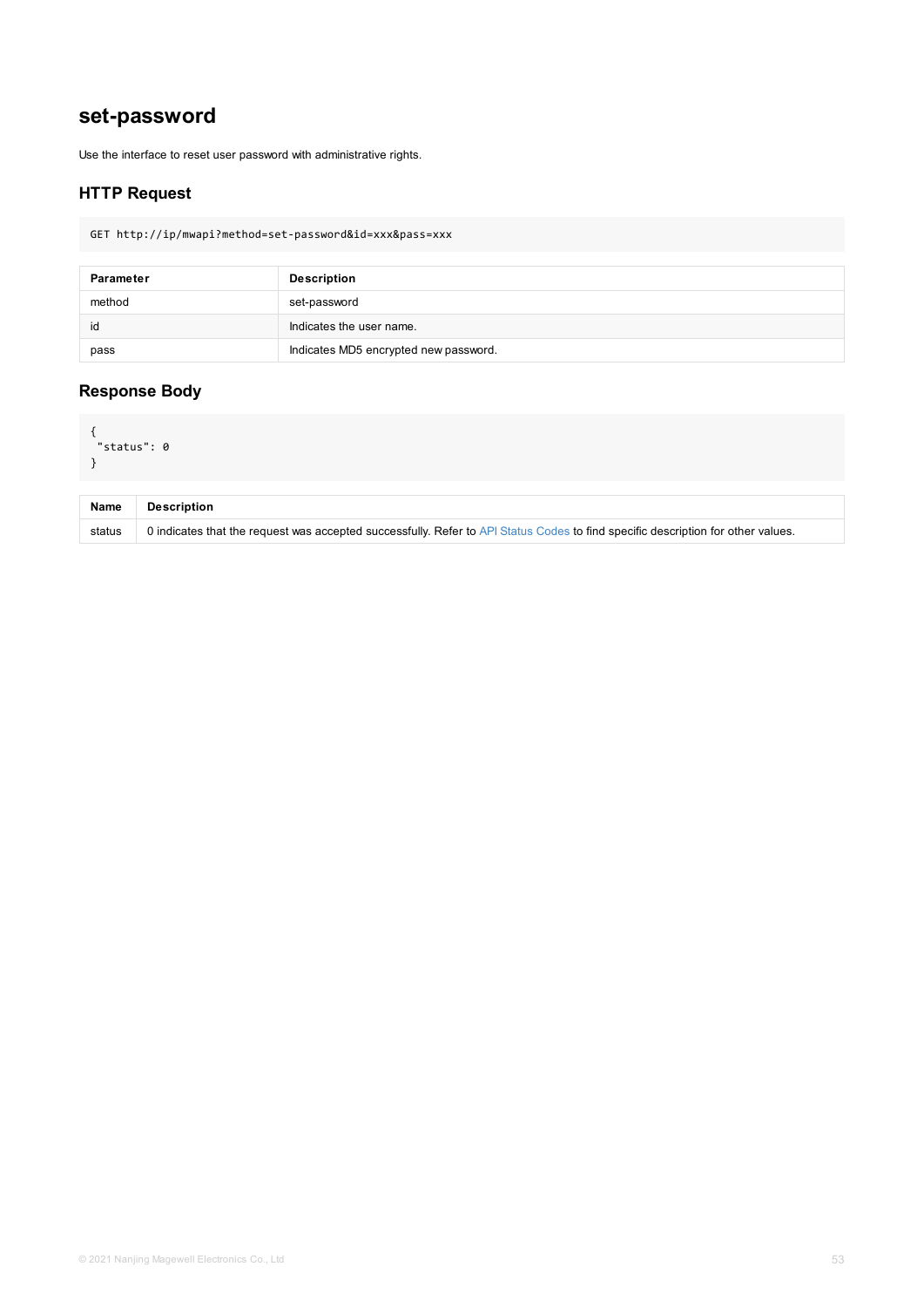```
"state": "1000m",
"mac-addr": "70:B3:D5:75:D2:41",
"ip-addr": "192.168.1.90",
"ip-mask": "255.255.255.0",
"gw-addr": "192.168.1.1",
"dns-addr": "10.0.0.3",
"tx-speed-kbps": 0,
"rx-speed-kbps": 5
}
```

| <b>Name</b>       | <b>Description</b>                                                                                                       |
|-------------------|--------------------------------------------------------------------------------------------------------------------------|
| status            | 0 indicates that the request was accepted successfully. Refer to API Status Codes to find specific                       |
| use-dhcp          | Indicates whether to use DHCP to obtain IP address. If yes, it shows true; otherwise, it is false.                       |
| device-<br>name   | Indicates the device name.                                                                                               |
| state             | Indicates Ethernet network connection status and the bandwidth speed, including down, disconner<br>2500m, 5000m, 10000m. |
| mac-addr          | Shows the MAC address.                                                                                                   |
| ip-addr           | Shows the IP address.                                                                                                    |
| ip-mask           | Shows the subnet mask address.                                                                                           |
| gw-addr           | Shows the gateway address.                                                                                               |
| dns-addr          | Shows the DNS server address.                                                                                            |
| tx-speed-<br>kbps | Shows the Ethernet send speed in Kbps.                                                                                   |
| rx-speed-<br>kbps | Shows the Ethernet receive speed in Kbps.                                                                                |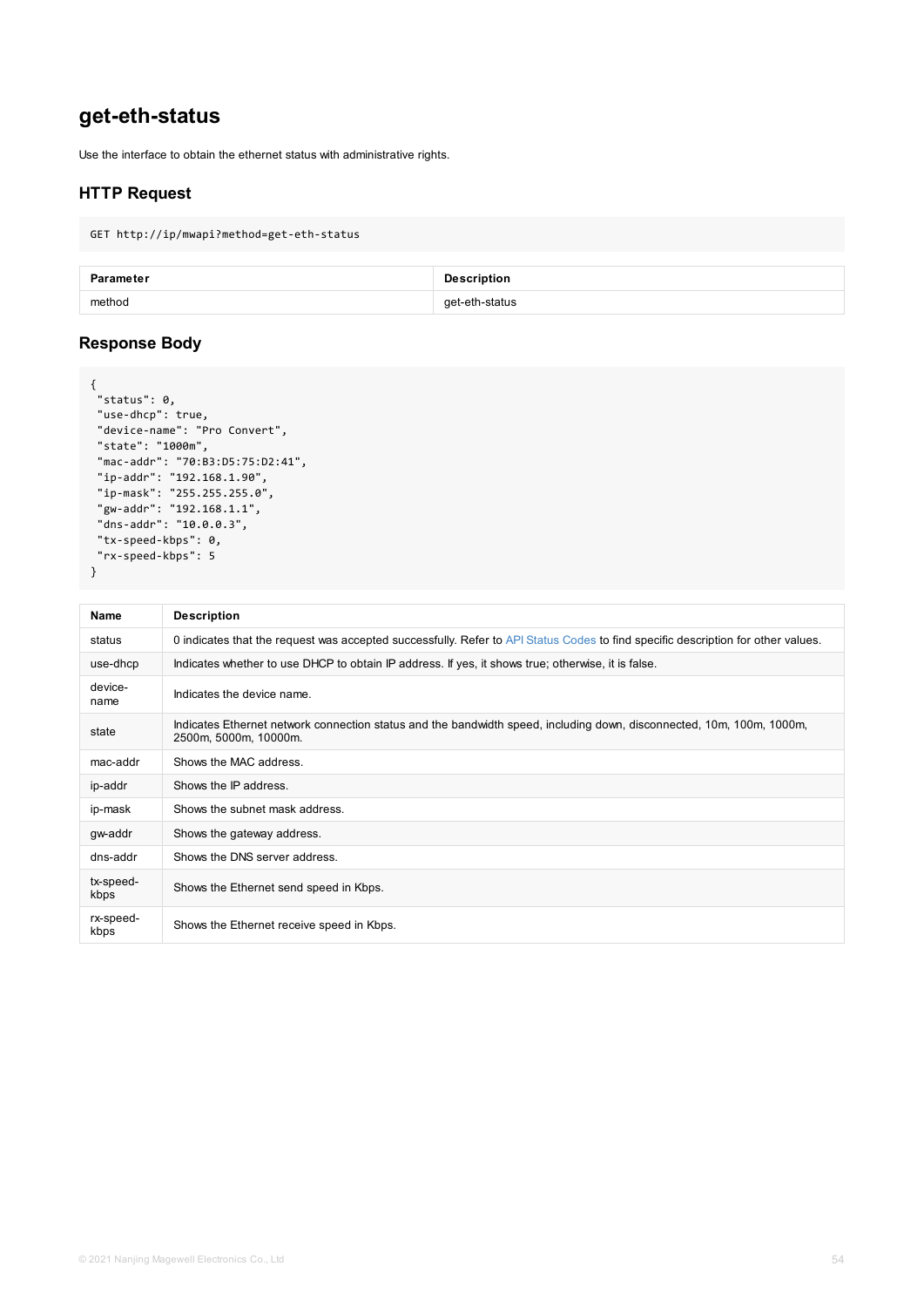### **Response Body**

```
{
"status": 0,
"reconnect": true
}
```

| <b>Name</b> | <b>Description</b>                                                                                      |
|-------------|---------------------------------------------------------------------------------------------------------|
| status      | 0 indicates that the request was accepted successfully. Refer to API Status Codes to find specific      |
| reconnect   | Indicates whether to reconnect and log in the device after modification. If yes, it is true; otherwise, |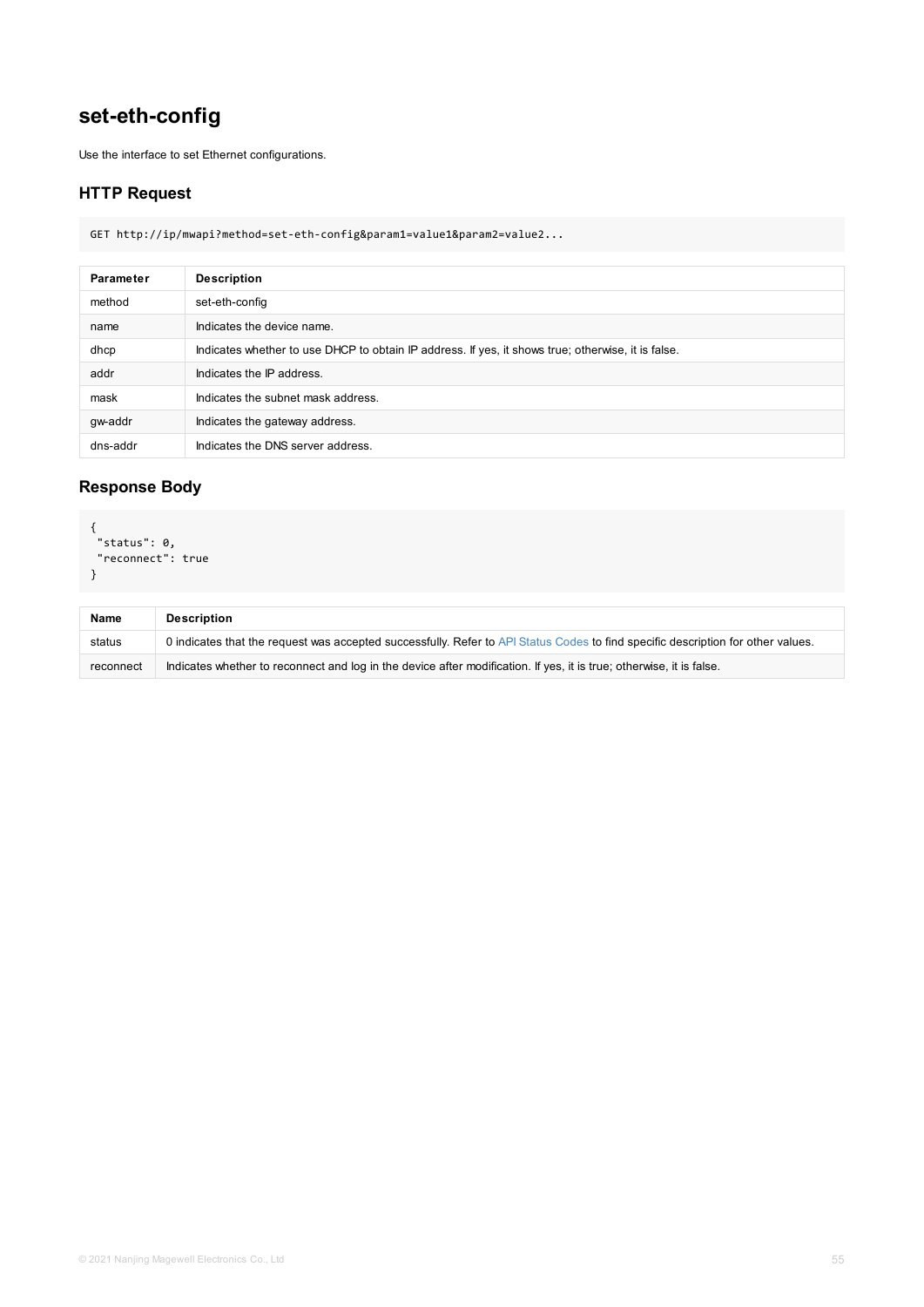```
"tx-speed-kbps": 0,
 "rx-speed-kbps": 0
}
```

| <b>Name</b>       | <b>Description</b>                                                                                   |
|-------------------|------------------------------------------------------------------------------------------------------|
| status            | 0 indicates that the request was accepted successfully. Refer to API Status Codes to find spec       |
| state             | Shows Ethernet over USB connection status, including disconnected, full-speed, high-speed, s<br>10g. |
| ip-addr           | Shows Ethernet over USB IP Address.                                                                  |
| tx-speed-<br>kbps | Shows current Ethernet over USB send speed, in Kbps.                                                 |
| rx-speed-<br>kbps | Shows current Ethernet over USB receive speed, in Kbps.                                              |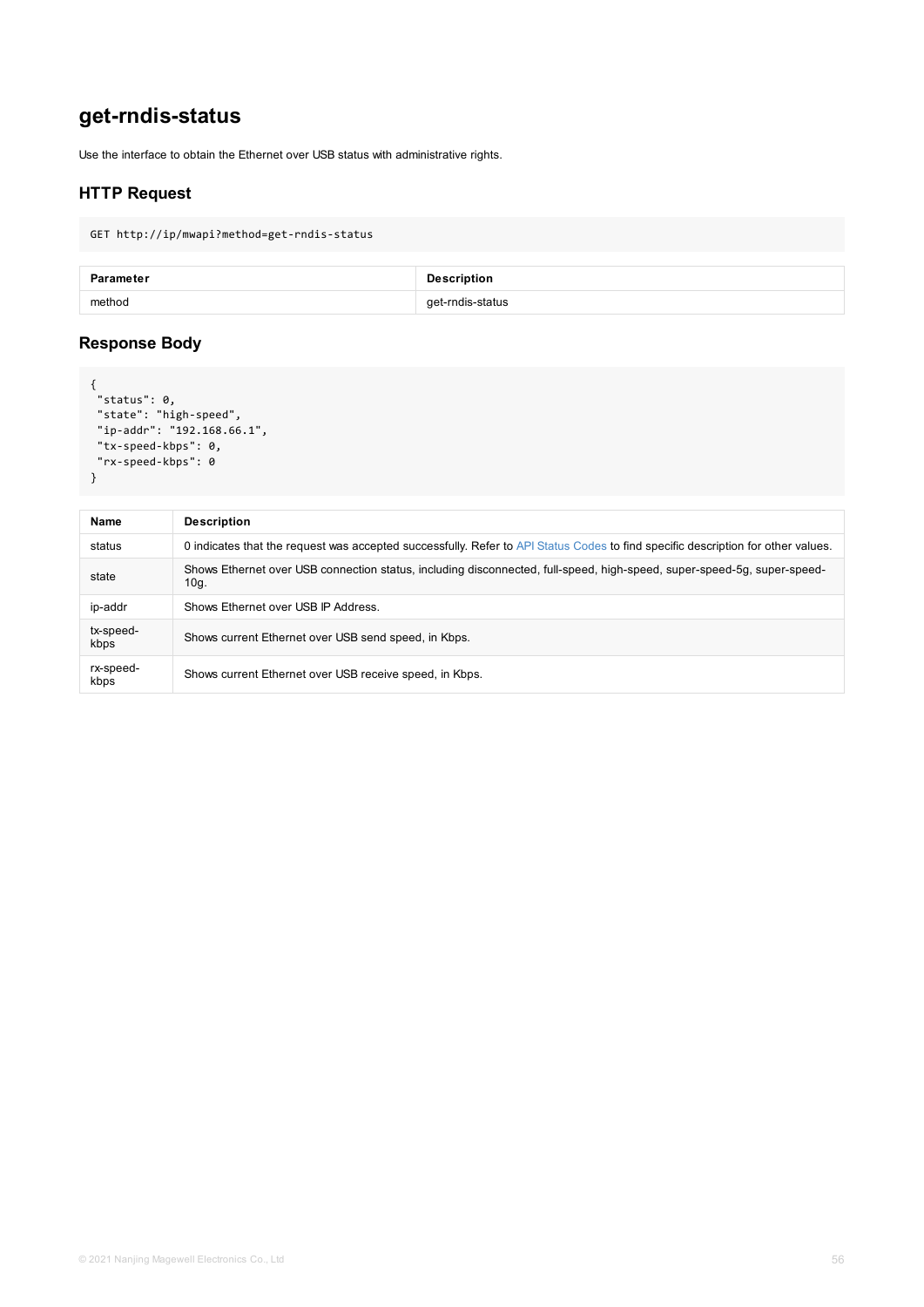```
"reconnect": true
}
```

| <b>Name</b> | <b>Description</b>                                                                                         |
|-------------|------------------------------------------------------------------------------------------------------------|
| status      | 0 indicates that the request was accepted successfully. Refer to API Status Codes to find specific         |
| reconnect   | Indicates whether to reconnect and log in after modification. If yes, it shows true; otherwise, it is fall |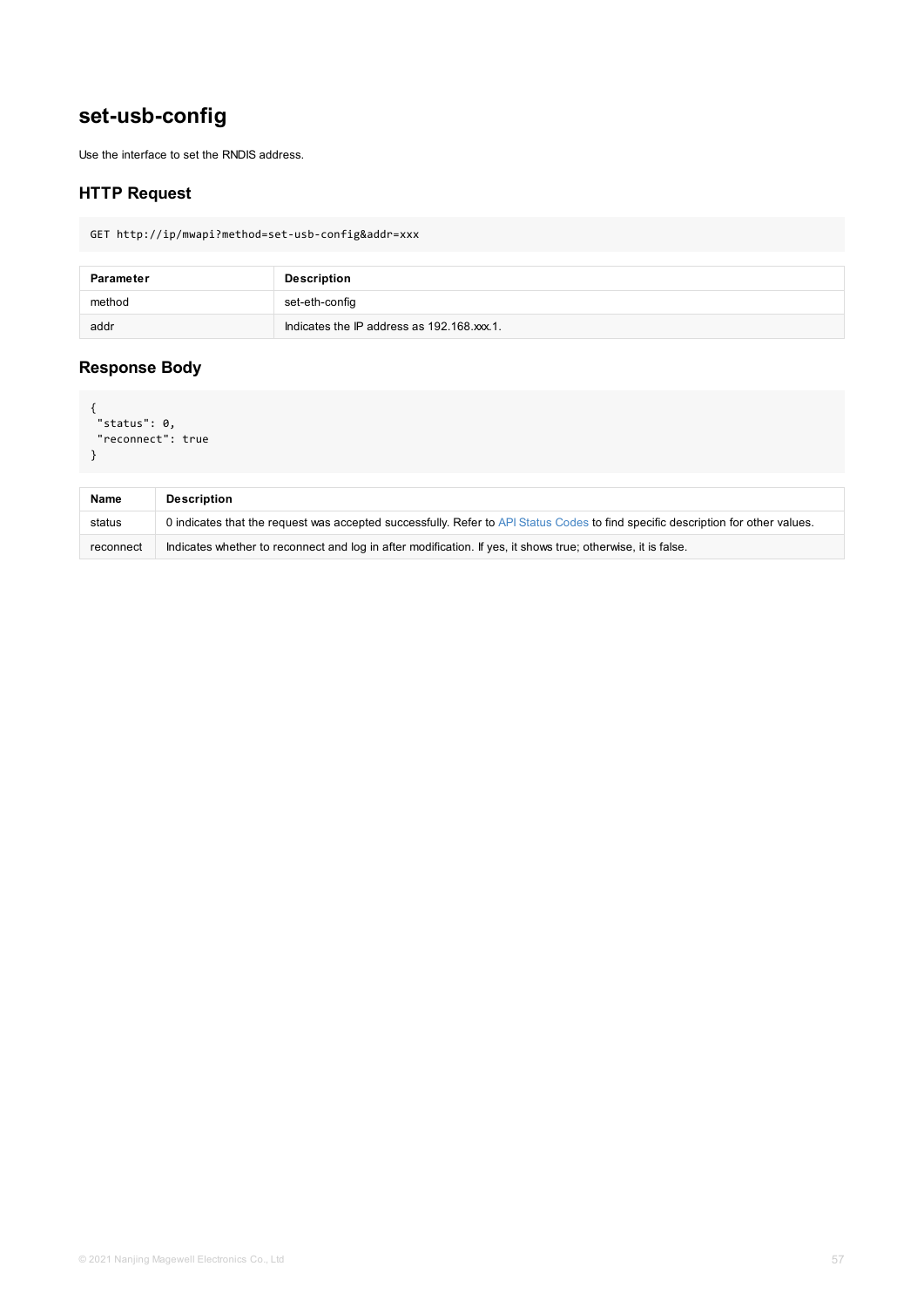```
"state": "idle",
"cur-ver": "1.1.72"
}
```
#### **Updating**

```
{
"status": 0,
"state": "updating",
"cur-ver": "1.1.72",
"update-to-ver": "1.1.72",
 "num-steps": 4,
"step-id": 2,
"step-name": "Erasing image",
"step-percent": 28
}
```
#### **Failed**

```
{
"status": 0,
"state": "failed",
"cur-ver": "1.1.72",
"error-status": 16
}
```

| <b>Name</b>   | <b>Description</b>                                                                              |  |
|---------------|-------------------------------------------------------------------------------------------------|--|
| status        | 0 indicates that the request was accepted successfully. Refer to API Status Codes to find speci |  |
| state         | Indicates the current update state, including idle, updating, completed, failed.                |  |
| cur-ver       | Indicates the current firmware version.                                                         |  |
| update-to-ver | Indicates the latest version.                                                                   |  |
| num-steps     | Indicates the total number of steps for updating, only available in the updating state.         |  |
| step-id       | Indicates the current step id, only available in the updating state.                            |  |
| step-name     | Indicates the current step name, only available in the updating state.                          |  |
| step-percent  | Indicates the current update process, only available in the updating state.                     |  |
| error-status  | Indicates the error code, only available in the failed state.                                   |  |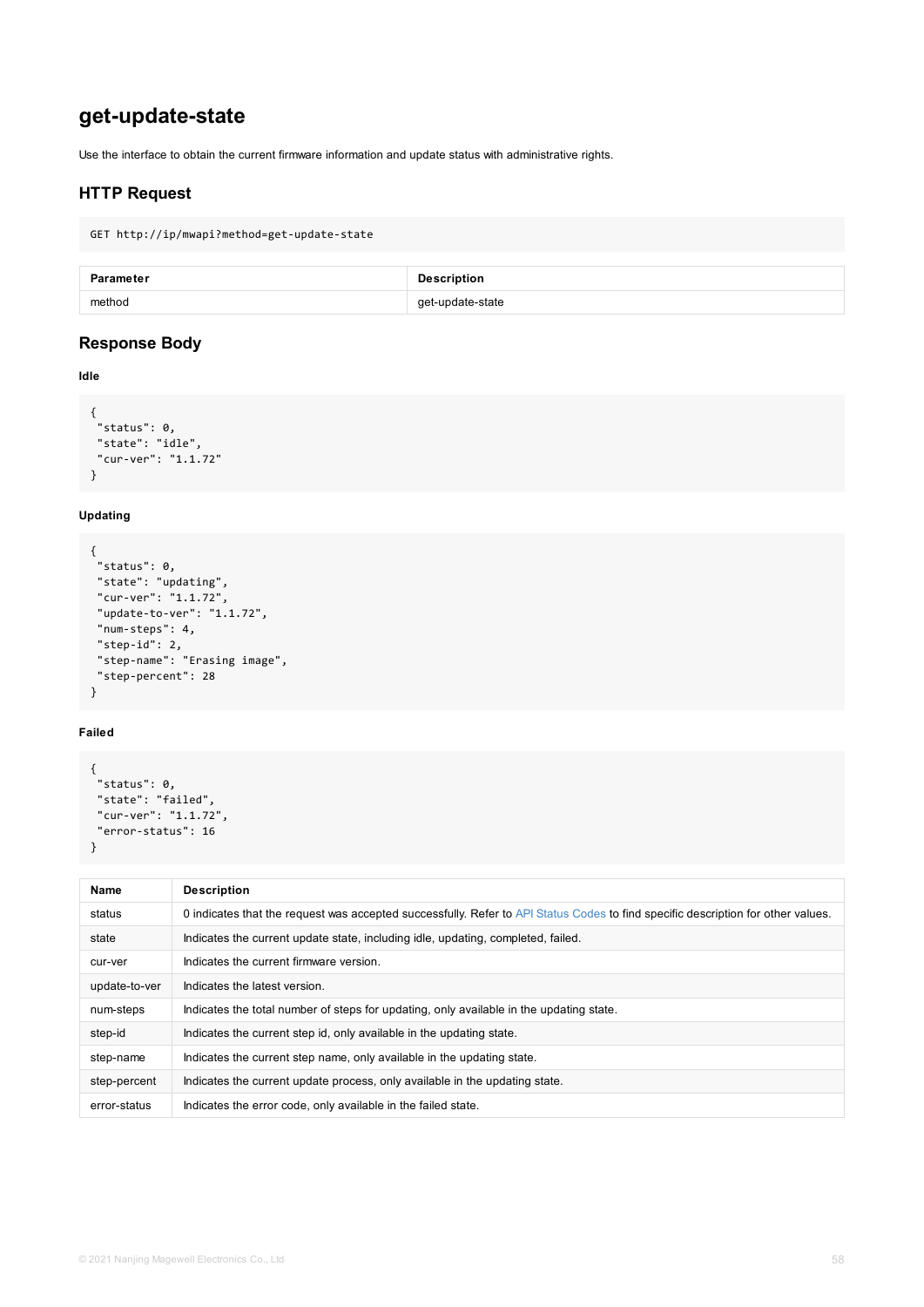```
"size": 11890776
}
```

| <b>Name</b> | <b>Description</b>                                                                                 |
|-------------|----------------------------------------------------------------------------------------------------|
| status      | 0 indicates that the request was accepted successfully. Refer to API Status Codes to find specific |
| up-to-date  | Indicates whether the current firmware is up to date. If yes, it is true; otherwise, it is false.  |
| version     | Indicates the uploaded firmware version.                                                           |
| size        | Indicates the uploaded file size in bytes.                                                         |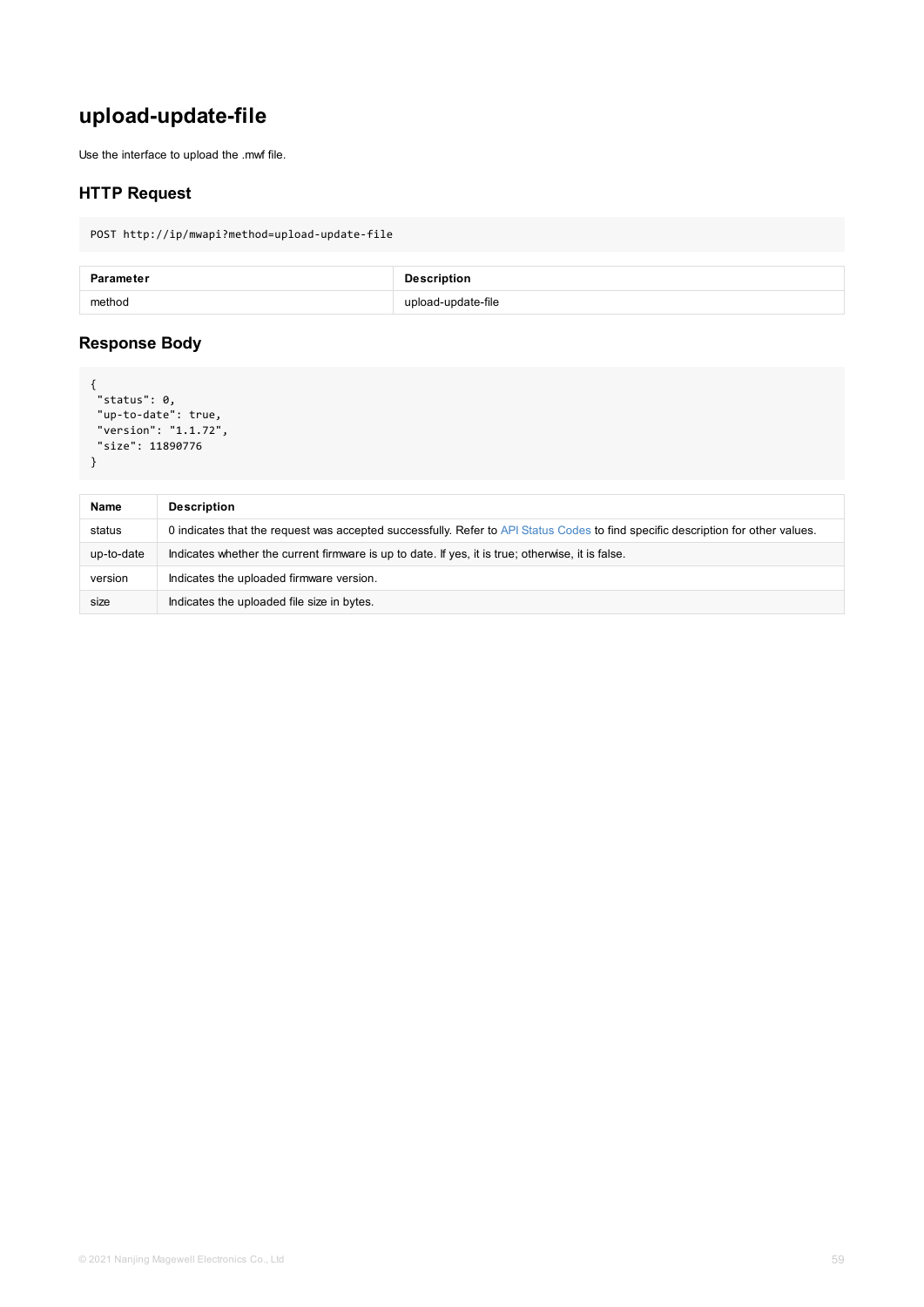| <b>Name</b> | <b>Description</b>                                                                                      |
|-------------|---------------------------------------------------------------------------------------------------------|
| status      | 0 indicates that the request was accepted successfully. Refer to API Status Codes to find specific desc |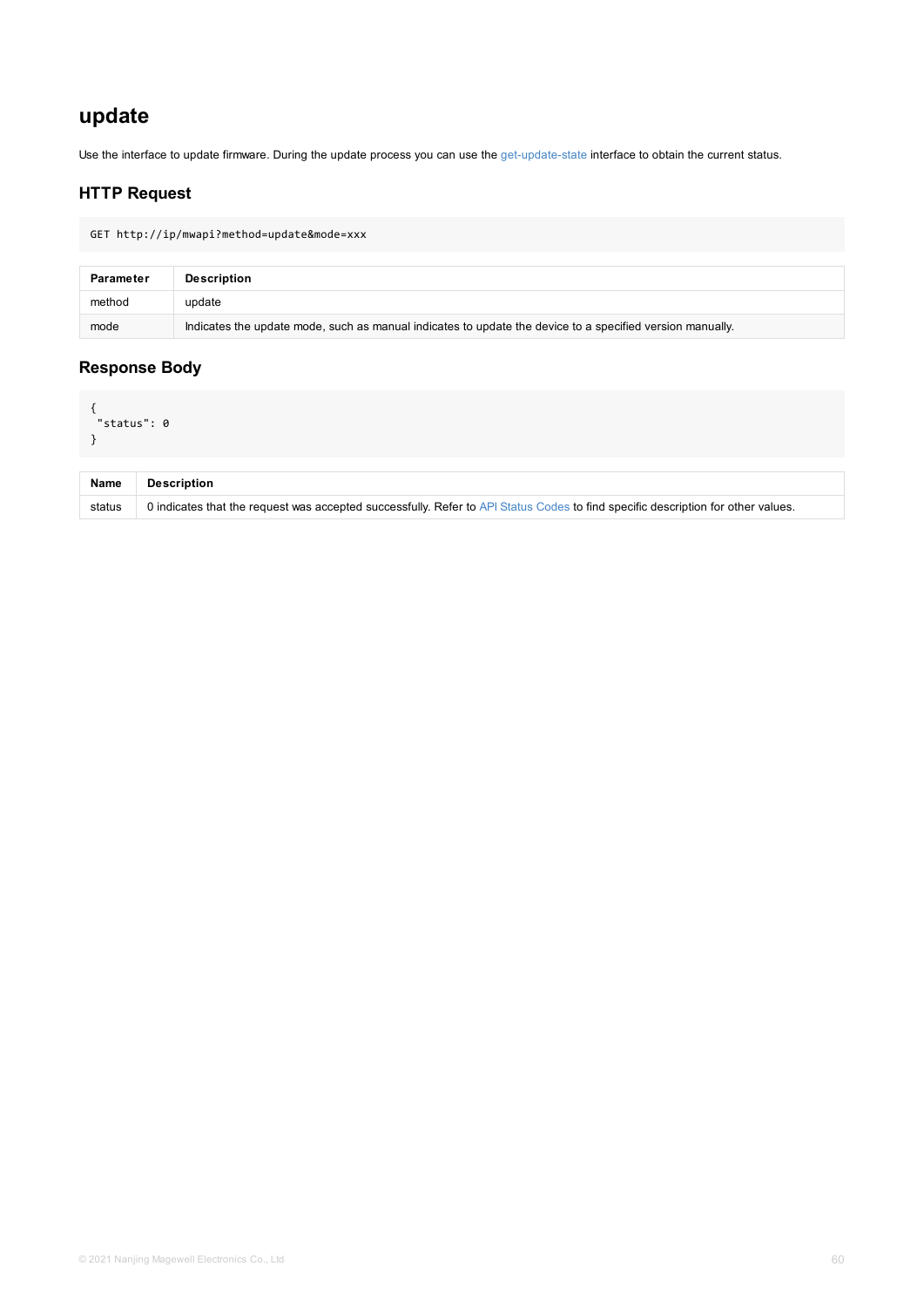# **get-report** 接口

Use the interface to get all current conditions of the device with administrative rights.

## **HTTP Request**

GET http://ip/mwapi?method=get-report

### **Response Body**

HTML segment in plain text format

```
<div class="report-summary">
 <h1>Pro Convert HDMI 4K+</h1>
<p>Generated at Thu, 21 Mar 2019 07:42:56 GMT</p>
</div>
<div class="report-content">
 <div class="content-level1">
   .
   .
   .
   .
 </div>
</div>
```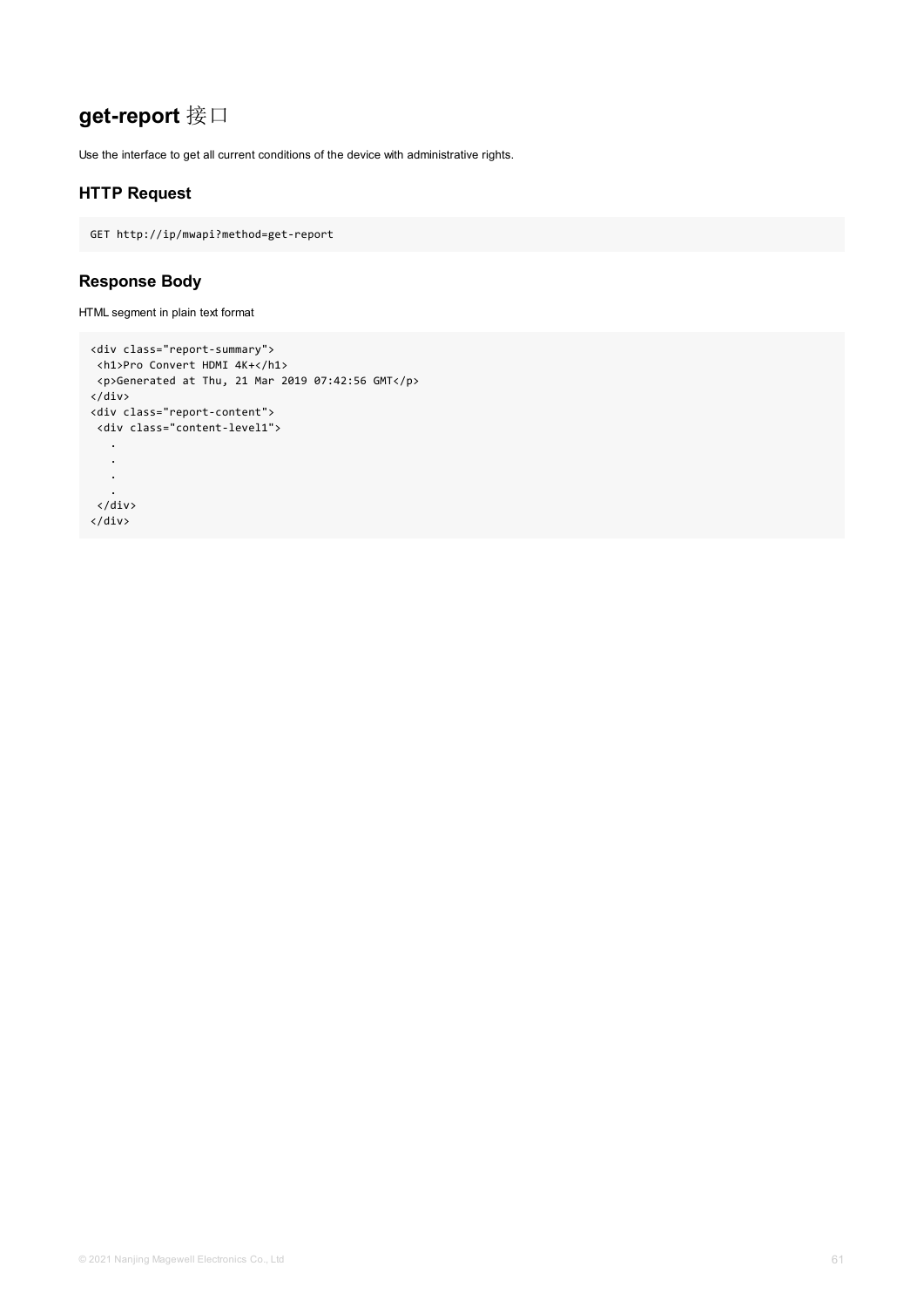## **export-report**

Use the interface to get a file of all current conditions of the device with administrative rights.

### **HTTP Request**

GET http://ip/mwapi?method=export-report&file-name=xxx.html

| Parameter | <b>Description</b>       |
|-----------|--------------------------|
| method    | export-report            |
| file-name | Indicates the file name. |

### **Respond**

The report file is downloaded.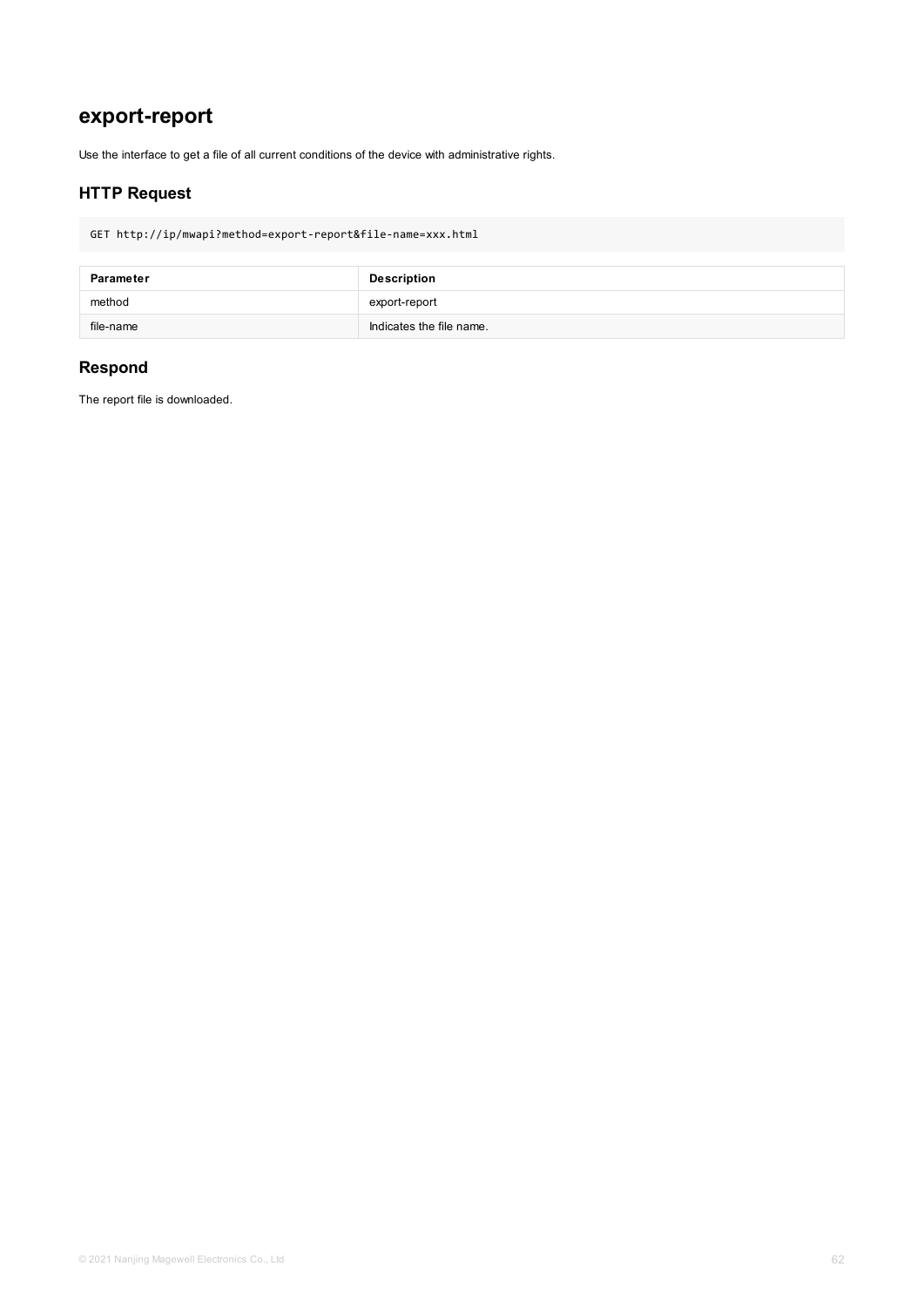```
"logs": [
  {
   "type": "warn",
  "time": "2019-03-19 09:53:03.047",
  "message": "USB state: disconnected"
 },
 {
   "type": "warn",
  "time": "2019-03-19 09:14:09.292",
  "message": "User 'Admin' (192.168.66.2) session 4 timeout"
 },
 {
  "type": "warn",
  "time": "1970-01-01 00:00:11.872",
  "message": "USB state: disconnected"
 },
  ...
]
}
```

| <b>Name</b> | <b>Description</b>                                                                                      |
|-------------|---------------------------------------------------------------------------------------------------------|
| status      | 0 indicates that the request was accepted successfully. Refer to API Status Codes to find specific desc |
| logs        | Indicates the log arrays, including log "type", generated "time" and "message" data.                    |

#### **Obtain all logs**

http://192.168.66.1/mwapi?method=get-ptz-configmethod=get-logs&types=all

#### **Obtain warn and error logs**

http://192.168.66.1/mwapi?method=get-ptz-configmethod=get-logs&types=warn,error